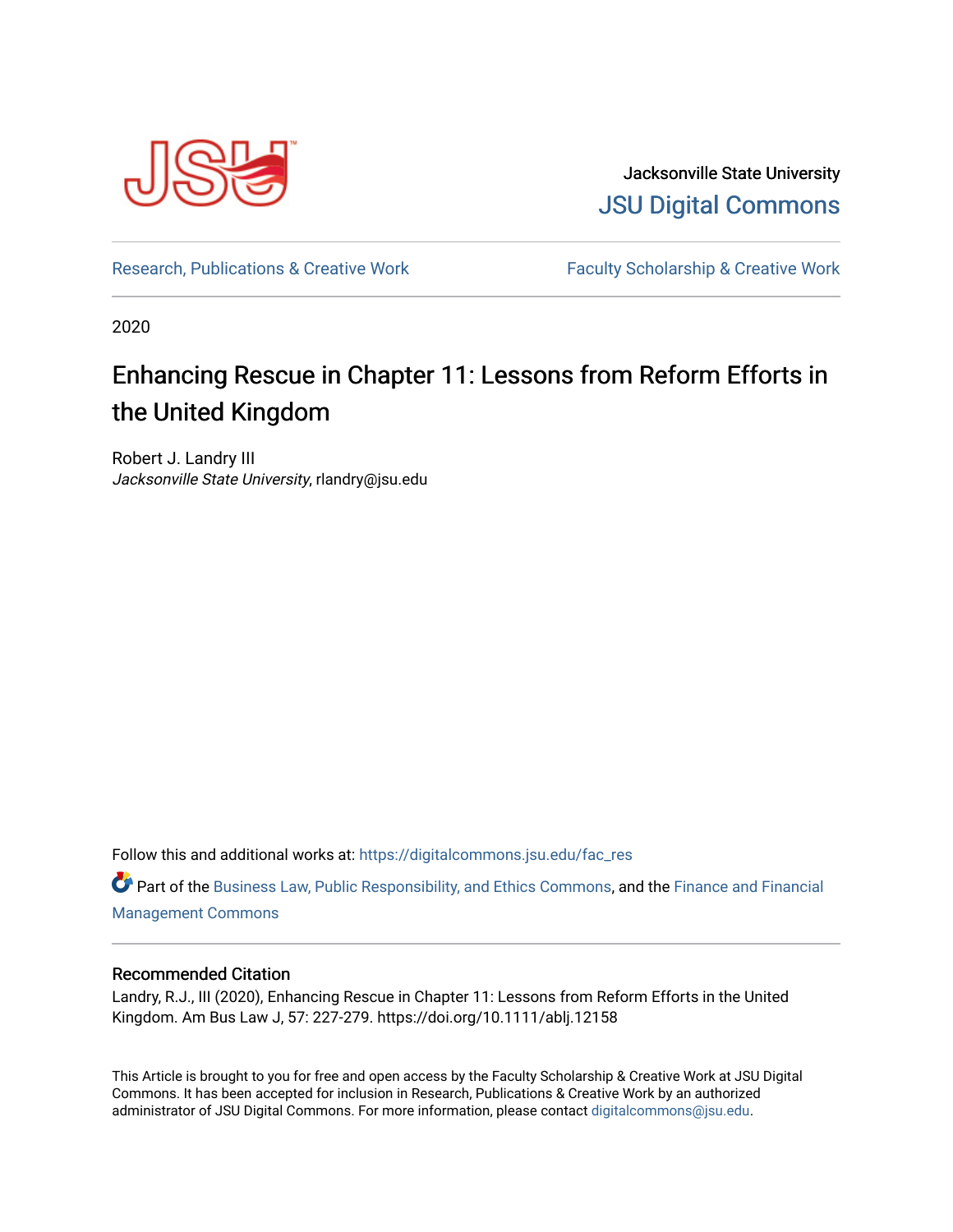Enhancing Rescue in Chapter 11: Lessons from Reform Efforts in the United Kingdom

by

Robert J. Landry, III\*

<sup>\*</sup> Professor of Finance, School of Business and Industry, Jacksonville State University, Jacksonville, AL. Email: rlandry@jsu.edu.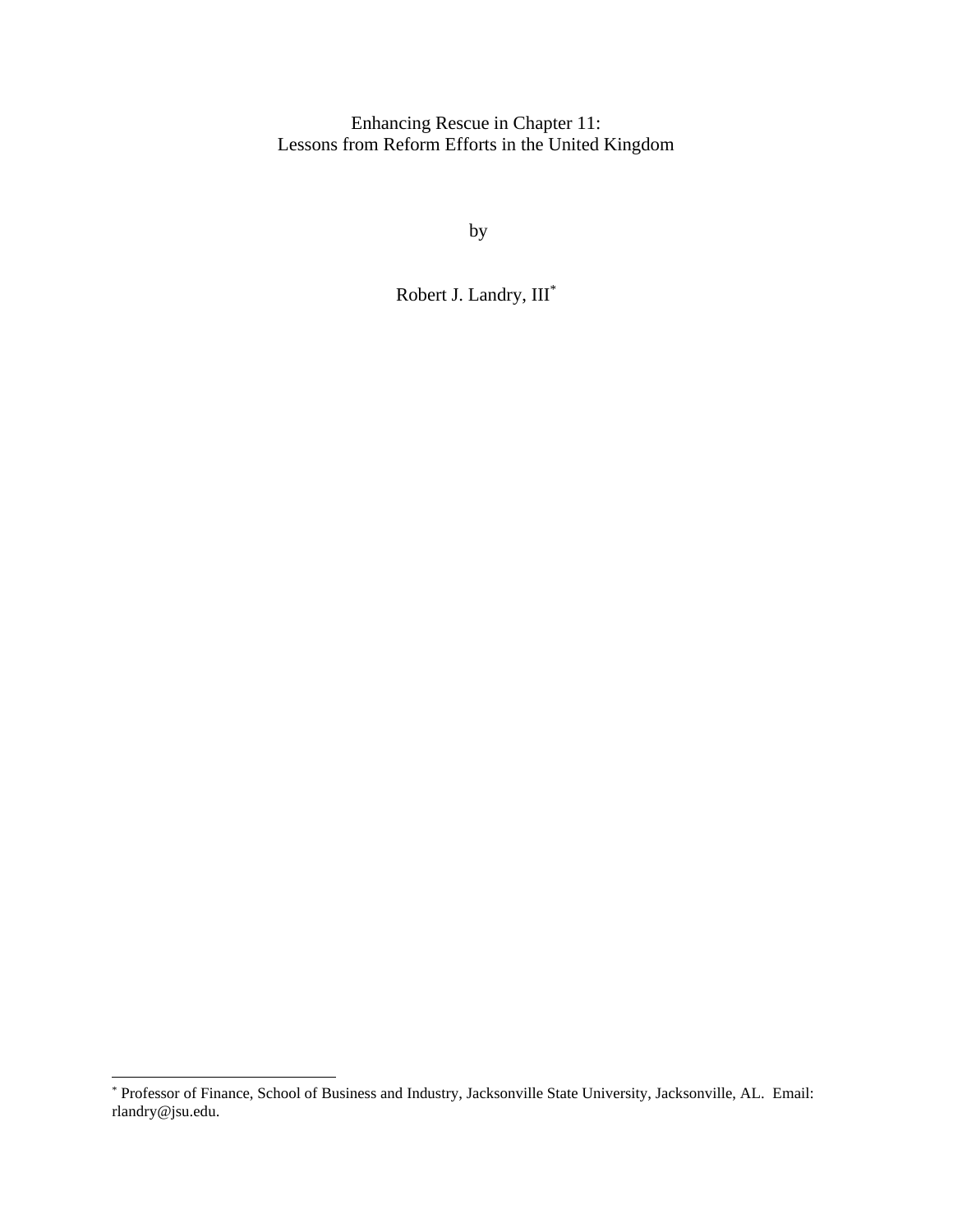Enhancing Rescue in Chapter 11: Lessons from Reform Efforts in the United Kingdom

Abstract: This is a dynamic time for insolvency law. Many jurisdictions have or are considering reforms to their insolvency regimes. The U.K. has proposed a new standalone restructuring mechanism that incorporates many attributes of Chapter 11, including a cross-class cram down and the absolute priority rule. A distinctive feature of the U.K proposal is the infusion of judicial discretion permitting courts to deviate from the absolute priority rule. This discretion is not permitted in the U.S. This judicial discretion addresses a key problem with the application of the absolute priority rule in the U.S. – it serves as an impediment to reorganization. This impediment is exacerbated by the recent U.S. Supreme Court decision, *Czyzewski v. Jevic Holding Corp.,* which impacts the effective use of Chapter 11 rescue tools. This article explores the absolute priority rule, the problems associated with it and the effect of *Jevic* in the U.S. The case is made that the strict application of the absolute priority rule in the U.S. is antiquated and drawing on the U.K. reform proposal the author argues that the U.S. should implement reforms that infuse judicial discretion into the application of the absolute priority rule. Doing so will facilitate the underlying the policy goal of rescuing the company in Chapter 11, but also promote a broader policy goal of rescuing the business.

#### I. Introduction

We are in a dynamic time for insolvency law and proposed reforms thereto.<sup>1</sup> Many jurisdictions, such a Spain and the Netherlands, as well as the European Commission, $2$  are considering reforms to their restructuring regimes that are influenced at least in part by the U.K.'s scheme of arrangement and Chapter  $11<sup>3</sup>$  in the U.S.<sup>4</sup> Other jurisdictions, such as Singapore, have

<sup>1</sup> *See* Sarah Paterson, *Market Organisations and Institutions in America and England: Valuation in Corporate Bankruptcy*, 93 CHI.-KENT L. REV. 801, 802 (2018) (noting the reform activity in the U.K., European Commission and the U.S.) [hereafter Paterson, *Market*]. *See also* Bob Wessels & Stephan Madaus, *Business Rescue in Insolvency Law in Europe: Introducing the ELI Business Rescue Report*, 27 INT. INSOLV. REV. 255, 255 (2018) ("Since the global financial crisis, insolvency and restricting law have been at the forefront of law reform initiatives in Europe and elsewhere.").

<sup>2</sup> *See* Council of the European Union, *Proposal for a Directive of the European Parliament and of the Council on preventive restructuring frameworks, second chance and measures designed to increase the efficiency of restructuring, insolvency and discharge procedures and amending Directive 2012/30/EU- General Approach*, 12536/18, October 1, 2018, available at http://data.consilium.europa.eu/doc/document/ST-12536-2018-INIT/en/pdf (last accessed February 26, 2019).

<sup>&</sup>lt;sup>3</sup> Chapter 11 as used throughout this article refers to 11 U.S.C.  $\S$  1101 – 1174 of the U.S. Code.

<sup>4</sup> Jennifer Payne, *The Continuing Importance of the Scheme of Arrangement as a Debt Restructuring Tool*, 15 EUR. CO. FIN. L. REV. 445, 445-46 (2018) [hereafter Payne, *Continuing*].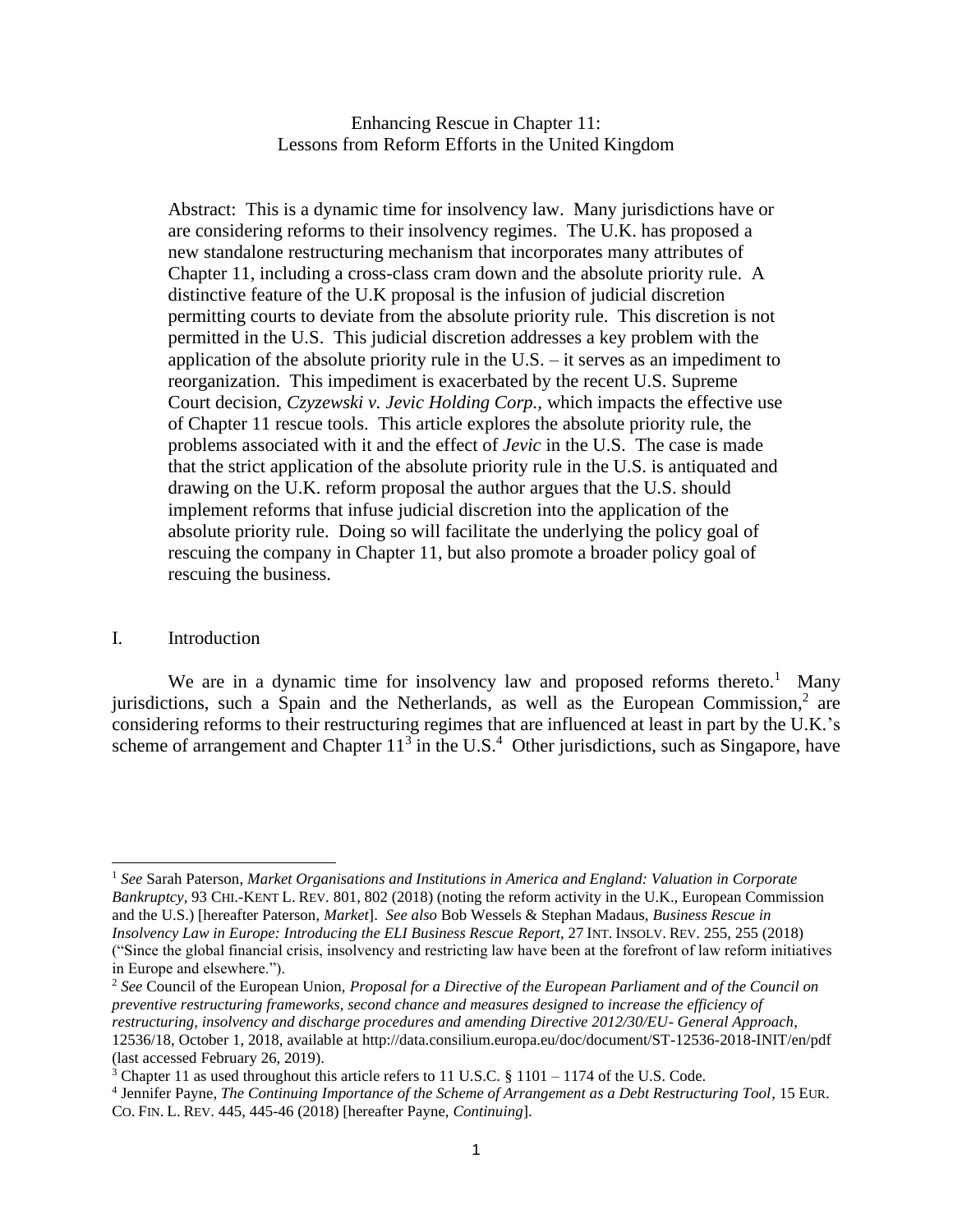already implemented significant reforms to its restructuring regime.<sup>5</sup> The U.K.<sup>6</sup> and the U.S.<sup>7</sup> have both engaged in a review of their restructuring regimes. $8$  The U.S. review has not gained much legislative traction;<sup>9</sup> however, the U.K. review has resulted in a reform proposal that will add a new standalone restructuring mechanism to the restructuring options currently available.<sup>10</sup>

The proposed standalone restructuring mechanism includes a cross-class cram down,  $11$  as well as a statutory moratorium, both of which are not available in a single restructuring option in English law.<sup>12</sup> These features are generally viewed as positive attributes of a restructuring regime.<sup>13</sup> The Chapter 11 statutory framework includes both features<sup>14</sup> and has influenced the U.K. proposed reform.<sup>15</sup> However, the U.K. has not blindly replicated Chapter 11. Notably, the proposed cross-class cram down includes the absolute priority rule (APR), the primary focus of this paper, but adds flexibility, not available in Chapter 11, for courts in the U.K. to deviate from the APR in very limited circumstances.<sup>16</sup> Such flexibility addresses a key criticism of a rigid application of the APR in Chapter 11 - it can act as an impediment to reorganization of a company,<sup>17</sup> the traditional policy objective of Chapter  $11.^{18}$  Moreover, a rigid application of the APR also impedes the rescue of a business, a broader conceptualization of the fundamental goal of insolvency law beyond the reorganization or rescue of a company.<sup>19</sup>

Just as the U.K. has drawn upon positive attributes of Chapter 11 in formulating their reform proposal, the U.S. should look to the U.K. reform proposal for guidance on how to improve applying the APR in Chapter 11. The need to reform the APR in the U.S. is not new as problems

<sup>5</sup> *See* Meng Seng Wee, *The Singapore Story of Injecting US Chapter 11 into the Commonwealth Scheme*, 15 EUR. CO. FIN. L. REV. 553-584 (2018) (providing overview of the reforms in Singapore).

<sup>6</sup> *See infra* notes 248-276 and accompany text.

<sup>7</sup> The U.S. review by the American Bankruptcy Institute (ABI) was completed in 2014 with the issuance of a very detailed report. *See* AM. BANKR. INST. COMM'N TO STUDY THE REFORM OF CHAPTER 11, 2012-2014 FINAL REPORT AND RECOMMENDATIONS (2014) [hereafter ABI REPORT].

<sup>8</sup> Payne, *Continuing*, *supra* note 4, at 446.

<sup>9</sup> *See*, *e.g*., Peter C. Blain, *Chapter 11 of the Bankruptcy Code: As It Was, As It Is, and As It May Be*, ASPATORE, 2016 WL 676460, \*16 (January 2016) (prospect of the ABI proposals becoming law is unclear).

<sup>&</sup>lt;sup>10</sup> Jennifer Payne, *Debt Restructuring in the UK*, 15 EUR. CO. FIN. L. REV. 449, 459 (2018) [hereafter Payne, *Restructuring*].

 $11$  "Cram down" is a phase used in bankruptcy parlance referring to a court's authority to "cram" an "opposed plan down upon a creditor in a nonconsenting class." *In re* Lett, 632 R.3d 1216, 1228 (11<sup>th</sup> Cir. 2011).

<sup>&</sup>lt;sup>12</sup> *Id*. (both aspects are available with the twinning a scheme with administration).

<sup>13</sup> *See, e.g.,* Sarah Paterson*, Reflections of English Law Schemes of Arrangement in Distress and Proposals for Reform*, 15 EUR. CO. FIN. L. REV. 472, 473, 478-88 (2018) (analyzing why a moratorium and cross-class cram down may be beneficial to the UK restructuring regime) [hereafter Paterson, *Reflections*].

<sup>14</sup> *See* 11 U.S.C. § 362(a) (automatic stay) and § 1129(b) (cram down).

<sup>15</sup> Howard Morris, *Not Chapter 11 but Chapter 11sh*, RECOVERY 32, 33 (Spring 2017) (acknowledging the influence of Chapter 11 on the U.K. proposal). *See also* Tim Verdoes & Anthon Verweij, *The (Implicit) Dogmas of Business Rescue Culture*, 27 INT. INSOLV. REV. 398,400 (2018) (noting the influence of Chapter 11 on recent reform proposals throughout Europe).

<sup>&</sup>lt;sup>16</sup> *See infra* notes 267-268 and accompanying text.

<sup>&</sup>lt;sup>17</sup> *See infra* notes 122-126, 264-266 and accompanying text.

<sup>18</sup> *See* ABI REPORT, *supra* note 7, at 10 (discussing purpose of Chapter 11). *See also* Sarah Paterson, *Rethinking Corporate Bankruptcy Theory in the Twenty-First Century*, 36 OXFORD J. LEGAL STUD. 697, 699-700 (2016) (summarizing policy orientation of Chapter 11) [hereafter Paterson, *Rethinking*]; Jennifer Payne, *Debt Restructuring in English Law: Lessons from the United States and the Need for Reform*, 130 LAW Q. REV. 282, 299

<sup>(2014) (</sup>noting the reorganization policy of Chapter 11) [hereafter, Payne, *Lessons*].

<sup>&</sup>lt;sup>19</sup> Unless otherwise indicated, "rescue" as used in this article encompasses both rescue of a company and rescue of a business. This broader conceptualization of rescue policy is explored in Part II.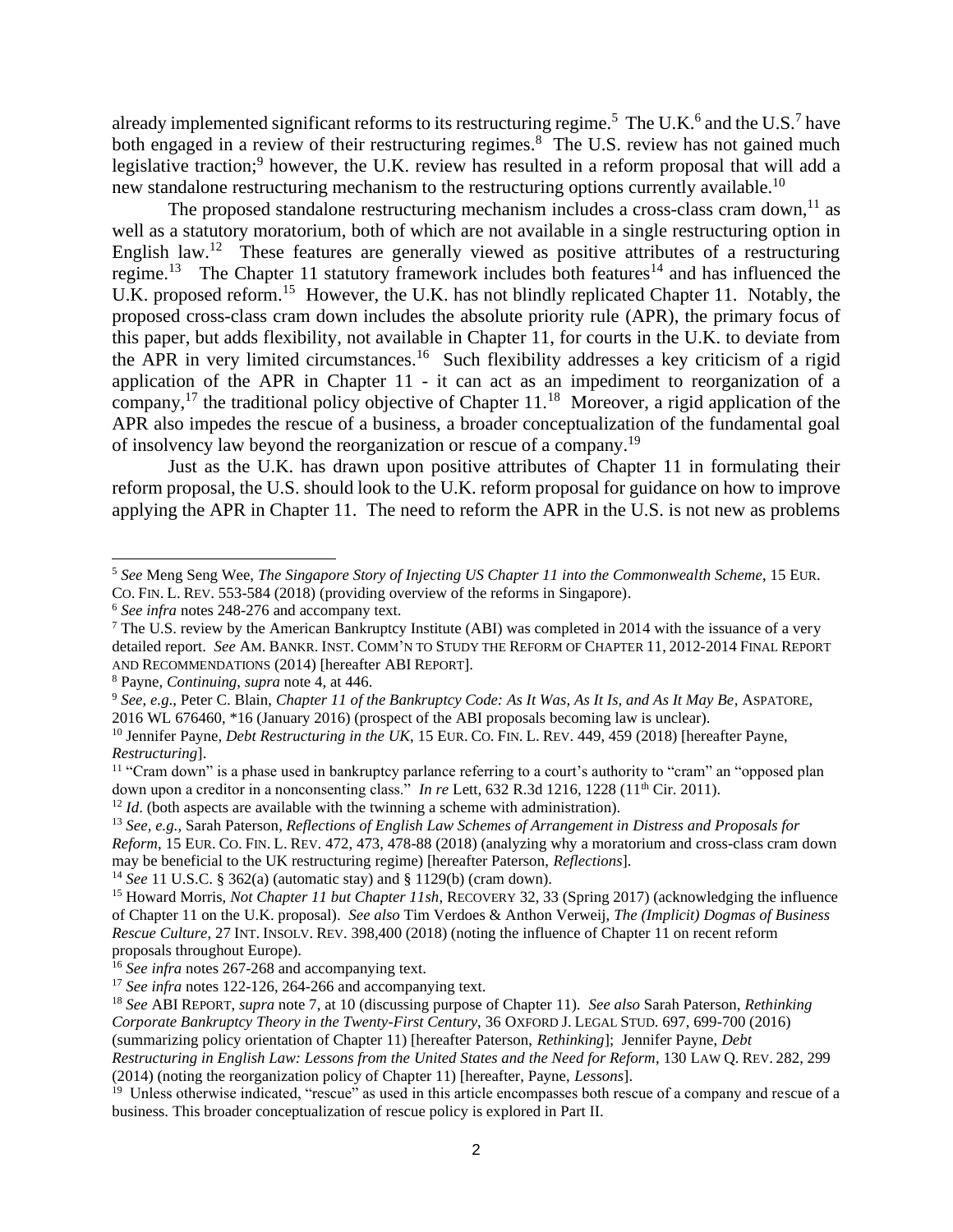associated with the APR are well documented.<sup>20</sup> However, in light of the recent U.S. Supreme Court decision, *Czyzewski v. Jevic Holding Corp.*, <sup>21</sup> the necessity for reform is more acute now than at any time since the enactment of the Bankruptcy Code<sup>22</sup> in 1978.<sup>23</sup> Although, the APR is well entrenched in U.S. bankruptcy law in the context of confirming of a Chapter 11 plan,<sup>24</sup> *Jevic* crystalized the application of the APR in a non-Chapter 11 confirmation of plan context – a structured dismissal.<sup>25</sup>

Such a ruling by the Supreme Court appears positive. It arguably enhances protection the APR provides for minority interests in Chapter 11,<sup>26</sup> which may serve to diminish the surge of secured creditor power in recent years<sup>27</sup> and return power to the debtor, which is consistent with the traditional policy of Chapter 11. 28 However, *Jevic* may impede the effective use of Chapter 11 rescue tools including settlements,  $29 \text{ }$  \$ 363<sup>30</sup> sales and first-day orders.<sup>31</sup> This cascading effect of *Jevic* may frustrate Chapter 11s ability to foster rescue. To counter this effect U.S. policymakers should consider the U.K. proposed reform that adds discretion for courts to deviate from the APR.

<sup>20</sup> *See infra* notes 123-126.

 $21$  Czyzewski v. Jevic Holding Corp., 137 S. Ct. 973 (2017).

<sup>&</sup>lt;sup>22</sup> All references to Bankruptcy Code or Code are to Title 11 of the U.S. Code.

<sup>23</sup> Bankruptcy Reform Act of 1978, Pub. L. No. 95-598, 92 Stat. 2539 (1978).

<sup>24</sup> *See* Czyzewski v. Jevic Holding Corp., 137 S. Ct. at 983-84 (recognizing the importance of the priority structure and inability to violate the priority structure without consent in the context of a Chapter 11 plan). *See also* Douglas G. Baird & Donald S. Bernstein, *Absolute Priority, Valuation Uncertainty, and the Reorganization Bargain*, 115 YALE L.J. 1930, 1932 (2006) (APR "has been the foundation of our corporate reorganization laws for decades"). <sup>25</sup> Czyzewski v. Jevic Holding Corp., 137 S. Ct. at 983. The structured dismissal is not provided for in the Code, but is a construct of various aspects of bankruptcy law resulting in an order that combines aspects of a typical confirmation order with a dismissal order in Chapter 11. *See id*. at 979. The ABI characterizes the structured dismissal as a "hybrid dismissal and confirmation order . . . that . . . typically dismisses the case while, among other things, approving certain distributions to creditors, granting certain third-party releases, enjoining certain conduct by creditors, and not necessarily vacating orders or unwinding transactions undertaken during the case." ABI REPORT, supra note 7, at 270. For an overview of the structured dismissal, *see generally* Kaylyn Webb, Comment, *Utilizing the Fourth Option: Examining the Permissibility of Structured Dismissals that do not Deviate from the Bankruptcy Code's Priority Scheme*, 33 EMORY BANKR. DEV. J. 355, 372-379 (2018) (detaining the legal authority for the structured dismissal and appropriate use thereof); Norman L. Pernick & G. David Dean, *Structured Chapter 11 Dismissals: A Viable and Growing Alternative after Sales*, 29 AM. BANKR. INST. J. 1 (2010) (overview of structured dismissals).

<sup>&</sup>lt;sup>26</sup> See infra notes 118-121 and accompanying text (discussing minority protection the APR affords generally). <sup>27</sup> *See* David A. Skeel, Jr., *Creditor's Ball: The "New" New Corporate Governance in Chapter 11*, 152 U. PENN. L. REV. 917, 918-928 (discussing shift from manager orientation to the "creditor-oriented cast"). For an analysis that suggests secured creditor control theory is overstated, see generally Jay Lawrence Westbrook, *Secured Creditor Control and Bankruptcy Sales: An Empirical View*, 2015 U. ILL. L. REV. 831-848.

<sup>&</sup>lt;sup>28</sup> Concentrated secured creditor power diminishes Chapter 11's ability to achieve the goals of "reorganization of businesses and the maximization of asset values for all creditors." Juliet M. Moringiello, *When Does Some Federal Interest Require a Different Result?: An Essay on the Use and Misuse of Butner v. United States*, 2015 U. ILL. L. REV. 657, 658-59. Tilting the power back to the debtor away from secured creditors enhances the underlying reorganization goal of Chapter 11.

<sup>29</sup> *See infra* notes 153-169 and accompanying text (analyzing the use of settlements as a rescue tool post-*Jevic*).

<sup>30</sup> *See infra* notes 170-188 and accompanying text (analyzing the use of § 363 as a rescue tool post-J*evic*).

<sup>&</sup>lt;sup>31</sup> *See infra* notes 189-205 and accompanying text (analyzing the use of first day orders, their role in promoting rescue and how *Jevic* may impact them as effective tools). *See also*, Hollace T. Cohen, *Pre-Plan Settlements Post-Jevic – Jevic's Impact on the Absolute Priority Rule and Other Core Bankruptcy Principles*, 27 NORT. J. BANKR. L & PRACT.1, 16-23 (2018) (analyzing the impact of *Jevic* on settlements and first day orders that violate the APR); Ralph Brubaker, *Taking Bankruptcy's Distribution Rules Seriously: How the Supreme Court Saved Bankruptcy from Self-Destruction*, 37 BANKR. L. LETTER 1, 1 (2017) (questioning validity of priority-skipping devices post-*Jevic*).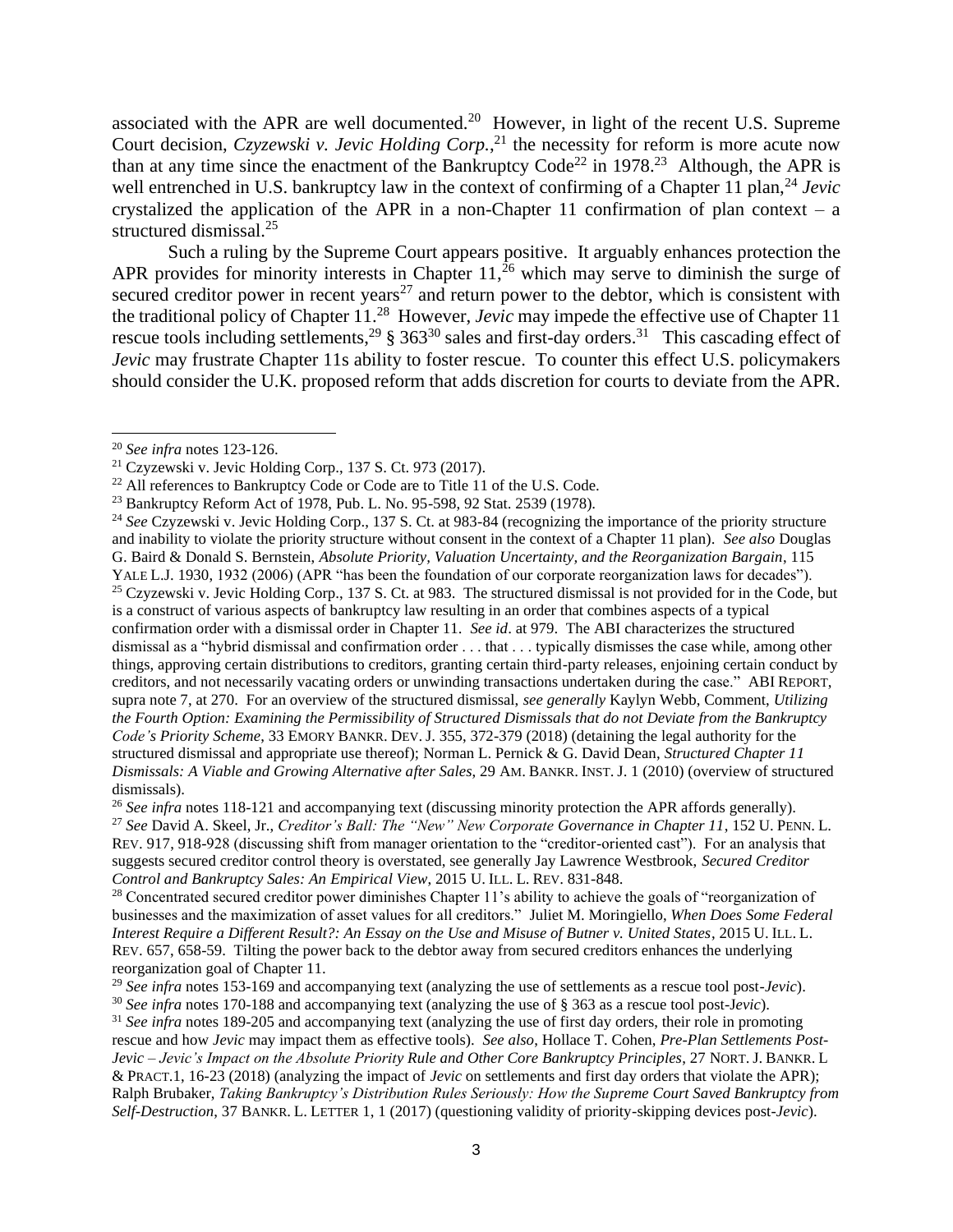Following this Introduction, an overview of the broad conceptualization of rescue policy in Chapter 11 as used in this article is explored. Part III details the cross-class cram down and the role of the APR in Chapter 11. Part IV summarizes *Jevic* and its cascading effect on rescue tools. The need for reform and shortcomings of prior U.S. reform proposals pertaining to the APR are addressed in Part V. This is followed by Part VI which highlights key aspects of the proposed U.K. reform that can guide U.S. reform, along with a specific reform proposal. Part VII provides the conclusion.

# II. Conceptualization of Rescue Policy in Chapter 11

Any consideration of a reform in a particular policy domain must begin with a clear articulation of the goal of that particular policy domain. Only with a clear goal in mind, can the existence of a problem be determined, or perhaps a potential problem, that policymakers need to address.<sup>32</sup> The policy goal is inextricably linked to the definition of the policy problem and the ultimate policy solution to the defined problem.<sup>33</sup>

In this section the theoretical and normative debate around the rescue policy goal in Chapter 11 is explored. Following that foundational discussion, the primary rescue policy goal reflected in Chapter 11, the reorganization of the company and the parameters it entails, is detailed. In the final subsection, reorganization of the company, it is argued, is too restrictive of a policy goal and a broader conceptualization of rescue is offered. The rescue goal of Chapter 11 should encompass rescuing the company, as well as the business.<sup>34</sup> This sets the stage to consider, in Parts III and IV, the current application of the APR, *Jevic* and the problems each present for Chapter 11 in achieving a policy goal consistent with a broad conceptualization of rescue. With those problems identified in light of the broad policy goal of rescue, the policy reform to address these problems can be considered.

# A. The Theoretical and Normative Debate

When a company is economically viable but experiencing cash-flow insolvency, i.e. financial distress,  $35$  most bankruptcy scholars agree that Chapter 11 can be used to address the common pool problem caused by a race to the courthouse among individual creditors.<sup>36</sup> Further agreement is found in Chapter 11s role at maximizing value of the debtor's pool of assets.<sup>37</sup> At this point, there is divergence among scholars at what the policy goal of Chapter 11 should be in

<sup>32</sup> Professor Jackson recognized this basic and fundamental step in bankruptcy policymaking. *See* THOMAS H. JACKSON, THE LOGIC AND LIMITS OF BANKRUPTCY LAW 2-3 (1986). There must be an understanding of what bankruptcy can and should do, i.e. the goal of bankruptcy law. *Id*. With that underpinning "problems" in the bankruptcy system can be resolved. *Id*.

<sup>&</sup>lt;sup>33</sup> For a discussion of the importance of problem definition in a policy analysis and reform efforts, see Nan. S. Ellis & Cheryl M. Miller, *Welfare Waiting Periods: A Public Policy Analysis of Saenza v. Roe*, 11 STAN. FL. & POL'Y REV. 343, n. 122 (2000). *See also* John A. Kingdon, *A Model of Agenda-Setting, with Applications*, 2001 L. REV. MICH. ST. U. DETROIT C. L. 331, 331-32 (Kingdon sets forth his streams theory where the problem, policy and political (solution) streams all operate independently but converge to achieve policy change.).

<sup>&</sup>lt;sup>34</sup> For a thoughtful analysis of the trend for a broad conceptualization of rescue, a "rescue culture," see generally Verdoes & Verweij, *supra* note 15, at 399-401.

<sup>35</sup> Alan Schwartz, *A Normative Theory of Business Bankruptcy*, 91 VA. L. REV. 1199, 1200 (2005) ("A firm is only in financial distress if it would have positive earnings were it not required to service its debt.").

<sup>36</sup> Paterson, *Rethinking, supra* note 18, at 698.

<sup>37</sup> *Id*.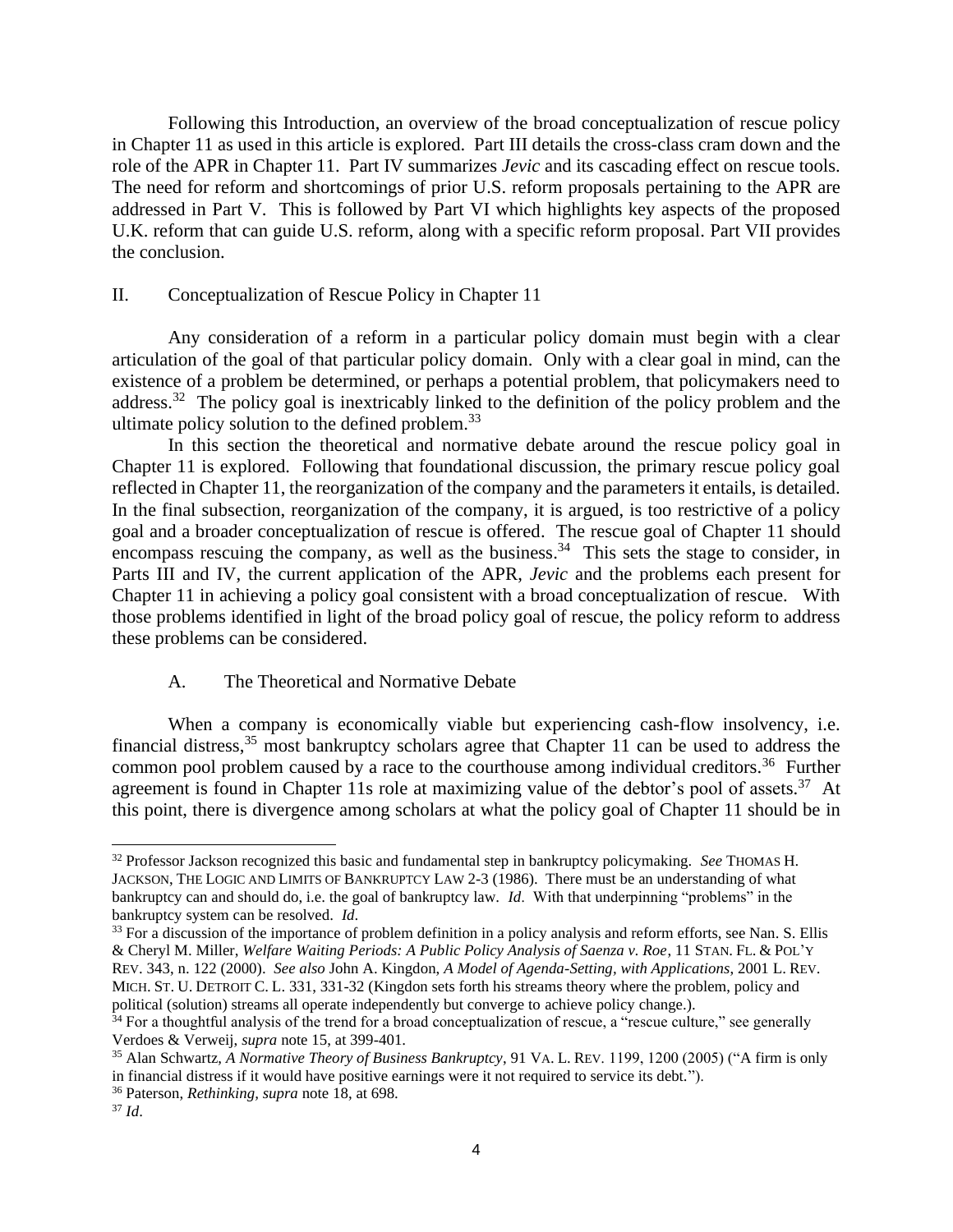terms of distribution of the pool of assets.<sup>38</sup> Painting with broad strokes, on one side of the modern debate are law and economic scholars advancing the creditors' bargain theory,<sup>39</sup> under which the pre-bankruptcy rights of creditors should be given effect in Chapter 11, except when prebankruptcy rights interfere with maximization of the pool of assets.<sup>40</sup> On the other side of the debate are scholars in the progressive school<sup>41</sup> advocating a more eclectic view of the policy goal of Chapter 11 so that distributions consider the consequences of the financial failure among a panoply of actors and interests, not just the creditors.<sup>42</sup> Each side of the debate over what Chapter 11 should  $d\sigma^{43}$  -maximize the return to creditors only or consider other goals and interests<sup>44</sup> needs unpacking.<sup>45</sup>

#### 1. Creditors' Bargain

In the early 1980s the creditors' bargain theory was advanced by Professor Thomas Jackson,<sup>46</sup> and was developed in writings with Professor Douglas Baird<sup>47</sup> and Professor Robert Scott.<sup>48</sup> The creditors' bargain theory was also the normative cornerstone of Jackson's book, *The* Logic and Limits of Bankruptcy Law.<sup>49</sup> In Jackson's view bankruptcy is designed to address the common pool problem that arises by individual collection action.<sup>50</sup> As such, bankruptcy is debtcollection law.<sup>51</sup> The objective of bankruptcy law under this law and economics framework is "to maximize the collective returns to creditors."<sup>52</sup>

According to Jackson, the only relevant question for bankruptcy is what "is the most appropriate deployment for the group of the firm's assets given the initial entitlements."<sup>53</sup> Initial entitlements are those that exist outside of bankruptcy law under state law. The bankruptcy system should "mirror the agreement one would expect the creditors to form among themselves were they

<sup>38</sup> *See id*.

<sup>39</sup> Paterson, *Rethinking, supra* note 18, at 699.

<sup>40</sup> VANESSA FINCH & DAVID MILMAN, CORPORATE INSOLVENCY LAW: PERSPECTIVES AND PRINCIPLES, THIRD EDITION 29 (2017).

<sup>41</sup> Paterson, *Rethinking, supra* note 18, at 699 (characterizing scholars on this side as the "progressive school"). *See also* DAVID A. SKEEL, JR., DEBT'S DOMINION: A HISTORY OF BANKRUPTCY LAW IN AMERICA 12 (2001)

<sup>(</sup>characterizing the policy debate tween the law and economics scholars and the "progressive scholars"). <sup>42</sup> FINCH & MILAM, *supra* note 40, at 40.

<sup>43</sup> The debate, as Professor Skeel viewed it, was about the "nature and purpose of bankruptcy." SKEEL, *supra* note 41, at 12.

<sup>44</sup> *See* BO XIE, COMPARATIVE INSOLVENCY LAW: THE PRE-PACK APPROACH IN CORPORATE RESCUE 8 (2016) (characterizing the two viewpoints of the debate).

 $45$  For a succinct summary contrasting the two schools of thought on reorganization policy, see Vincent S.J. Buccola, *The Janas Faces of Reorganization Law*, 44 J. CORP. L. 1, 5-6 (2018).

<sup>46</sup> Thomas H. Jackson, *Bankruptcy, Non-Bankruptcy Entitlements, and the Creditors' Bargain*, 91 YALE L.J. 857, 860 (1982) [hereafter Jackson, *Bankruptcy*].

<sup>47</sup> *See* Douglas G. Baird & Thomas H. Jackson, *Fraudulent Conveyance Law and Its Proper Domain*, 38 VAND. L. REV. 829 (1985).

<sup>48</sup> *See* Thomas H. Jackson & Robert E. Scott, On the Nature of Bankruptcy: An Essay on Bankruptcy Sharing and the Creditors' Bargain, 75 VA. L. REV. 155 (1989). For a comprehensive collection of the literature developing the creditors bargain theory, see Buccola, *supra* note 45, at 6, n.17.

<sup>49</sup> *See* JACKSON, *supra* note 32, at 21-22.

<sup>50</sup> *Id*. at 10-11, 21.

<sup>51</sup> *Id*. at 3.

<sup>52</sup> FINCH & MILAM, *supra* note 40, at 28-29.

<sup>53</sup> JACKSON, *supra* note 32, at 210.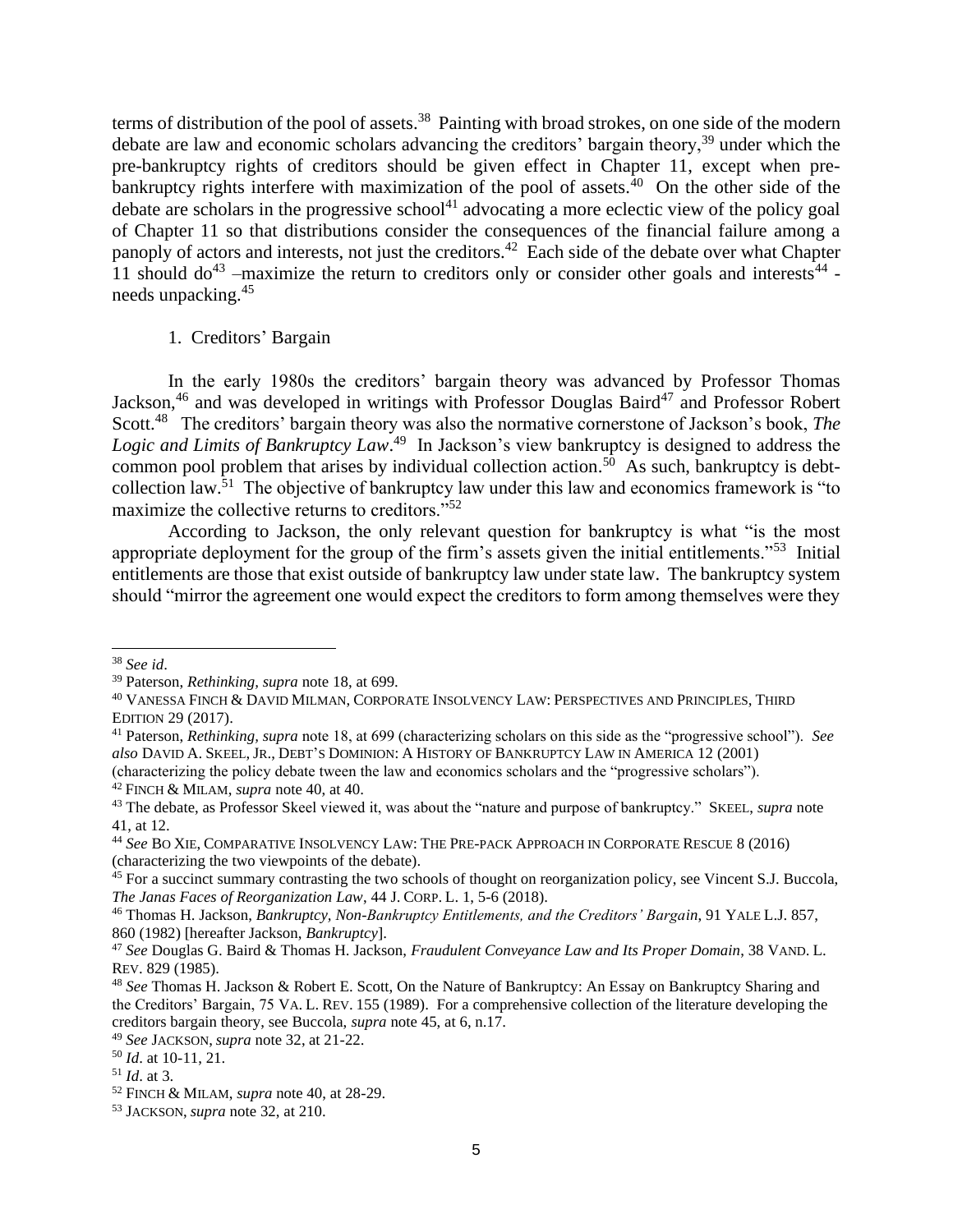able to negotiate such an agreement from an ex ante position."<sup>54</sup> Under the creditors' bargain theory the rights of creditors outside of bankruptcy should not be altered in bankruptcy, except if it is something creditors would have hypothetically have agreed to.<sup>55</sup> The theory is contractarian in nature.<sup>56</sup> Once the terms that creditors would have hypothetically agreed upon are derived, that is the basis with which to critique bankruptcy  $law<sub>57</sub>$ .

Thus under this view of the role of bankruptcy law, the only focus is on hypothetical contract creditors.<sup>58</sup> The focus on creditor wealth maximization does not leave room for consideration of other interests and stakeholders.<sup>59</sup> A more expansive view of bankruptcy policy, according to Jackson, "would lead to costly, inefficient struggles between parties who prefer nonbankruptcy law and those who fare better in bankruptcy."<sup>60</sup> That more expansive view of bankruptcy policy brings us to the other side of the debate advanced by the progressives.

2. Progressive School

Although the creditors' bargain theory has been quite influential<sup>61</sup> and adopted by many,<sup>62</sup> it has received extensive criticism from progressive scholars.<sup>63</sup> The progressive school views the normative goal of Chapter 11 to encompass much more than simply the enhancement of the collection efforts creditors.<sup>64</sup> This school believes that Chapter 11 policy should encompass the interests of a wide array of actors including creditors, but also employees, taxing authorities, suppliers, customers and others impacted by a business failure.<sup>65</sup> This approach to bankruptcy policy is eclectic in nature and considers multiple values.<sup>66</sup> Bankruptcy policy in the progressive's

<sup>62</sup> Buccola, *supra* note 45, at 6.

<sup>54</sup> Jackson, *Bankruptcy*, supra note 46, at 860.

<sup>55</sup> *See* Thomas H. Jackson, *Avoiding Powers in Bankruptcy*, 36 STAN. L. REV. 725, 750 (1984) (Under the "creditors' bargain model . . . nonbankruptcy entitlements . . .should constitute the normative baseline for valuing bankruptcy entitlements and that a collective proceeding must upset only those rules that work to the detriment of the creditors as a group."). As Professor Buccola explained, under the creditors' theory bargain "bankruptcy justifiably alters creditor rights, as defined by ordinary commercial law, only to the extent creditors and other investors would agree to such changes in a hypothetical world of costless bargains." Buccola, *supra* note 45, at 6. *See also* Lynn M. LoPucki, *A Team Production Theory of Bankruptcy Reorganization*, 57 VA. L. REV. 741, 744-745 (2004) (explaining the creditors' bargain theory).

<sup>56</sup> Buccola, *supra* note 45, at 6; LoPucki, *supra* note 55, at 745.

<sup>57</sup> LoPucki, *supra* note 55, at 745.

<sup>58</sup> XIE, *supra* note 44, at 10.

<sup>59</sup> *Id*. at 10.

<sup>60</sup> SKEEL, *supra* note 41, at 13.

<sup>61</sup> FINCH & MILAM, *supra* note 40, at 29.

<sup>63</sup> FINCH & MILAM, *supra* note 40, at 29-30. *See also*, Buccola, *supra* note 45, at 6 (noting the countervailing viewpoint raised in opposition to the creditors' bargain theory). For example, see Elizabeth Warren, B*ankruptcy Policy*, 54 U. CHIC. L. REV. 775, 77 (1987) (views bankruptcy policy has dealing with the distribution of losses among a host of actors and competing interests – not just addressing the enhancement of collection efforts for creditors) [hereafter Warren, *Bankruptcy*]; Donald B. Korobkin, *Rehabilitating Values: A Jurisprudence of Bankruptcy*, 91 COLUM. L. REV. 717, 762, 781 (1991) (proposing an alternative to the creditors' bargain model to one that includes a consideration of non-economic values and dimensions including "moral, political, personal and social" values); Elizabeth Warren, *Bankruptcy Policymaking in an Imperfect World*, 92 MICH. L. REV. 336, 337, n.4 (1993) (collecting scholarship challenging creditors' bargain theory) [hereafter Warren, *Imperfect*]; LoPucki, *supra* note 45, 744-49 (critiquing creditors' bargain theory).

<sup>64</sup> Warren, *Bankruptcy*, *supra* note 63, at 777.

<sup>65</sup> Warren, *Imperfect*, *supra* note 63, at 354-55.

<sup>66</sup> FINCH & MILAM, *supra* note 40, at 29.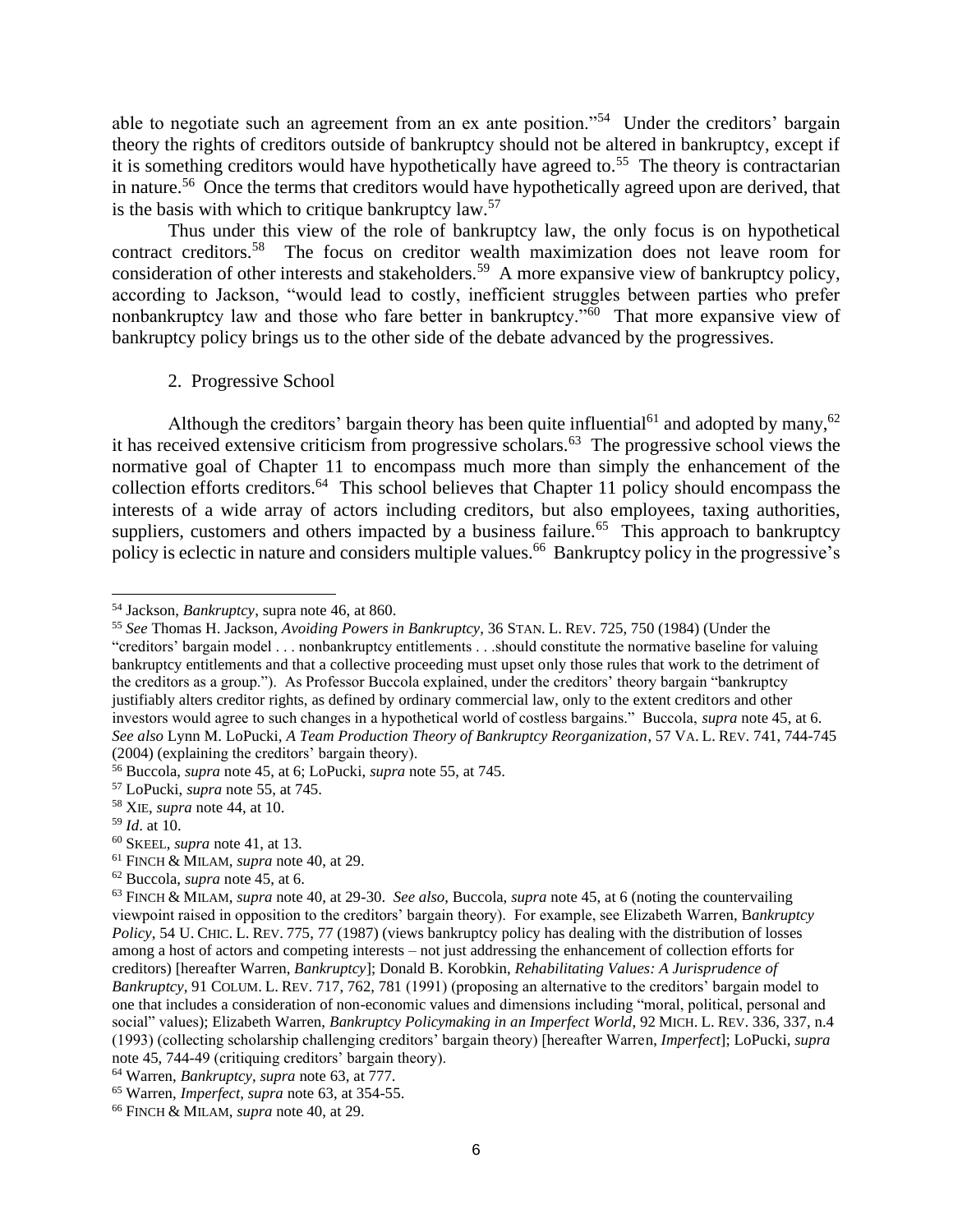view cannot be reduced a single economic construct.<sup>67</sup> A bankruptcy reorganization is complex and dirty, and even though there are a host of interconnected actors and interests at play, it is elastic.<sup>68</sup> Bankruptcy policy, according to the progressives, should reflect these varying interests and not the single vision advocated by the law and economic scholars.

# B. Rescue Policy Reflected in Chapter 11

There are aspects of the creditors' bargain theory and the progressive school reflected in the Bankruptcy Code. However, on the whole the theoretical underpinnings of the progressive school of thought is more prevalent in Chapter 11 than creditors' bargain theory.<sup>69</sup> A consideration of the options available for a company in Chapter 11 highlights this policy orientation.

There are two options to deal with the financial distress in Chapter 11: rescue the company in its present form or rescue the business in a new entity.<sup>70</sup> First, rescue of the company entails a rehabilitation through a reorganization or restructuring of the company's debt.<sup>71</sup> Chapter 11's policy goal is firmed rooted in a rescue of the company through reorganization or restructuring the company.<sup>72</sup> The Bankruptcy Code gives a Chapter 11 debtor powers that give the debtor leverage to facilitate a rescue of the company.<sup>73</sup> Such powers include debtor-in-possession control,<sup>74</sup> exclusivity to propose a reorganization plan,<sup>75</sup> an *ipso facto* ban<sup>76</sup> and the ability to assume, reject and assign contracts.<sup>77</sup> The premise of this emphasis on debtor power or control is that the debtor

<sup>67</sup> Warren, *Bankruptcy*, *supra* note 63, at 811.

<sup>68</sup> *Id*.

<sup>69</sup> Paterson, *Rethinking, supra* note 18, at 699.

<sup>70</sup> *See* Payne, *Lessons*, *supra* note 18, at 282 (detailing the options).

<sup>71</sup> *Id*. at 282.

 $72$  Courts have recognized that Chapter 11's paramount goal is to rehabilitate the debtor. Lynn M. LoPucki, *Changes in Chapter 11 Success Levels Since 1980*, 87 TEMP. L. REV. 989, 998 (2015) (citations omitted). This rehabilitation or reorganization is designed to save or rescue, the company – the goal of Chapter 11. *See id*. <sup>73</sup> *See* Comment, Elizabeth B. Rose, *Chocolate, Flowers, and § 363(b): The Opportunity for Sweetheart Deals without Chapter 11 Protections*, 23 EMORY BANKR. DEV. J. 249, 254 (2006) (recognizing the powers provided to a debtor in Chapter 11 that provide "the debtor leveraging power in a reorganization"). Congress recognized this need to give the debtor power in Chapter 11 to facilitate a rescue. *See* H.R. Rep. No. 595, 95th Cong., 1st Sess., at 231- 232 ("Proposed Chapter 11 recognizes the need for the debtor to remain in control to some degree, or else debtors will avoid the reorganization provisions in the bill until it would be too late for them to be an effective remedy.). <sup>74</sup> Rose, *supra* note 74, at 254. *See also* Foteini Teloni, *The Bankruptcy Abuse Prevention and Consumer Protection Act: An Empirical Examination of the Act's Business Bankruptcy Effects*, 88 AM. BANKR. L.J. 237, 240 (2014) (observing that debtor-in-possession feature gives the debtor-in-possession control in the Chapter 11 process).

<sup>75</sup> 11 U.S.C. § 1121(b) (providing exclusivity for debtor to file a plan of reorganization). *See also* Rose, *supra* note 74, at 255 (noting the control exclusivity gives a debtor-in-possession); Teloni, *supra* note 75, at 240 (discussing role exclusivity plays in giving debtor-in-possession control in Chapter 11).

<sup>&</sup>lt;sup>76</sup> For example, in the context of utilities  $\S$  366 of the Code limits the ability of a utility to modify services postpetition for twenty-one days so as to provide the debtor-in-possession the opportunity to provide adequate assurance of payment. Teloni, *supra* note 75, at 247-48.

 $77$  For example, in the context of commercial leases a debtor-in-possession is given certain limited rights early on in a case under § 365. *See* Teloni, *supra* note 75, at 250-54 (discussing the rights of the debtor-in-possession and balancing of those with that of the landlord).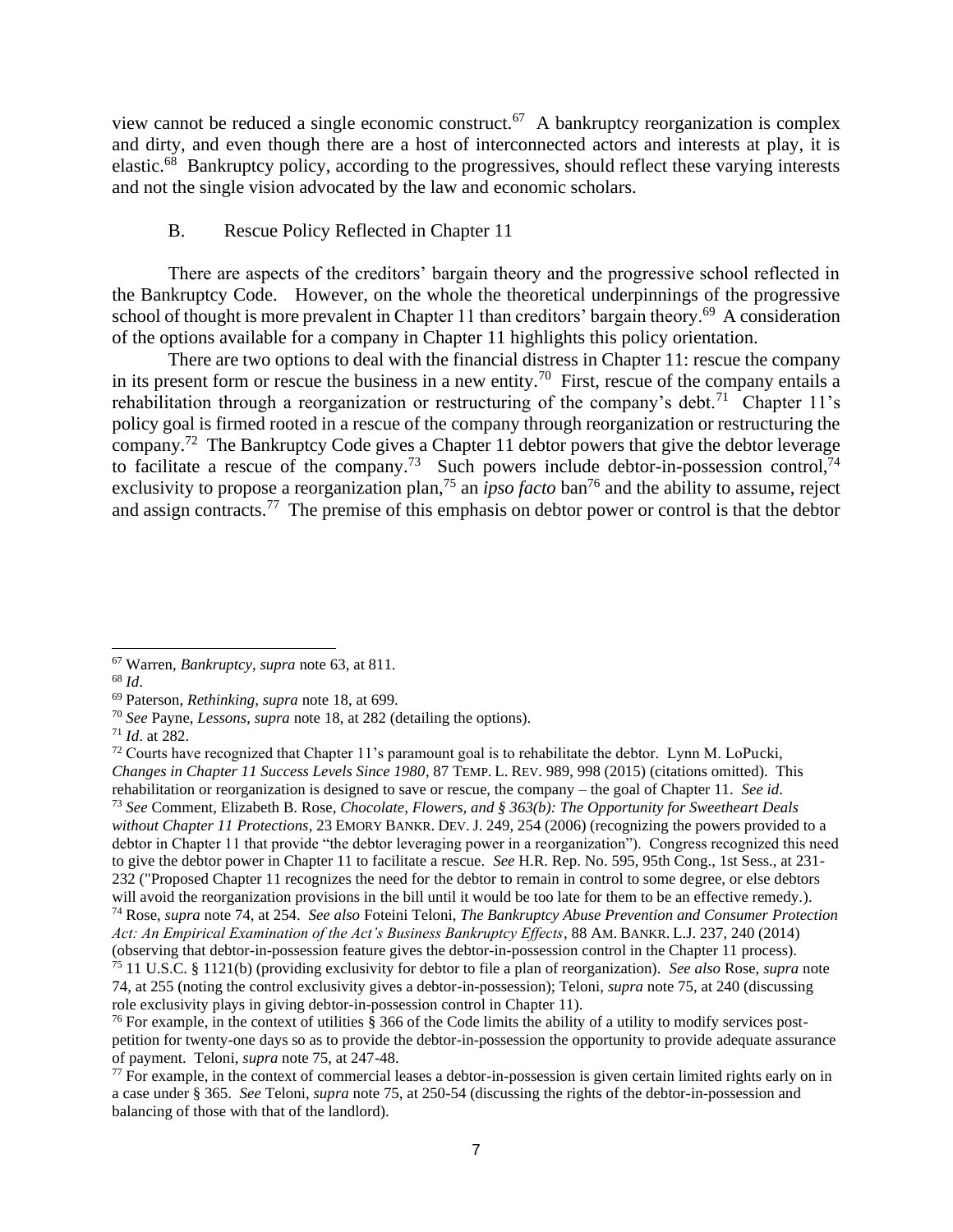will promote a rescue the company through reorganization<sup>78</sup> which is the value maximizing option in Chapter 11.<sup>79</sup>

Under this option, the rescue of the company, the Bankruptcy Code does provide "distributional entitlements only to creditors and shareholders"<sup>80</sup> through the APR <sup>81</sup> which is consistent with the creditors' bargain theory.<sup>82</sup> However, in application, the APR is not consistently adhered to.<sup>83</sup> That deviation from the APR is consistent with the progressive school in that it moves away from the creditors' bargain theory to consider other interests at play in Chapter 11.

The second option, a rescue of the business in a new entity, typically involves a sale of the company to a new company,  $84$  preserving the going concern value of the business.  $85$  Although, such a sale does not fit squarely within the traditional reorganization goal of the company, the Bankruptcy Code does provide statutory authority for the sale of the business as a going concern.<sup>86</sup> With the law on the books permitting such sales, practitioners have adapted their Chapter 11 practice in recent years away from the traditional goal of rescuing the company through a reorganization plan to rescuing the business through a sale of the business. Such sales of the businesses as a going concern in Chapter 11 have increased in recent years, accounting for at least 30 percent of all Chapter  $11s$ <sup>87</sup> Thus, facilitating a rescue through a sale of the business as a going concern, is a viable option in Chapter 11.

The rescue of the business through a sale can be consistent with both the creditors' bargain theory and the progressive school. Which policy orientation a sale of the business advances will depend on the outcome of the sale. For example, a sale of the business may very well bring the most return to creditors and it may keep many jobs intact, keep many suppliers contracts in place and continue the business in the community it is located. In such a sale the creditors' bargain theory is enhanced as presumably such a sale has enhanced the value of the business. Also, the progressive school concern over other interests outside of creditors such as employee, suppliers or broader community interests may be enhanced or, at least the detrimental impact of the financial distress, is minimized.

<sup>78</sup> *See* Rose, *supra* note 74, at 254-55 (observing that debtor-in-possession control enhances opportunity for successful reorganization).

 $79$  It is generally viewed that a Chapter 11 plan of reorganization process with bargaining among the players will foster value maximization. *See, e.g*., J. Bradley Johnston, *The Bankruptcy Bargain*, 65 AM. BANKR. L.J. 213, 257 (1991). The power or control the debtor has facilitates that bargaining process in proposing a reorganization plan. <sup>80</sup> LoPucki, *supra* note 55, at 768.

<sup>&</sup>lt;sup>81</sup> *See infra* notes 111-114 and accompanying text (summarizing the APR).

<sup>&</sup>lt;sup>82</sup> See LoPucki, *supra* note55, at 768 (noting that the cramdown provisions of Chapter 11 are consistent with creditors' bargain theory).

<sup>83</sup> *See infra* notes 135-136 and accompanying text.

<sup>84</sup> Johnson, *supra* note 80, at 282.

<sup>85</sup> *See* Douglas G. Baird & Robert K. Rasmussen, *Chapter 11 at Twilight*, 56 STAN. L. REV. 673, 688, 691-692 (2003) (noting that sales are a way to preserve going concern value). This benefit of a sale of a business has been recognized for decades in U.S. bankruptcy law. *See* Recent Case, *Bankruptcy – In General – Sale of Entire Assets not Permitted in Chapter XI Arrangement*, 65 HARV. L. REV. 686, 687 (1952) ("A sale of an entire business may be necessary to preserve going-concern value from the potentially dismembering effect of the secured creditors' liens or to resolve an otherwise irreconcilable conflict between secured and unsecured creditors over the reorganization plan.").

<sup>86</sup> 11 U.S.C. § 363(b).

<sup>&</sup>lt;sup>87</sup> In an empirical study of the disposition of Chapter 11 cases from 1997 to 2011, § 363 sales accounted for 20% of the dispositions from 1997 to 2005. This increased to 32% from 2005 to 2011. Teloni, *supra* note 75, at Fig. 4.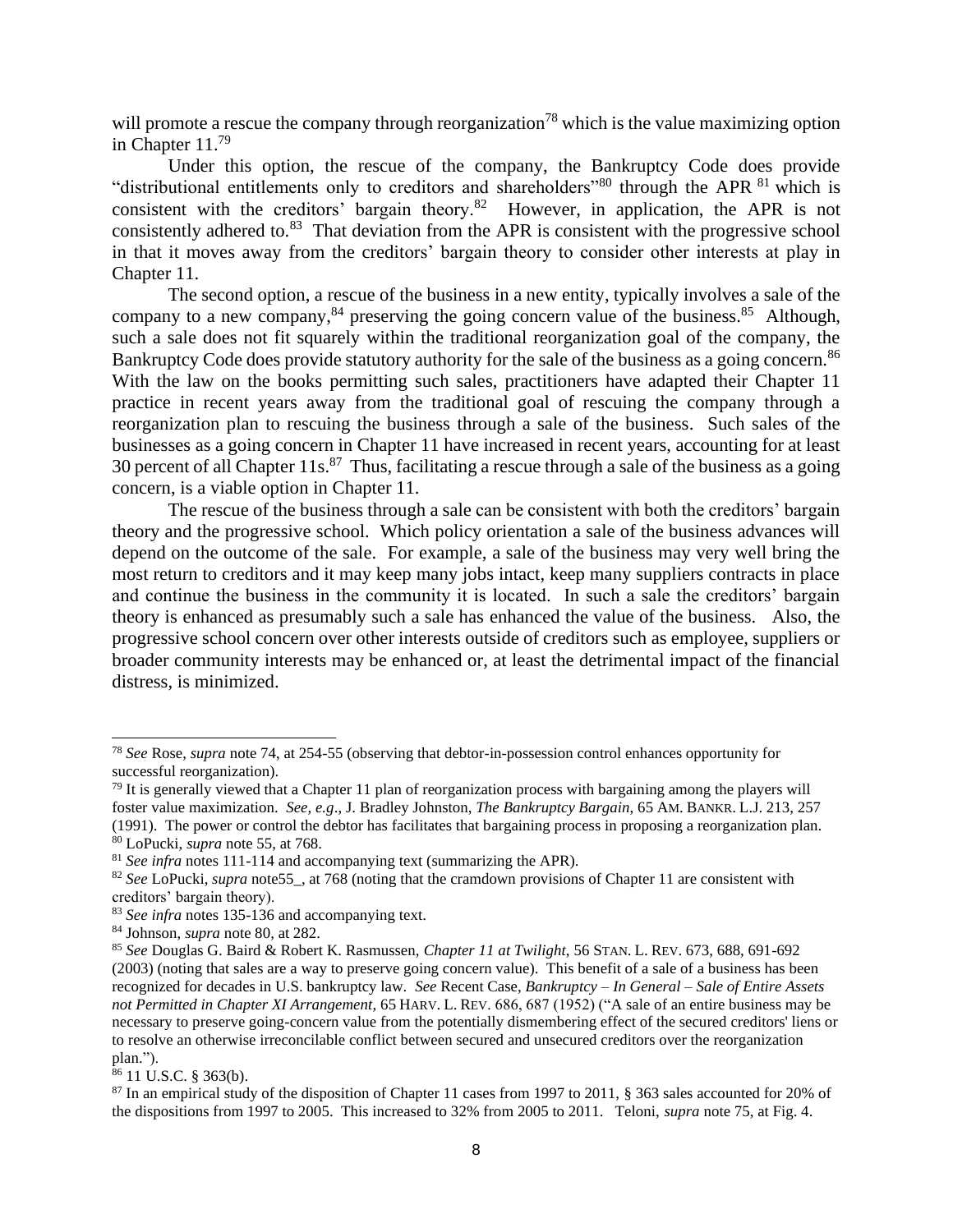A third option is available to address financial distress of a company that has progressed to an economically unviable state, i.e. economic distress:  $88$  a liquidation of assets.  $89$  Here the value of the assets sold separately is greater than the going concern value of the net worth of the company.<sup>90</sup> The Bankruptcy Code expressly provides for this option. Chapter 11 provides for a liquidating plan.<sup>91</sup> Additionally a company may file for Chapter  $7^{92}$  and liquidate<sup>93</sup> or a Chapter 11 debtor can convert to Chapter 7 for a liquidation.<sup>94</sup> These options seek to provide a greater return to creditors than the return available in a rescue of the company or rescue the business as a going concern when the company is in economic distress.

This option promotes the creditor's bargain theory as it expressly seeks to enhance the creditors' return. This policy orientation makes sense in this context – economic distress of the company. It assumes that the company is not economically viable, so the only thing that can be done is a liquidation to maximize the return. Although, progressives would not view this as the preferred outcome, Chapter 11 can only do so much and if a company is not viable, liquidation, which will negatively impact a whole host of non-creditor interest, may be the only option. At least in this context, Chapter 11 can serve a debt-collection tool to try to maximize the return to creditors.

# C. Broad Conceptualization of Rescue Policy in Chapter 11

The view of Chapter 11 from the creditors' bargain and progressive perspectives are quite stark. Chapter 11 positive law, in large part, reflects the progressive school view, but certainly includes attributes of the creditors' bargain theory. Neither view is fully satisfactory. The rescue policy reflected in Chapter 11 of the Code is too limited.

Rescue in Chapter 11 should not be limited to merely the reorganization or restructuring a company.<sup>95</sup> Rescue is a broad construct that certainly includes the reorganization and restructuring of a company, but it also includes preserving the going concern of a viable business – the rescue of the business.<sup>96</sup> Chapter 11's policy goal should be broader and encompass rescue as used in modern Chapter 11 practice – rescuing the business, as well as rescuing the company.<sup>97</sup>

This broader orientation does not discard the importance and consideration of creditor interests. It does not discount the importance of considering a whole host of actors and interests that may be impacted by Chapter 11. All actors and interests impacted by a Chapter 11 bankruptcy should be considered. Chapter 11 is not necessarily a zero-sum game. There will be gains and

<sup>88</sup> Schwartz, *supra* note 35, at 1200 ("Economic distress occurs when the firm cannot earn revenues sufficient to cover its costs, exclusive of financing costs. Such a firm has negative economic value.").

<sup>89</sup> Payne, *Lessons*, *supra* note 18, at 282.

<sup>90</sup> *Id*.

 $91$  11 U.S.C. § 1123(a)(5)(D) (providing for sale of all or part of assets in a plan).

 $92$  *Id.* at § 109(a), (b) (detailing who may be a debtor under Chapter 7).

<sup>&</sup>lt;sup>93</sup> *Id.* at § 704(a)(1) (trustee liquidates assets).

<sup>&</sup>lt;sup>94</sup> *Id.* at § 1112(b) (provides for conversion of Chapter 11 case to Chapter 7).

<sup>95</sup> *See* FINCH & MILMAN, *supra* note 40, at 198 (Recognizing the distinction between rescue of the company, rescue of the business and the various outcomes of a successful rescue.)

<sup>96</sup> *See, e.g.*, Ignacio Tirado, *Scheming against the Schemes: A New Framework to Deal with Business Financial Distress in Spain*, 15 EUR. CO. FIN. L. REV. 516, n.6 (2018) (articulating a broad view of "rescue" in Spain encompassing both the rescue of the company and the rescue of the business). Such a broad view of rescue is evident in the U.K. in which a turnaround of a company (company rescue) and sale preserving the core assets of a business (business rescue) fall under the umbrella of rescue. *See* XIE, *supra* note 44, at 4.

<sup>&</sup>lt;sup>97</sup> See supra note 71-78 and accompanying text.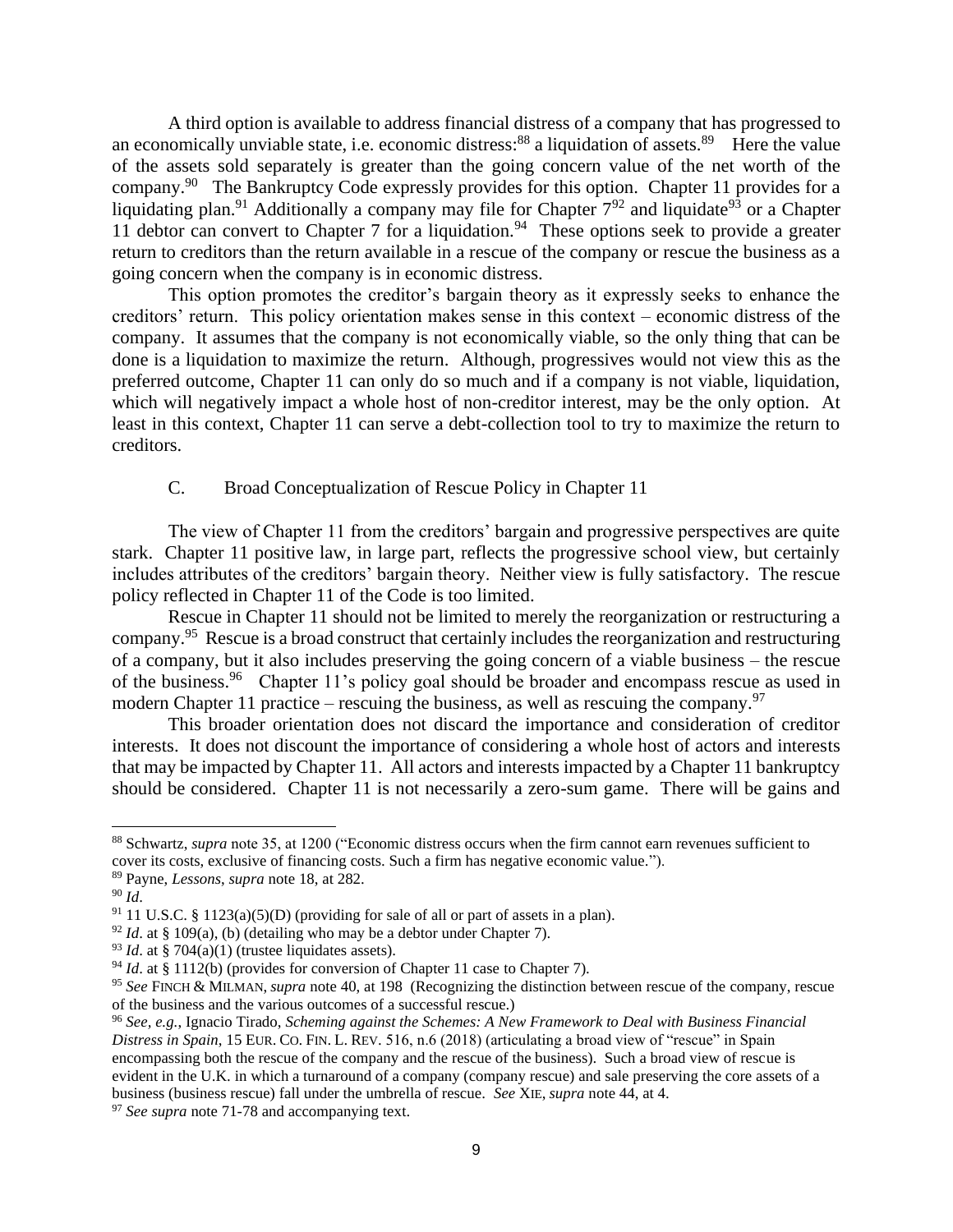losses among the various interests. Chapter 11 policy should encompass a panoply of interests with the aim of rescue, whether through reorganization of the company or rescue of the business, for economically viable companies.

Over twenty-five years ago Professor Westbrook recognized a broad view of rescue in noting that the options available in a rescue regime include an administration with a quick sale, a reorganization through a financial restructuring and a third approach, without articulating what that approach may be.<sup>98</sup> Reorganization through financial restructuring fits neatly within the traditional policy orientation of Chapter 11: reorganization of the company. However, administration through a quick sale, particularly the sale of substantially all of the assets as a whole, embraces a broad concept of rescue: rescuing a business. And Westbrook's third, yet undefined option, offers an even broader orientation of rescue that certainly encompasses rescue of the business.

This type of broad rescue orientation for Chapter 11 reflects the reality of the environment that Chapter 11 operates in. Times have changed since the enactment of the Code in 1978. Chapter 11 was created at time in which the economy was a traditionally manufacturing based economy, but the economy has been transformed to one that is more information based, in which the most valuable assets may be the relationship networks and human capital.<sup>99</sup> Companies' assets are less hard assets, and more intangible assets including services, intellectual property or contracts.<sup>100</sup> The composition of creditors' classes has changed since 1978 with claims trading and derivative products.<sup>101</sup> A going concern sale of a business for such companies operating in an information based environment may be the best way to capture the value of the business.<sup>102</sup> An orientation of Chapter 11 that is narrow in scope emphasizing the reorganization of the company or the normative goal articulated by creditors' bargain theory is not adequate. Companies operate in a different environment and Chapter 11 "was not originally designed to rehabilitate companies efficaciously in this complex environment."<sup>103</sup>

Modern Chapter 11 practice reflects Westbrook's broad conceptualization of rescue – the traditional policy goal of rescuing the company through reorganization as well as modern Chapter 11 practice of a rescuing a business through a sale. This broader conceptualization of rescue in Chapter 11 was recently recognized by the Eleventh Circuit when the court noted that the sale of substantially all of a debtor's assets in Chapter 11 can advance the goals of Chapter  $11.^{104}$  Rescue as used throughout this article encompasses this broad conceptualization of rescue. It is the benchmark to gauge whether reforms are needed.

III. Cross-Class Cram Down and the Role of the Absolute Priority Rule in Chapter 11

The Bankruptcy Code permits two types of cram down in the confirmation of a Chapter 11 plan. Confirmation of a plan of reorganization is permitted over dissenting impaired creditors

<sup>98</sup> Jay Westbrook, *Chapter 11 Reorganization in the United States* in INSOLVENCY LAW: THEORY AND PRACTICE 367 (1993).

<sup>99</sup> XIE, *supra* note 44, at 7.

<sup>100</sup> ABI REPORT, *supra* note 7, at 12.

<sup>101</sup> *Id*.

<sup>102</sup> XIE, *supra* note 44, at 7.

<sup>103</sup> ABI REPORT, *supra* note 7, at 12.

<sup>&</sup>lt;sup>104</sup> *See In re* Walter Energy, Inc. et al., 911 F.3d 1121, 1152-54 (11<sup>th</sup> Cir. 2018).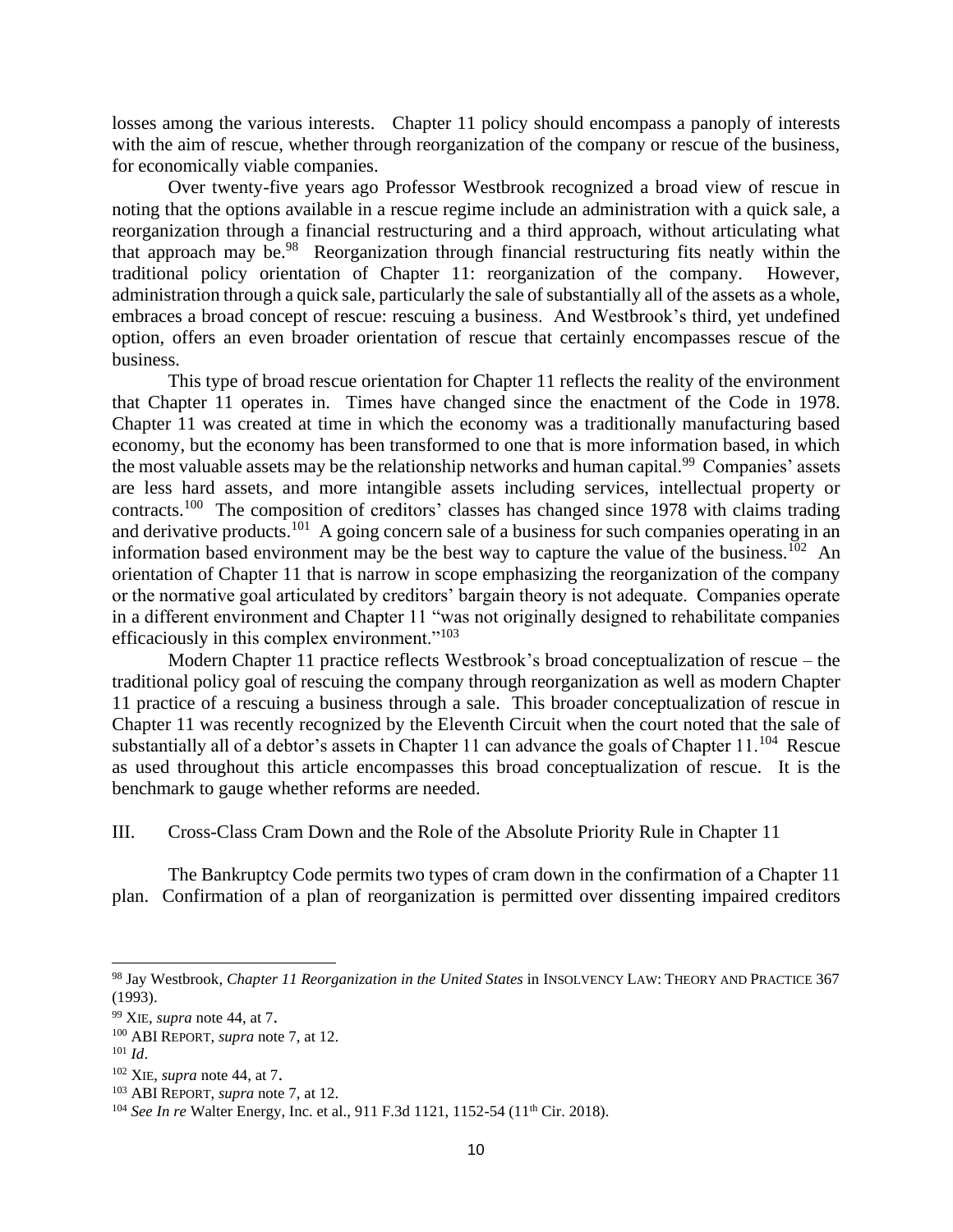within a class if that class votes to accept the plan treatment<sup>105</sup> and cross-class cram down over an entire class of dissenting impaired creditors is permitted if the APR is satisfied.<sup>106</sup> Although cram down within a class raises some concerns over the protection of minority interests, the cross-class cram down raises a greater level of concern over the protection of minority interests, <sup>107</sup> which brings into play the APR.<sup>108</sup>

In order to confirm a Chapter 11 plan over a dissenting impaired creditor class, the APR requires "that a dissenting class of unsecured creditors must be provided for in full before any junior class can receive or retain any property [under a reorganization] plan.'"<sup>109</sup> A creditor, absent consent, must receive the same value of the debtor's assets in a bankruptcy that the creditor would receive outside of bankruptcy.<sup>110</sup> The theory behind the concept of absolute priority is that senior creditors should recover the amount they are owed  $-$  no more, no less.<sup>111</sup> General creditors should be paid in full before equity interests receive anything.<sup>112</sup>

The APR is a product of judicial construction with its origins in the equity receivership reorganization cases,<sup>113</sup> but it is now codified in the "fair and equitable"<sup>114</sup> requirement of the Code.<sup>115</sup> It is rooted in the "common law maxim that creditors would be paid ahead of equity."<sup>116</sup> It is a type of minority creditor protection designed to avoid the problems associated with information asymmetry and disparities in control of a debtor that possibly could result with owners, insiders or a controlling secured creditor reaping value from a failing business for their own benefit.<sup>117</sup> If a party appropriates value in a business for their own benefit – creditor or

<sup>110</sup> JACKSON, *supra* note 32, at 213.

<sup>111</sup> Douglas G. Baird, *Bankruptcy's Quiet Revolution*, 91 AM. BANKR. L.J. 593, 595 (2017) [hereafter Baird, *Revolution*].

<sup>112</sup> *Id*.

<sup>113</sup> OLIVARES-CAMINAL ET AL., *supra* note 108, at 172; JACKSON, *supra* note 32, at 213, n.11.

 $114$  11 U.S.C. § 1129(b)(1).

<sup>105</sup> 11 U.S.C. § 1126(c), (d). *See also*, Jeffrey M. Sharp, *Bankruptcy Reorganizations, Section 1129, and the New Capital Quagmire: A Call for Congressional Response,* 28 AM. BUS. L.J. 525, 531-32 (1991) (summarizing this in class cram down confirmation standard).

<sup>106</sup> *Id*. at § 1129(b)(1), (2). *See also* RODRIGO OLIVARES-CAMINAL, ET AL., DEBT RESTRUCTURING, SECOND EDITION 172-3 (2016); Sharp *supra* note 107, at 533-34 (summarizing this cross-class cram down confirmation standard). <sup>107</sup> *See* Payne, *Restructuring*, *supra* note 10, at 469 (noting need for minority interest protection with cram down); Wessel and Madaus, *supra* note 1, at 274 (cross-class cram down power requires protections). *See also*, *In re* Lett, 632 F.3d at 1128 (recognizing the need to protect minority impaired interests in a cross-class cram down).

<sup>&</sup>lt;sup>108</sup> The APR is just one of several safeguards for minority interests in Chapter 11. Other safeguards, beyond the scope of this paper, include classification of creditors that are "substantially similar" under 11 U.S.C.  $\S$  1122(a), compliance with the best interests test under 11 U.S.C. § 1129(a)(7)(B) (liquidation analysis) and requiring that the plan "not discriminate unfairly" among class members under 11 U.S.C. § 1129(b)(1). *See* Payne, *Lessons, supra* note 18, at 300-01 (recognizing the safeguards in place in Chapter 11). *See also* RODRIGO OLIVARES-CAMINAL, ET AL., *supra* note 108, at 169-76 (analyzing the best interest test, the requirement to not unfairly discriminate and the APR).

<sup>109</sup> Norwest Bank Worthington v. Ahlers, 108 S. Ct. 963, 966 (1998) (citation omitted). *See* Sharp, *supra* note 107, at 526 ("The absolute priority rule requires that claims to nonexempt assets of the debtor be assigned strict priority of payment and that each class of claims be paid in full before any junior class receives value."); JACKSON, *supra* note 32, at 214 (succinctly summarizing application of the APR under the Code).

<sup>115</sup> Norwest Bank Worthington v. Ahlers, 108 S. Ct. at 966. *See also* OLIVARES-CAMINAL, ET AL., *supra* note 108, at n. 192.

<sup>116</sup> Elizabeth Warren, *A Theory of Absolute Priority*, 1991 ANN. SURV. AM. L. 9, 37 [hereafter Warren, *Absolute*]. <sup>117</sup> *Id.* Professor Warren focuses on the power of owners/insiders to the detriment of creditors, but the APR plays a role in protecting minority creditors from dominant secured creditors. *See also* Czyzewski v. Jevic Holding Corp., 137 S. Ct. at 986-7 (recognizing the risk of collusion between senior secured creditors and other creditors to squeeze out intermediate creditors).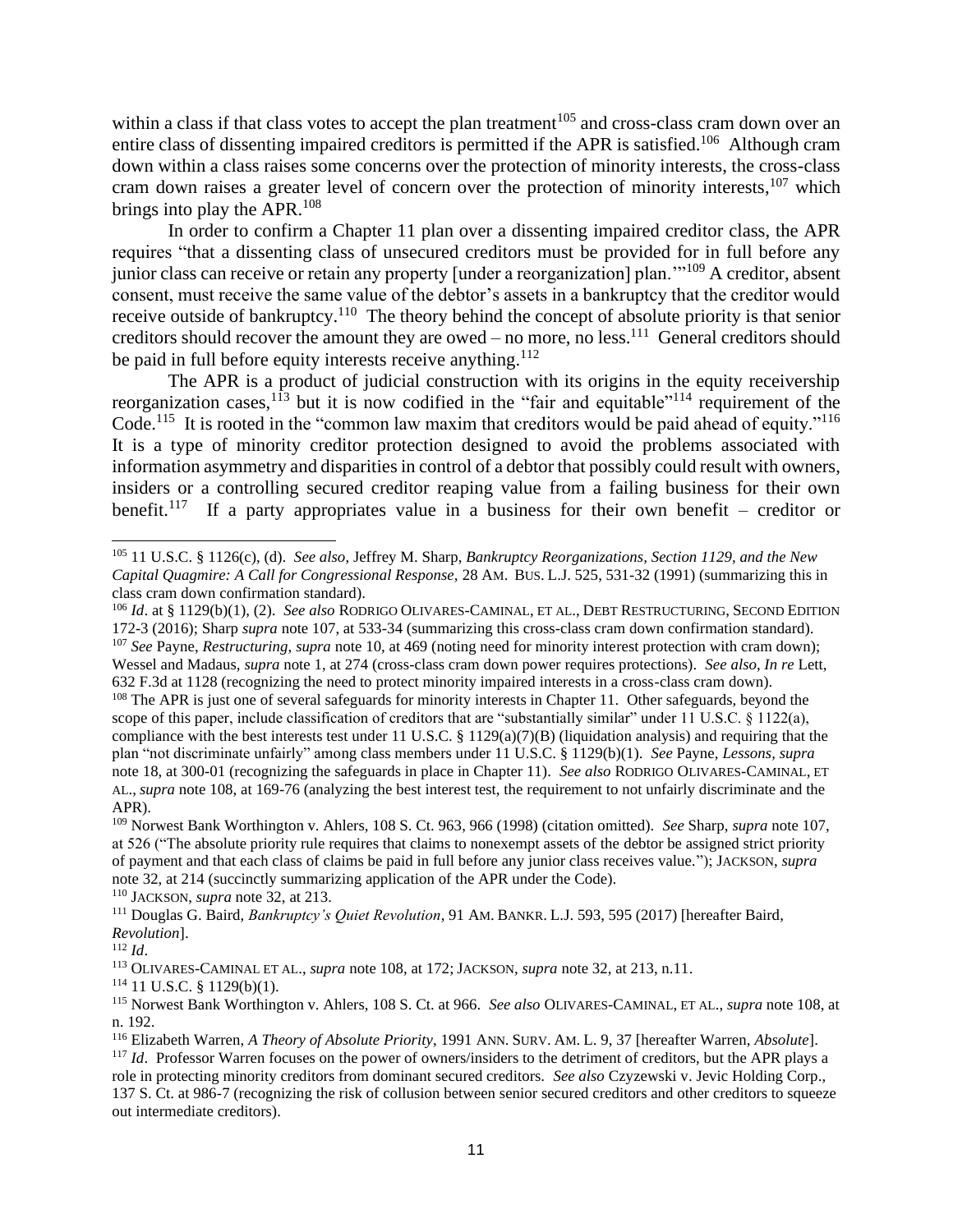equityholder – the party whose priority rights have been infringed upon should be able assert that their rights have been violated under the APR. $^{118}$ 

Although the APR can offer protection to minority interests, its application has been criticized.<sup>119</sup> It is viewed as an impediment to reorganizations in that it increases costs, limits compromise and may eliminate junior interests unnecessarily.<sup>120</sup> For example, as Professor Warren explained, if old equity is barred from participating in a reorganized debtor (i.e. retain their equity interest) under a strict application of the APR because a senior class of creditors object to the reorganization plan, then the APR may actually impede a reorganization.<sup>121</sup> If holdout creditors overvalue their position, the APR will ensure their participation but this may lead to a break down in bargaining resulting in a failed reorganization or in a diversion of value of the company to holdout creditors.<sup>122</sup> Moreover, a *carte blanche* application of the APR to prohibit participation by equity in the reorganized debtor may reduce the going-concern value of the debtor because the equity holder's knowledge, attributes of continued management and willingness to fund the debtor may be lost.<sup>123</sup>

Importantly, by the letter of the Code, the APR only applies to distributions in nonconsensual plans of reorganization subject to a cram down.<sup>124</sup> However, the APR principle is often employed in other aspects of Chapter 11 as a normative guiding principle.<sup>125</sup> When the APR is applied in a broad way throughout Chapter 11 as a principle it bolsters its importance. The criticisms of a rigid application APR in the context of a confirmation of a plan, highlighted above, carry over to a rigid application in other aspects of a Chapter 11 reorganization.

A strict application of the APR, whether under the Code in a cram down scenario or as a guiding principle in other contexts, is impractical and ignores the dynamic nature of business outside and inside a Chapter 11 reorganization.<sup>126</sup> Outside of bankruptcy the rigid application of the APR does not exist.<sup>127</sup> Businesses decide to pay some creditors, delay payment and to not pay others in the operations of their business based on business needs and not legal priority.<sup>128</sup> Within a bankruptcy reorganization these business decisions are still at play, albeit overseen by the bankruptcy court.<sup>129</sup> The business in bankruptcy is not merely a pool of assets to be distributed,<sup>130</sup> but rather a dynamic creature making business decisions and often making distributions to creditors that run afoul of the notion of absolute priority with the blessing of the bankruptcy

<sup>118</sup> Baird, *Revolution*, *supra* note 13, at 595.

<sup>119</sup> *See* Note, *The Proposed Bankruptcy Act: Changes in the Absolute Priority Rule for Corporate Reorganization*,

<sup>87</sup> HARV. L. REV. 1786, 1786-87 (1974) (collecting authorities criticizing the APR) [hereafter *Proposed Bankruptcy Act*]; Gregory K. Jones, *The Classification and Cram Down Controversy in Single Asset Bankruptcy Cases: A Need for the Repeal of Bankruptcy Code Section 1129(a)(10)*, 42 UCLA L. REV. 623, n. 115 (1994) (collecting authorities detailing criticisms).

<sup>120</sup> *Proposed Bankruptcy Act*, *supra* note 73, at 1786-87. *See also*, Yesha Yadav, *Too-Big-To-Fail Shareholders*, 103 MINN. L. REV. 587, n. 12 (2018) (collecting authorities criticizing the APR).

<sup>121</sup> Warren, *Absolute*, *supra* note 118, at 32.

<sup>122</sup> *Id*.

<sup>123</sup> *Id*. at 32-3. *See also* JACKSON, *supra* note 32, at 221 (noting the argument that existing owners or shareholders have expertise and knowledge in the debtor that can enhance the value of the debtor).

<sup>124</sup> Buccola, *supra* note 45\_, at 8, 10.

<sup>125</sup> *Id*. at 7-8.

<sup>126</sup> *See* Stephen J. Lubben, *The Overstated Absolute Priority Rule*, 21 FORDHAM J. CORP. & FIN. L. 581, 585, 602 (2016).

<sup>127</sup> *Id*. at 585.

<sup>128</sup> *Id*.

<sup>129</sup> *Id*.

<sup>130</sup> *Id*.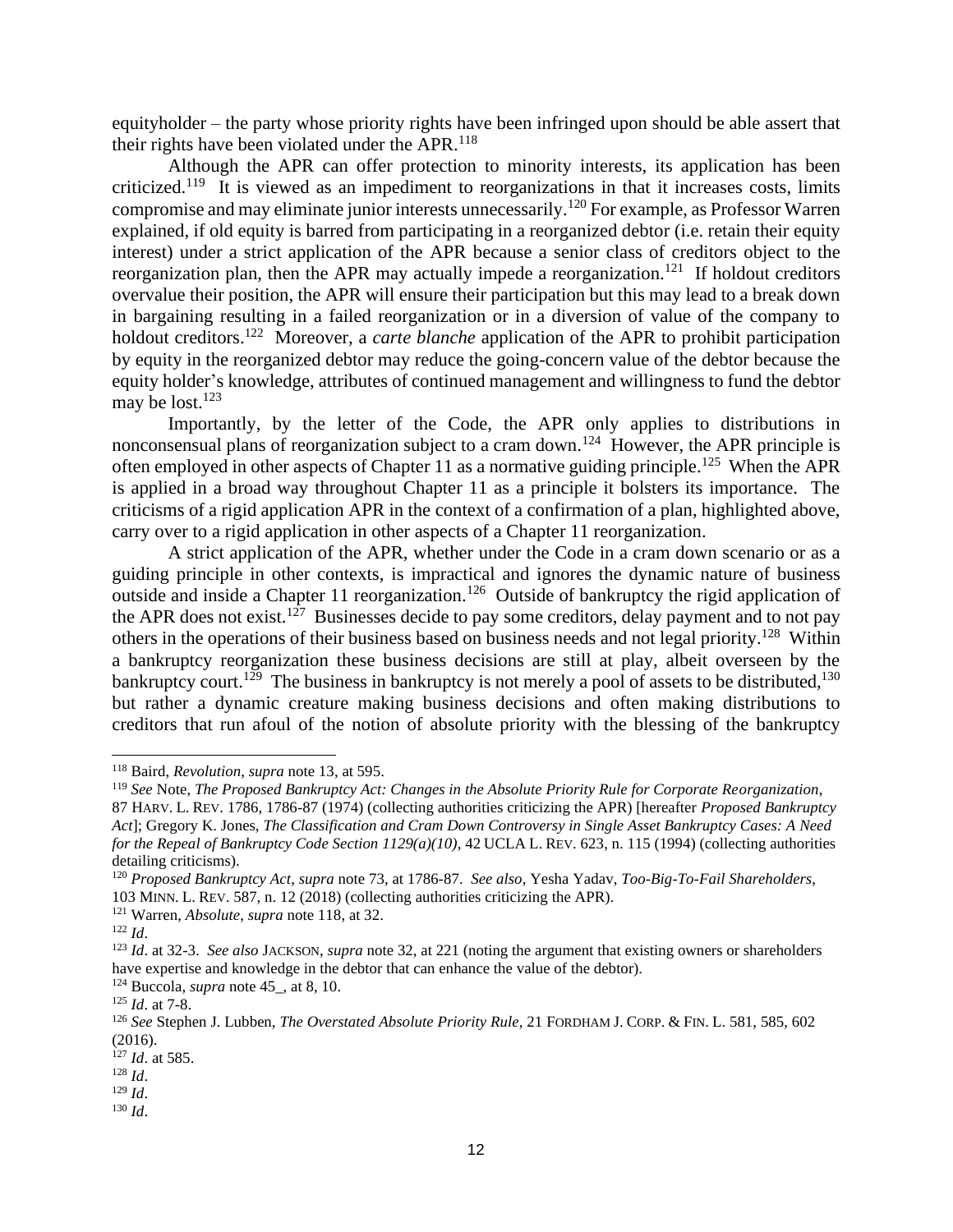court.<sup>131</sup> These priority-violating distributions, such as paying critical venders, employees or settlement payments,<sup>132</sup> are all done in an effort to enhance the long-term value of the debtor's estate.<sup>133</sup> These are not rigid priority driven decisions, but rather practical oriented decisions that debtors make and bankruptcy courts approve with an eye towards an ultimate rescue in a case. Thus, the "absolute" nature of the APR is in reality a fiction – outside of and within Chapter  $11$ ,  $^{134}$ at least in contexts outside the confirmation of a plan.<sup>135</sup>

Even though the application of the APR is not "absolute" in practice, that does not obviate the need for the reform proposed herein. The debtor in Chapter 11 needs to be able to deal with all creditors from the beginning of the case through the confirmation of a plan without application of a mandatory rule of absolute priority in the confirmation of a plan or as a principle applied throughout a case. Flexibility in application of the APR, subject to judicial supervision, can avoid the problems associated with a rigid application of the APR. If the rule is more flexible in the context of the confirmation of a plan, the normative principle of absolute priority in other aspects of the case will likewise be more flexible in nature. The case for this type of reform is strengthened when we consider how the cascading effect of *Jevic*, as outlined in the next section, exacerbates the difficulties associated with a rigid application APR throughout a case.

# IV. *Jevic* and its Cascading Effect

#### A. *Jevic* in a Nutshell

The basic facts of *Jevic* are straightforward.<sup>136</sup> Two creditors (Sun and CIT), Jevic (the debtor) and the unsecured creditors committee<sup>137</sup> reached a settlement resolving litigation among the parties that would result in the following: (1) CIT paying \$2 million dollars to cover unsecured creditors' committee's fees; (2) Sun assigning a lien in Jevic's remaining cash (\$1.7 million dollars) so that administrative expenses and taxes could be paid, with the balance of funds going

<sup>131</sup> *See id*. at 583 (noting the APR is violated numerous times in a chapter 11 cases).

<sup>&</sup>lt;sup>132</sup> *See* Buccola, *supra* note 45, at 16-19 (noting the mechanisms debtors employ to prefer creditors over others). <sup>133</sup> Lubben, *supra* note 129, at 596-598. *See also* Buccola, *supra* note 45, at 8 (recognizing that these redistributions outside of a confirmed plan can help maintain the going-concern value of the debtor); Barry E. Adler & George Triantis, *Debt Priority and Options in Bankruptcy: A Policy Intervention*, 91 AM. BANKR. L.J. 563, 569-570 (noting the need for courts to authorize priority violating distributions in a case to ensure that "the going concern value of the debtor" is not dissipated prior to plan confirmation.).

<sup>&</sup>lt;sup>134</sup> Lubben, *supra* note 129, at 606 ("the absolute priority rule is both more flexible and less absolute than often asserted. . ."). Professor Baird has aptly characterized the APR in Chapter 11 as "a regime of *approximate* absolute priority." Baird, *Revolution*, *supra* note 113, at 598 (emphasis added). In the context a confirmation of a plan a bankruptcy court confirms plans if the values provided for the firm and the claim amount, the interest rates and priority positions, are "within a reasonable range." *Id*. Chapter 11 is not a true absolute priority regime, but one of approximate absolute priority. *Id.*

<sup>&</sup>lt;sup>135</sup> Adler & Triantis, *supra* note136, at 576 (recognizing that deviations from the APR during the bankruptcy case, but strictly enforcing in the plan confirmation context).

<sup>136</sup> For a detailed factual analysis of *Jevic*, see Jonathan C. Lipson, *The Secret Life of Priority: Corporate Reorganization after Jevic*, 93 WASH. L. REV., 631, 640-46 (2018); Nicholas L. Georgakopoulos, *Through Jevic's Mirror: Orders, Fees, and Settlements*, 72 BUS. LAW. 917, 924-33 (2017).

<sup>&</sup>lt;sup>137</sup> The Code provides for the appointment of a committee of unsecured creditors, as well as other potential committees of creditors or equity holders. 11 U.S.C. § 1102(a)(1). Such committees are conferred powers and duties. 11 U.S.C. § 1103. Effectively committees have a seat at the table in a Chapter 11 proceedings as the committee is a "party in interest" with a right to be heard. 11. U.S.C. § 1109(b).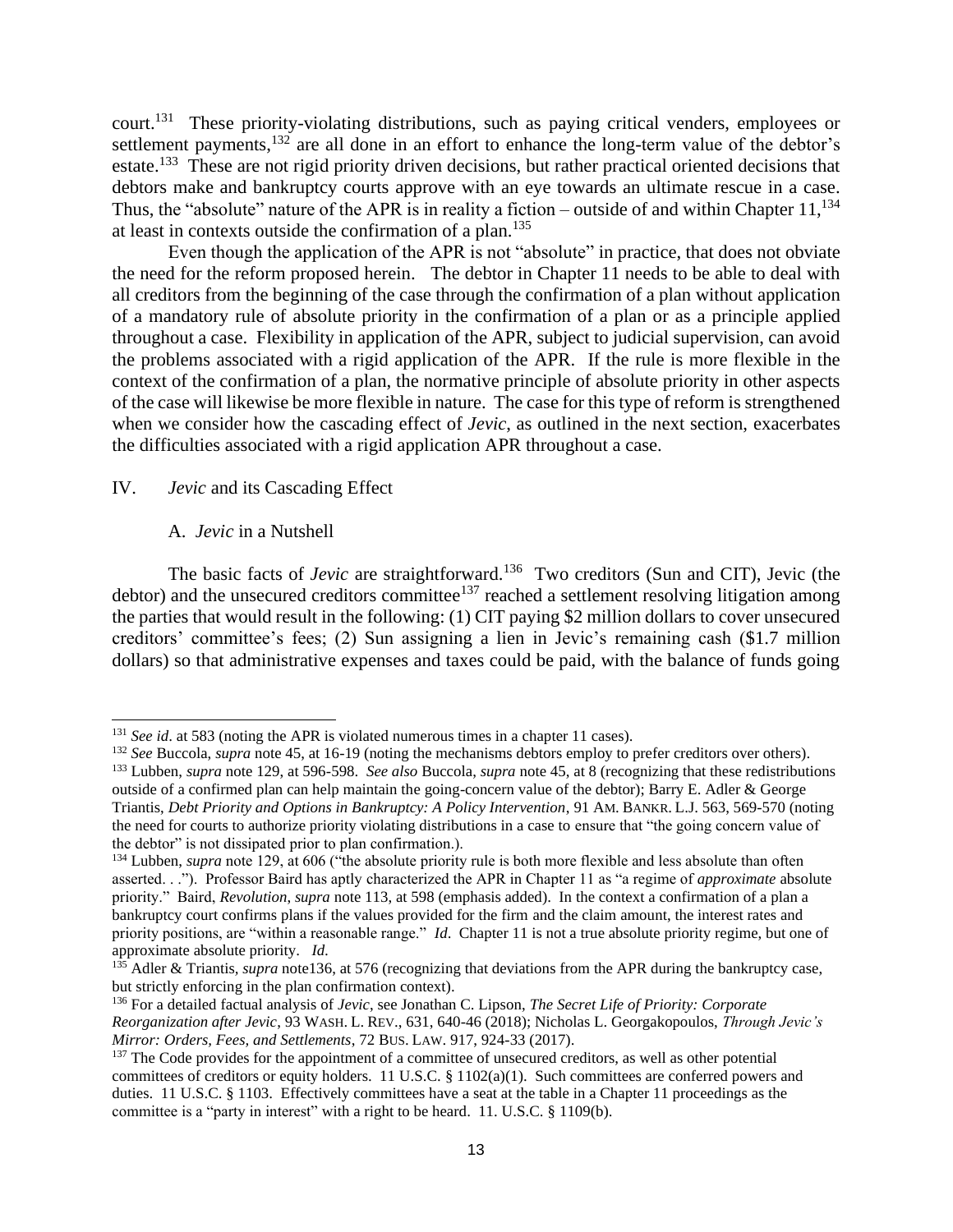to general unsecured creditors; and  $(3)$  dismissal of the Chapter 11 case.<sup>138</sup> The settlement required that the funds assigned by Sun not be distributed to priority wage claims.<sup>139</sup>

This distribution violated the Code's priority rules because the priority wage claims were skipped in favor of lower general unsecured claims.<sup>140</sup> This provided the Supreme Court the opportunity to determine the applicability of the APR in a non-confirmation of a Chapter 11 plan context. The Supreme Court provided an answer to this narrow question: whether, in the absent of consent, can a bankruptcy court "approve a structured dismissal that provides for distributions that do not follow ordinary priority rules<sup>[?]"<sup>141</sup> The Supreme Court said no<sup>142</sup> and held that the</sup> priority rules, such as the APR, are applicable in the context of a Chapter 11 structured dismissal.<sup>143</sup>

#### B. Cascading Effect of *Jevic*

Although the *Jevic* holding is limited to structured dismissals that violate the APR,<sup>144</sup> it has important implications beyond the structured dismissal. Dissenting Justices Alito and Thomas noted the "novel and important question" the case presented<sup>145</sup> and scholars are recognizing the significance of the opinion. <sup>146</sup> The importance of *Jevic* is also seen as courts begin to grapple with applying the decision.<sup>147</sup> It is in the application of *Jevic* to other rescue tools - settlements,  $\S 363$ sales and first-day orders<sup>148</sup> - that may violate the APR in which *Jevic's* importance materializes.<sup>149</sup> If the effective use of these tools is curtailed post-*Jevic*, the capacity of Chapter 11 to promote the broad orientation of rescue, as well enhancing the value of the estate, may be undercut, making the need to reform the APR more pressing. The impact of *Jevic* on these three tools is detailed below.

#### 1. Settlements

Bankruptcy judges have authority to approve a settlement between a debtor and other parties, such as creditors and committees, if the court finds the settlement fair and equitable.<sup>150</sup> The ability for the debtor and the parties in a Chapter 11 case to compromise and settle disputes is an important rescue tool. The more that contested issues are resolved consensually prior to a

<sup>142</sup> Czyzewski v. Jevic Holding Corp., 137 S. Ct. at 978, 983.

<sup>138</sup> Czyzewski v. Jevic Holding Corp., 137 S. Ct. at 981.

<sup>&</sup>lt;sup>139</sup> *Id.* Sun required this provision because priority wage claimants had a lawsuit against Sun and Sun did not want the funds to finance the litigation. *Id.* 

*<sup>140</sup> Id.* at 978, 981.

<sup>141</sup> *Id*. at 983. *See also* Georgakopoulos, *supra* note 139, at 932 (noting the narrow scope of the question answered).

<sup>143</sup> *See* Lipson, *supra* note 139, at 646 (citing Czyzewski v. Jevic Holding Corp., 137 S. Ct. at 984-86).

<sup>144</sup> Brubaker, *supra* note 31, at 2, 4.

<sup>145</sup> Czyzewski v. Jevic Holding Corp., 137 S. Ct. at 987.

<sup>146</sup> Lipson, *supra* note 139, at 633 (citing Brubaker, *supra* note 31, at 1).

<sup>&</sup>lt;sup>147</sup> *See infra* notes 158-168, 183-186, 202-204 and accompanying text.

<sup>148</sup> Other rescue tools beyond the scope of this paper, such as gifting, may be impacted by *Jevic*. Cohen, *supra* note 31, at 3, 15-19. Interestingly, the structured dismissal itself as a rescue tool may be subject to future litigation. The Supreme Court did not opine on the legality of the structured dismissal. Czyzewski v. Jevic Holding Corp., 137 S. Ct. at 985.

<sup>149</sup> *See, e.g.,* Brubaker, *supra* note 31, at 1 (recognizing the importance of *Jevic* and noting that "*Jevic* should prompt a serious re-examination of the entire gamut of priority-violation distributions devices.").

<sup>150</sup> *See* FED. R. BANKR. P. 9019(a); *In re* Fryar, 570 B.R. at 607 (citation omitted). *See also* Bethany K. Smith, Note, *Up the chute, Down the Ladder: Shifting Priorities Through Structured Dismissals in Bankruptcy*, 84 FORDHAM L. REV. 2989, 2296-2998 (2016) (summarizing the caselaw requirements for approval of a settlement in bankruptcy).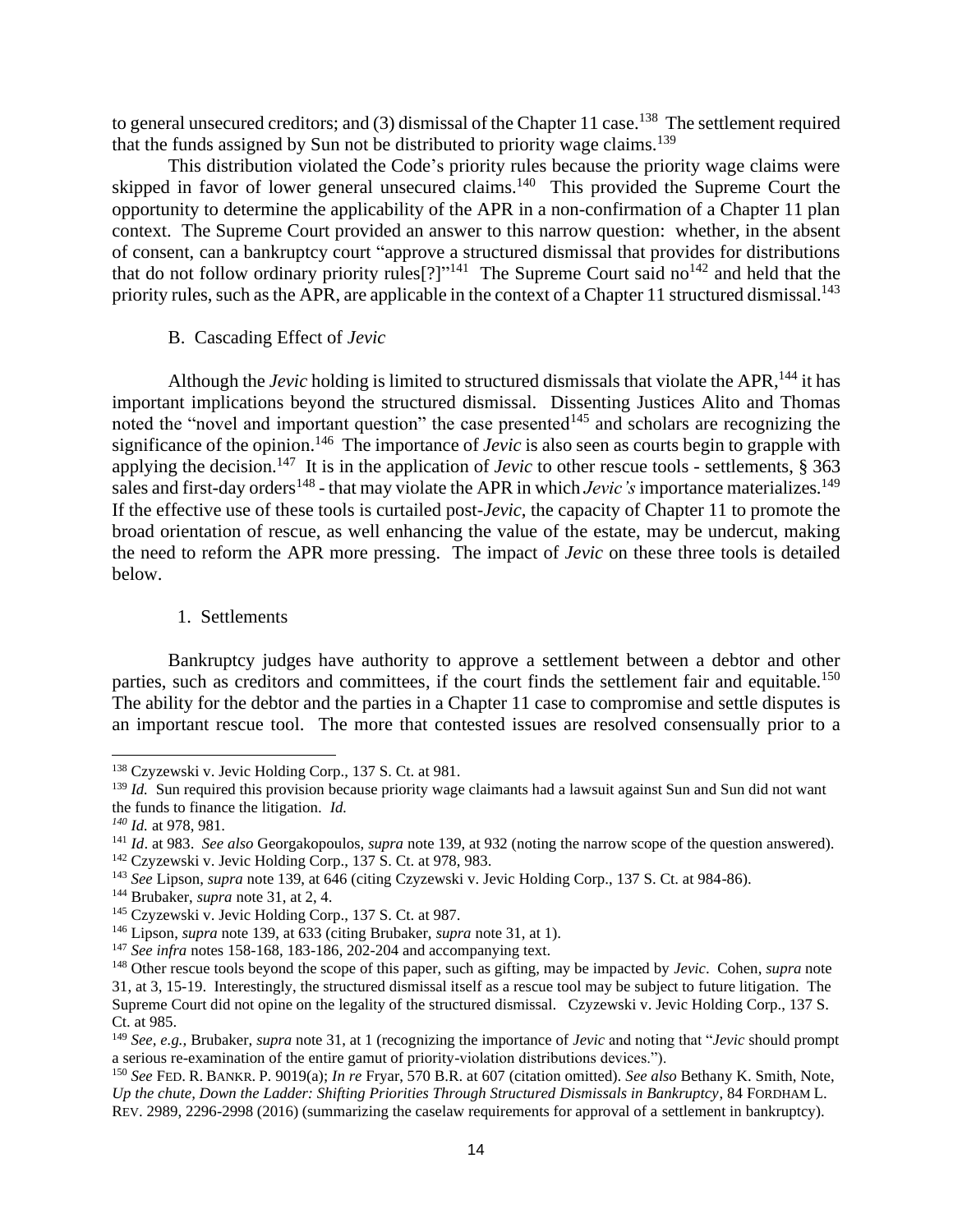confirmation hearing of a plan of reorganization, the more likely a plan will be confirmed provided it does not violate the Code's requirements for confirmation.<sup>151</sup> Confirmation of the plan will not guarantee that a Chapter 11 will successfully achieve Chapter 11s rescue goal, but confirmation of a plan certainly enhances the prospects of rescue. Thus, the ability to reach settlements and compromises along the way toward confirmation is a vital rescue tool.

In *Jevic* the Supreme Court discussed settlements that include interim distributions that violate the Code's priority rules contrasting them with structured dismissals with final distributions.<sup>152</sup> This discussion was dicta, but implicit in the Court's discussion is that interim distributions may be permissible if there are "significant offsetting bankruptcy–related justification[s]",<sup>153</sup> whereas final distributions in a structured dismissal with no justification for violating the priorities of the Code is impermissible.<sup>154</sup> Bankruptcy courts are beginning to tackle approval of settlements post-*Jevic*.

For example, in the case of *In re Fryar<sup>155</sup>* a bankruptcy court, relying on *Jevic,* denied approval of a settlement, over objection, that included distributions that violated the Code's priority rules because there was no "significant code-related objective."<sup>156</sup> Similarly, a bankruptcy court in the case of *In re Constellation*, <sup>157</sup> relying on *Jevic*, did not approve a settlement, over objection, that violated the APR. 158 Just as in *Fryar*, there was no evidence that the settlement promoted saving the business or plan,<sup>159</sup> i.e., no "significant code-related objective" for violating APR.

In a third bankruptcy decision, *In re Short Bark Industries, Inc.*, <sup>160</sup> the bankruptcy court approved a settlement, over objection, as part of a proposed debtor-in-possession financing which provided for escrowing \$110,000 for payment of general unsecured creditors, thus skipping priority and administrative claims.<sup>161</sup> The bankruptcy court distinguished *Jevic* because the settlement was early in the case, its approval provided for the continued employment of over 500 people and it permitted the business to continue.<sup>162</sup> Thus, in contrast to *Fryar* and *Constellation*, there was a "significant code-related objective" to deviate from the Code's priority scheme.

Post-*Jevic*, beyond showing a settlement is "fair and equitable", <sup>163</sup> parties seeking approval of a settlement with interim distributions that violate the underlying priority principle of the APR will likely need to make an additional showing of a "significant offsetting bankruptcy-related justification." 164 This may be able to be shown as in the *Short Bark* case, but in cases where there

<sup>&</sup>lt;sup>151</sup> If a plan complies with § 1129(a) or complies with § 1129(b) bankruptcy courts do not have discretion to deny confirmation. *In re* Trenton Ridge Investors, LLC, 461 B.R. 440, 455-58 (Bankr. S.D. Ohio 2011).

<sup>152</sup> *See* Czyzewski v. Jevic Holding Corp., 137 S. Ct. at 985-86.

<sup>153</sup> *Id*. at 986.

<sup>154</sup> *See* Georgakopoulos, *supra* note 139, at 940*. See also* Buccola, *supra* note 45, at 19 (noting the distinction in dicta that the *Jevic* court made regarding the timing of priority-violating distributions).

<sup>155</sup> *In re* Fryar, 570 B.R. 602 (Bankr. E.D. Tenn. 2017).

<sup>156</sup> *Id*. at 610.

<sup>&</sup>lt;sup>157</sup> *In re* Constellation Enterprises LLC, Case No. 16-11213, Order Denying Joint Motion Approving Settlement, Doc. No. 963 (Bankr. D. Del., May 16, 2017).

<sup>158</sup> Robert J. Keach & Andrew C. Helman, *Life After Jevic, An End to Priority-Skipping Distributions*, 36 AM. BANKR. INST. J. 12, 73 (2017).

<sup>159</sup> Cohen, *supra* note 31, at 30; Keach & Helman, *supra* note 161, at 73.

<sup>160</sup> *In re* Short Bark Industries, Inc., Case No. 17-11502, Final Order, Doc. No. 200 (Bankr. D. Del., Sept. 11, 2017).

<sup>161</sup> Cohen, *supra* note 31, at 20. *See also* Shane G. Ramsey, *Despite Jevic, Priority Skipping Found to be Permitted as Part of Final Approval of DIP Financing*, THE BANKRUPTCY PROTECTOR (Sept. 19, 2017).

<sup>162</sup> Cohen, *supra* note 31, at 22; Ramsey, *supra* note 164.

<sup>&</sup>lt;sup>163</sup> *In re* Fryar, 570 B.R. at 610 (detailing the "fair and equitable" requirement).

<sup>164</sup> *See* Georgakopoulos, *supra* note 139, at 940; Cohen, *supra* note 31, at 19.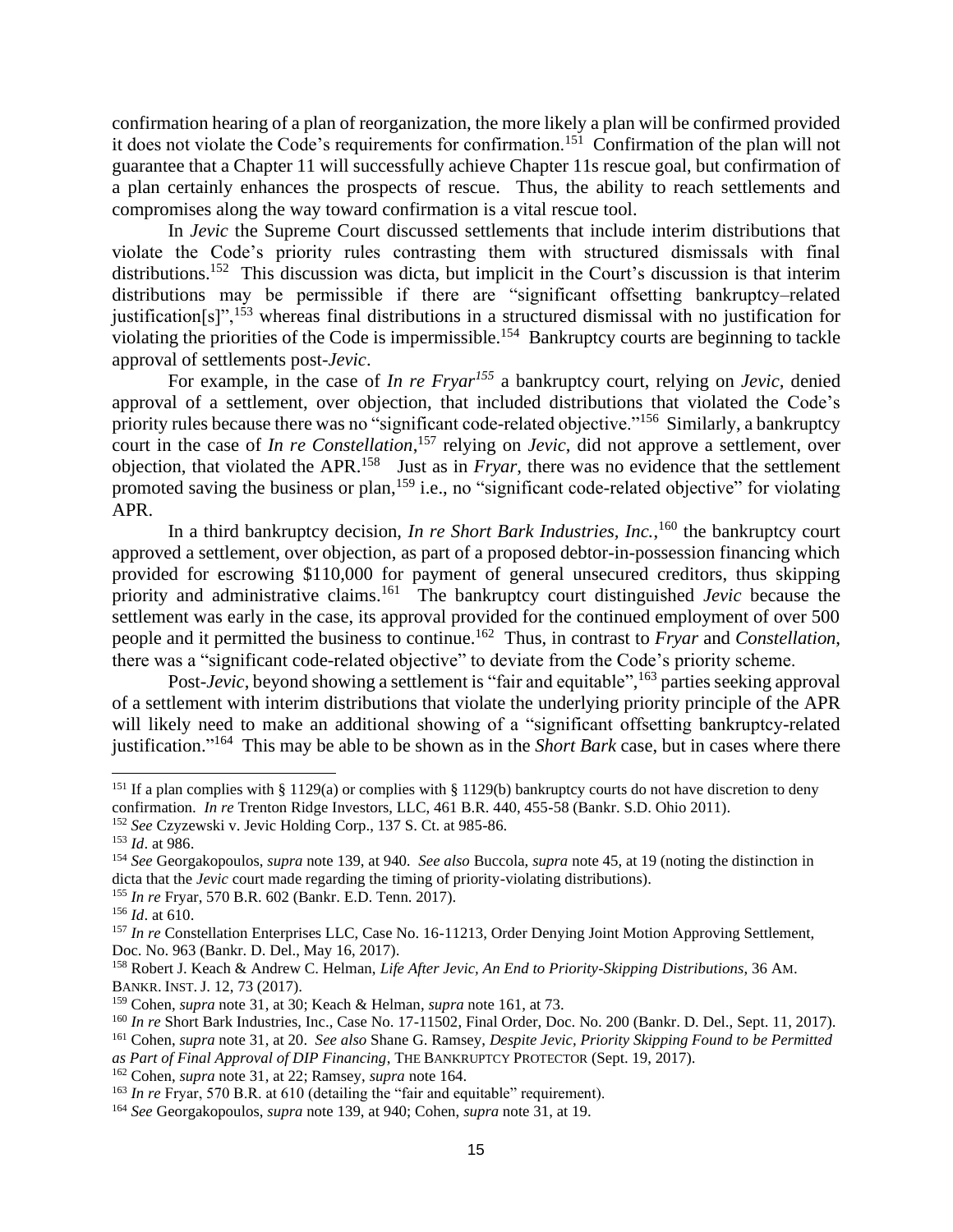is no rescue on the horizon, obtaining approval of a settlement that violates the priority rules in the APR will likely be a difficult task post-*Jevic*. If this showing cannot be made, then the APR as a principle, which *Jevic* certainly embraced in the structured dismissal context,<sup>165</sup> may hamper the approval of settlements or compromises. Settlements with certain parties, that violate the priority principle behind the APR, may be necessary in a case to facilitate the continued operation of a debtor or help maintain the going concern value of the business on the road to a plan of reorganization or a sale. Outside of Chapter 11 businesses do not adhere to rigid legal priority in reaching settlements and compromises.<sup>166</sup> Rather these are often business driven decisions. This potential limitation that *Jevic* presents on reaching settlements in a Chapter 11 may infringe upon the ability to foster rescue through a plan of reorganization or a sale. Such an outcome runs afoul of promoting rescue, as well as the underlying value maximization goal of those in the law and economics school.

# 2. § 363(b) Sales

In *Jevic* the Supreme Court recognized that there are three conclusions to a Chapter 11 case: confirmation of a plan which may include a distribution of assets and possibly the continuation of the business; conversion to Chapter 7 for liquidation; or dismissal.<sup>167</sup> The Eleventh Circuit recently noted the options to bring a Chapter 11 to conclusion are a little broader, to include a sale of substantially all of a debtor's assets under § 363.<sup>168</sup> In fact, the sale of substantially all of a Chapter 11 debtor's assets under  $\S$  363(b), rather than through a plan, to a successor corporation<sup>169</sup> is the rescue tool of choice in an increasingly number of Chapter 11s.<sup>170</sup> Such a sale may or may not be followed by a liquidation plan,  $^{171}$  conversion to Chapter  $7^{172}$  or a dismissal.  $^{173}$ 

The § 363(b) sale of substantially of a debtor's assets is a vital rescue tool.<sup>174</sup> Just as with a successful classic Chapter 11 with a plan of reorganization in which the business continues to operate, a § 363(b) sale of substantially of assets as a going concern the underlying business is not shut down as in a Chapter 7 liquidation.<sup>175</sup> The outcome of this type of sale "bears a close resemblance to the end result of a classic reorganization."<sup>176</sup> This outcome through a § 363(b) is quicker than a Chapter 11 plan and can be accomplished without

<sup>&</sup>lt;sup>165</sup> See infra notes 144-146 and accompanying text.

<sup>166</sup> *See supra* notes 129-138 and accompanying text.

<sup>167</sup> Czyzewski v. Jevic Holding Corp., 137 S. Ct. at 975.

<sup>&</sup>lt;sup>168</sup> *See In re* Walter Energy, Inc. et al., 911 F.3d 1121, 1152-54 (11<sup>th</sup> Cir. 2018).

<sup>169</sup> *In re* Daily Gazette Company, 584 B.R. 540, 546 (Bankr. S.D. Va. 2018).

<sup>170</sup> *See, e.g.,* Jodie A. Kirshner, *Design Flaws in the Bankruptcy Regime: Lessons from the U.K. for Preventing a Resurgent Creditors' Race in the U.S*., 17 U. PENN. J. BUS. L. 527, 529 (2015) (highlighting the increased use of sales rather than plans).

<sup>&</sup>lt;sup>171</sup> *In re* Daily Gazette Company, 584 B.R at 546-7.

<sup>&</sup>lt;sup>172</sup> *In re* Walter Energy, Inc. et al., 911 F.3d at 1135 (§ 363 sale of substantially all assets followed by a conversion to Chapter 7).

<sup>173</sup> 11 U.S.C. § 1112(b) (provides for dismissal for cause). *See also* Webb, *supra* note 25, at 355-358 (analyzing the exit options available in the context of a § 363(b) sale in Chapter 11)

 $174$  A sale of a business is a rescue tool in that the distressed business is sold to a stronger owner without all or some of the business debts, resulting a business "rescue" with a new owner. Wessel & Madaus, *supra* note 1, at 261-2, 271-72.

<sup>175</sup> *In re* Walter Energy, Inc. et al., 911 F.3d at 1153.

<sup>176</sup> *Id*. *See also* William T. Bodoh & Michelle M. Morgan, *Inequality Among Creditors: The Unconstitutional use of Successor Liability to Create a New Class of Priority Claimants*, 4 AM. BANKR. INST. L. REV. 325, 335 (1996) (noting the result of a § 363 sale can be substantially the same as a sale through a plan of reorganization).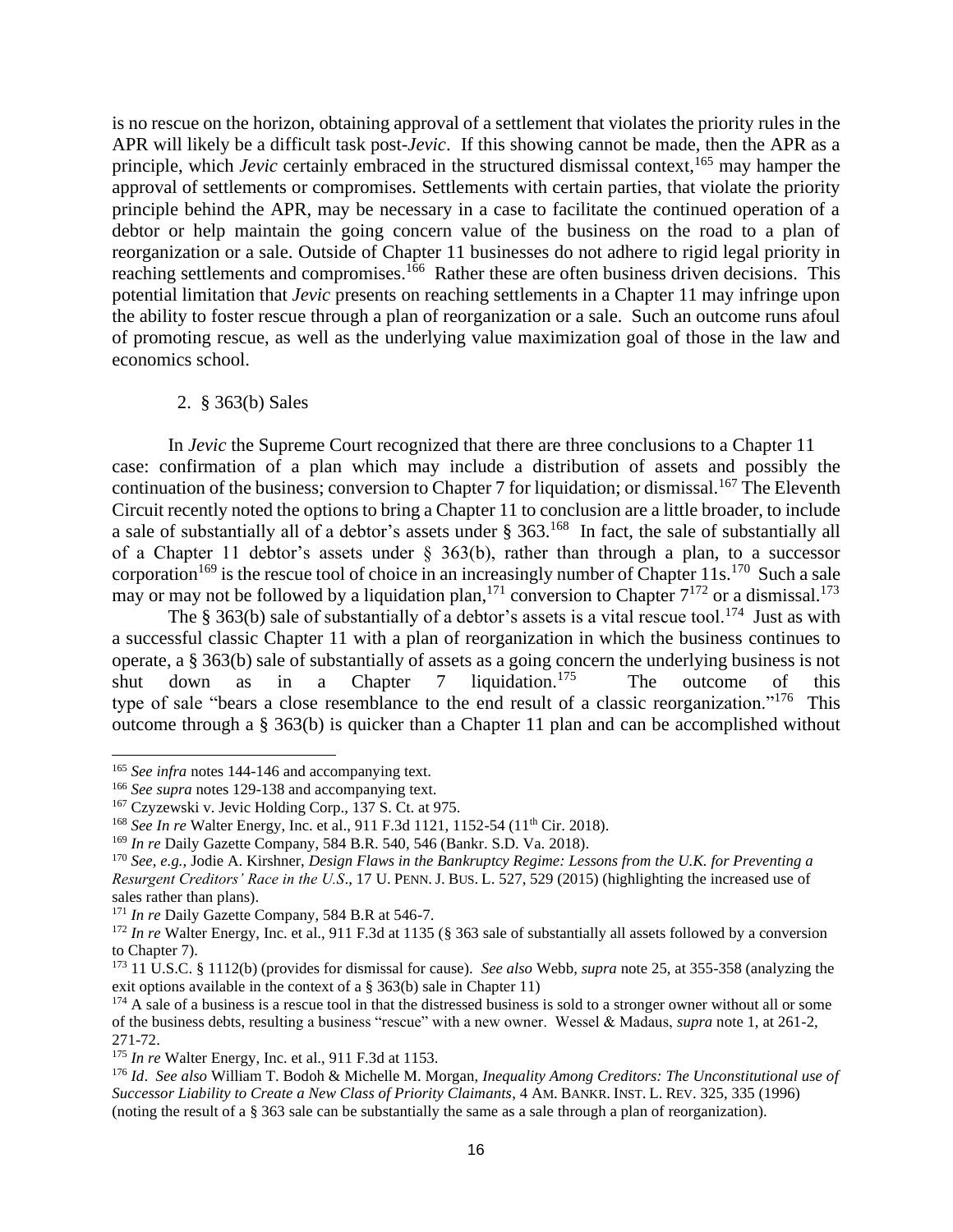meeting the requirements of the Chapter 11 plan process.<sup>177</sup> The quicker process saves not only time and monetary costs associated with the plan process,  $178$  but helps preserve the going concern value of the business.<sup>179</sup>

Post-*Jevic* if a proposed § 363(b) sale includes distributions that violate the APR the approval of the sale may be subject to attack because the logic of *Jevic* in prohibiting priority violating final distributions in a structured dismissal are applicable to such a sale.<sup>180</sup> For example, the First Circuit was presented with the argument that the bankruptcy court's approval of a § 363(b) sale violated *Jevic* because the sale provided for payment of some unsecured claims without paying higher priority administrative claims. <sup>181</sup> The distributions violated the APR. <sup>182</sup> The First Circuit did not address the merits of the argument because the sale order was final and not stayed under §  $363(m)$ ,  $^{183}$  but the case shows how the argument can be presented and but for the procedural quandary of the appellant, the court would have had to address the applicability of *Jevic* to § 363(b) sales.

The ability to facilitate rescues through § 363(b) sales may be curtailed in light of the uncertainty of *Jevic*'s applicability to such sales. It is likely that bankruptcy courts will reach divergent viewpoints on this issue. As the parties litigate, the advantages of § 363(b) sales, such as the savings in monetary costs, quick outcomes, and preservation of the going concern value of a business, may be diminished. Post-*Jevic*, the importance of this rescue tool may be lessened, at least in the short term, and perhaps longer term depending on how courts apply *Jevic*. If this tool is less effective, rescue policy will be eroded, particularly since many Chapter 11 cases are resolved with § 363(b) sales of substantially all assets, rather than the traditional Chapter 11 plan of reorganization as in the past.<sup>184</sup> This erosion of rescue will likely harm creditors and all stakeholders if sales are less effective, particularly since stakeholders can realize as much value under a sale as a plan of reorganization.<sup>185</sup> The will not only erode the broad conceptualization of rescue advocated herein, but also the more creditor dominated orientation as advocated the law and economics scholars, as delayed sales or piecemeal sales may result is diminution of value of the pool of assets available for distribution.

#### 3. First-Day Orders

Often at the outset of a Chapter 11 filing a debtor will file certain motions, collectively called "first-day motions."<sup>186</sup> In such motions a Chapter 11 debtor may seek authority to pay

<sup>177</sup> *In re* Walter Energy, Inc. et al., 911 F.3d at 1153.

<sup>178</sup> Bodoh & Morgan, *supra* note 179, at 335 ("One advantage that a section 363 sale has over a sale pursuant to a plan of reorganization is efficiency, in terms of both time and money.").

<sup>179</sup> Georgakopoulos, *supra* note 139, at 921 ("Sales realize value, preserve going-concern value, resolve

uncertainties, and restore productivity in ways that fundamentally promote the goals of reorganization . . ."). <sup>180</sup> *See* Brubaker, *supra* note 31, at 4, 8 (noting the applicability of the logic of *Jevic* to other priority-skipping mechanisms, including sales).

<sup>&</sup>lt;sup>181</sup> *In re* Old Cold LLC, 879 F.3d 376, 388 (1<sup>st</sup> Cir. 2018).

<sup>182</sup> *Id*.

<sup>183</sup> *Id.*

<sup>184</sup> Melissa B. Jacoby & Edward J. Janger*, Ice Cube Bonds: Allocating the Price of Process in Chapter 11 Bankruptcy*, 123 YALE L.J. 862, 865-66, 877, n.54 (2014).

<sup>185</sup> *See, e.g.,* Jarad A. Wilkerson, *Defending the Current State of Section 363 Sales*, 86 AM. BANKR. L.J. 591, 625-26 (2012) (presenting the argument that in a § 363 sales creditors generally are able ensure the business is sold for fair value).

<sup>186</sup> *In re* The Colad Group, Inc., 324 B.R. 208, 212 (Bankr. W.D. N.Y. 2005).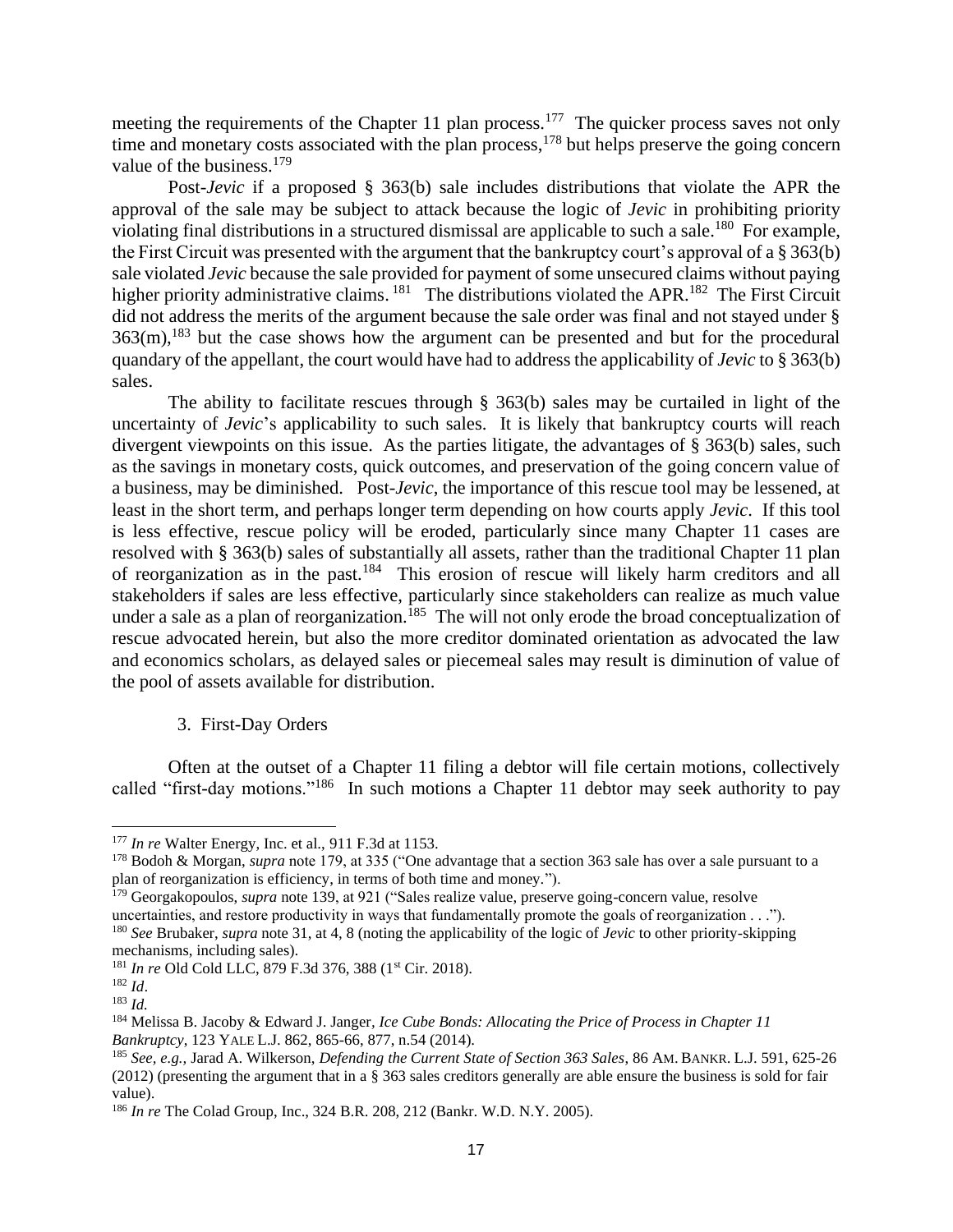certain creditors for pre-petition services or goods that the debtor views as vital to continued operations of the business, i.e., the creditor is a "critical" vendor.<sup>187</sup> In some instances requests to pay prepetition wages of employees are included in such motions.<sup>188</sup> Sometimes debtor-inpossession financing is included in such motions that provides for paying a lender on their prepetition claim first when the lender continues financing the debtor post-petition - a "roll-up."<sup>189</sup> Such payments violate the priority structure of the Code and are not expressly authorized by the Code, but some courts approve such payments out of necessity to promote the reorganization of the debtor. $190$ 

The idea behind permitting these priority violating distributions is that they are needed to make a reorganization successful.<sup>191</sup> For example, employees may leave if pre-petition wages are not paid or vendors of important supplies that are not paid for prepetition supplies may not trade with the debtor post-petition. If valuable employees leave or important vendors do not trade, it may be a significant constraint on the debtor's ability to rescue the business. Some employees may be so vital that the business will have trouble continuing to operate. Other critical vendors who provide services or goods that are vital to an operation may actually lead to standstill of operations.<sup>192</sup> Debtor-in-possession financing that includes priority violating provisions can be justified under the logic of other critical vendor orders.<sup>193</sup> Post-petition financing is necessary to keep the business trading and incentives such as "roll-ups" are needed to obtain the financing. Post-petition financing is a type of critical vendor – financial capital.<sup>194</sup> Thus, the use of first-day motions to obtain these types of relief are an important tools in rescuing a business. Bankruptcy courts when presented with such motions commonly grant them.<sup>195</sup>

In *Jevic* the Supreme Court discussed, in dicta, first-day orders and arguably<sup>196</sup> approved such orders if they had a "significant offsetting bankruptcy-related justification."<sup>197</sup> Whether *Jevic* sanctions approval of such orders across the board is doubtful because the logic behind striking down the structured dismissal is applicable to first-day orders that violate the APR.<sup>198</sup> At least one bankruptcy court post-*Jevic* has not interpreted the dicta so broadly.

In the case of *In re Pioneer Health Services, Inc.*, <sup>199</sup> the bankruptcy court considered *Jevic* and viewed it as providing a "restrictive view of critical vendor payments" and that such payments

<sup>187</sup> *See In re* Pioneer Health Services, Inc., 570 B.R. 228, 232 (Bankr. S.D. Miss. 2017).

<sup>188</sup> Czyzewski v. Jevic Holding Corp., 137 S. Ct. at 985.

<sup>&</sup>lt;sup>189</sup> *Id.* Such provisions effectively cross-collateralize a lender's pre-petition loan with both the pre-petition collateral and new post-petition collateral. This type of forward looking cross-collateralization of a pre-petition debt with post-petition collateral is not authorized in the Code and some courts do not permit such terms in a post-petition financing agreement. *See In r*e Saybrook Mfg. Co., 963 F.2d 1490, 1494–95 (11th Cir. 1992) ("cross-

collateralization is not authorized as a method of postpetition financing under section 364 .... it is beyond the scope of the bankruptcy court's inherent equitable power because it is directly contrary to the fundamental priority scheme of the Bankruptcy Code").

<sup>190</sup> *See In re* Pioneer Health Services, Inc., 570 B.R. at 233.

<sup>191</sup> Czyzewski v. Jevic Holding Corp., 137 S. Ct. at 985.

<sup>&</sup>lt;sup>192</sup> Buccola, *supra* note 45, at 17 (recognizing this is the argument offered for paying critical vendors in this context).

<sup>193</sup> *Id*. at 18.

<sup>194</sup> *See id.* at 18 (observing that in post-petition financing the critical vendor is the financial institution).

<sup>195</sup> *See id.* at 17 (noting this at least as to critical vendor orders).

<sup>196</sup> Georgakopoulos, *supra* note 139, at 924, 934.

<sup>197</sup> *See* Czyzewski v. Jevic Holding Corp., 137 S. Ct. at 985-6.

<sup>198</sup> *See* Brubaker, *supra* note 31, at 5.

<sup>199</sup> 570 B.R. 228 (Bankr. S.D. Miss. 2017).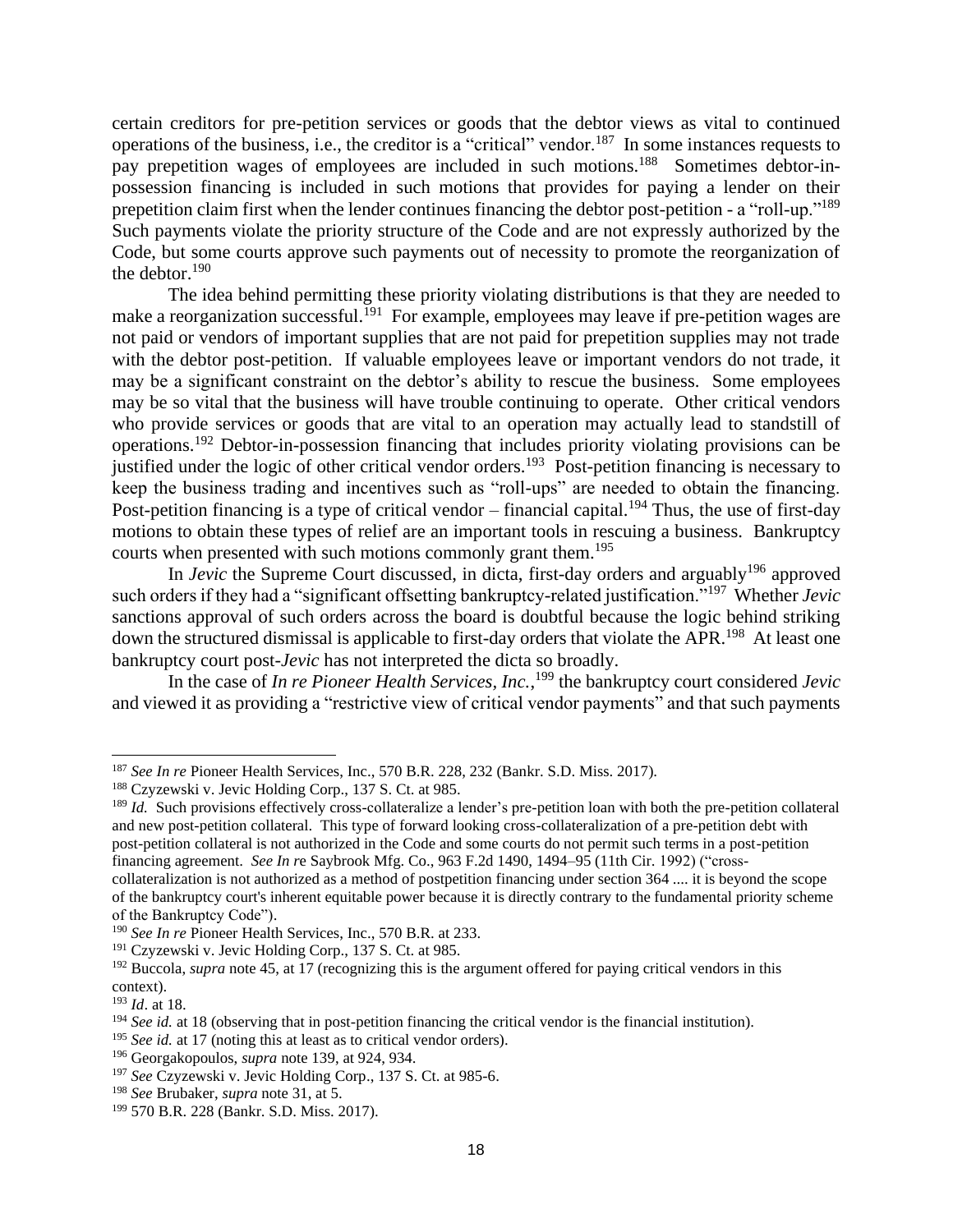should be limited to those that have "significant offsetting bankruptcy-related justification."<sup>200</sup> In so doing the bankruptcy court did not approve payments to physicians for prepetition claims as critical vendors of the debtor which operated hospitals and other health care facilities because there was no showing of a "significant offsetting bankruptcy-related justification."<sup>201</sup>

This interpretation of *Jevic* indicates that post-*Jevic* first-day orders that violate the Code's priority structure may well be subject to higher scrutiny.<sup>202</sup> If the ability to pay employee prepetition wages, pay critical vendors or obtain post-petition financing is limited in light *Jevic*, the ability of Chapter 11 to facilitate a rescue may be compromised. For example, in the context of post-petition financing, the only game in town for a debtor to obtain post-petition financing may be the pre-petition lender and the inability to provide that lender a "roll-up" may be a deal breaker. If that is the case, and if there is not another vehicle to obtain post-petition capital, the ability of Chapter 11 to enable a rescue may well be short-lived. Similar arguments can be made with critical vendors or vital employees. If certain employees are an integral part of the business of a debtor and the skills and services provided are not easily replaceable, without the ability to provide priority violating distributions, the viability of the business will be marginalized. Rescue will be eroded and the value of the estate may well be diminished.

# V. Need for Reform and Prior U.S. Reform Proposals

The traditional criticism of a strict application of the APR, i.e. that it is an impediment to reorganization, applies today just as it has in the past. However, with the cascading effect of *Jevic* on important rescue tools in modern Chapter 11 practice the traditional criticism has more teeth. Reform to the Code is necessary to lessen the bite of a rigid application of the APR. In crafting a reform, consideration of prior U.S. reform proposals can be a starting point. Even though prior reform proposals, as discussed below, do not adequately address the problems associated with the APR, they illustrate some options available for reform.

In the 1970s the Commission on the Bankruptcy Laws of the United States (Commission) effectively proposed abolishment of the APR because it was viewed as largely impractical in application, but the proposed Bankruptcy Act of 1973 never became law.<sup>203</sup> This proposed reform was extreme in that it would seriously impede the minority protection the APR can provide. Although Congress did not follow the recommendation of the Commission, the Commission's concerns were reflected in the Bankruptcy Reform Act of 1978<sup>204</sup> as the codified APR was more limited in scope than the common law rule.<sup>205</sup> Since 1978 the statutory language of the APR in Chapter 11 is largely unchanged.<sup>206</sup>

<sup>200</sup> *Id.* at 235.

<sup>201</sup> *Id.* at 236.

<sup>202</sup> Cohen, *supra* note 31, at 20.

<sup>203</sup> Lubben, *supra* note 129, at 593-4. *See also*, Sharp, *supra* note 107, at 530-31 (discussing the Commission proposal and noting the proposed reform to permit retention of property by owners without complying the APR was not adopted by Congress).

<sup>204</sup> Bankruptcy Reform Act of 1978, Pub. L. No. 95-598, 92 Stat. 2549 (1978).

<sup>205</sup> *See* Lubben, *supra* note 129, at 594. For example, the APR as codified in the Bankruptcy Code was relaxed in that it applied only to classes of creditors, as opposed to each creditor individually. Pamela Foohey, *Chapter 11 Reorganization and the Fair and Equitable Standard: How the Absolute Priority Rule Applies to All Nonprofit Entities*, 86 S. JOHN'S L. REV. 31, 46-47 (2012).

<sup>&</sup>lt;sup>206</sup> One notable exception is The Bankruptcy Abuse and Consumer Protection Act of 2005 (BAPCPA) which did modify the application of the APR in individual Chapter 11 cases only. *See In re* Maharaj, 681 F.3d 558, 569-73 (4th Cir. 2012) (analyzing change made by BAPCPA to the APR in individual Chapter 11s). *See generally*, Stanley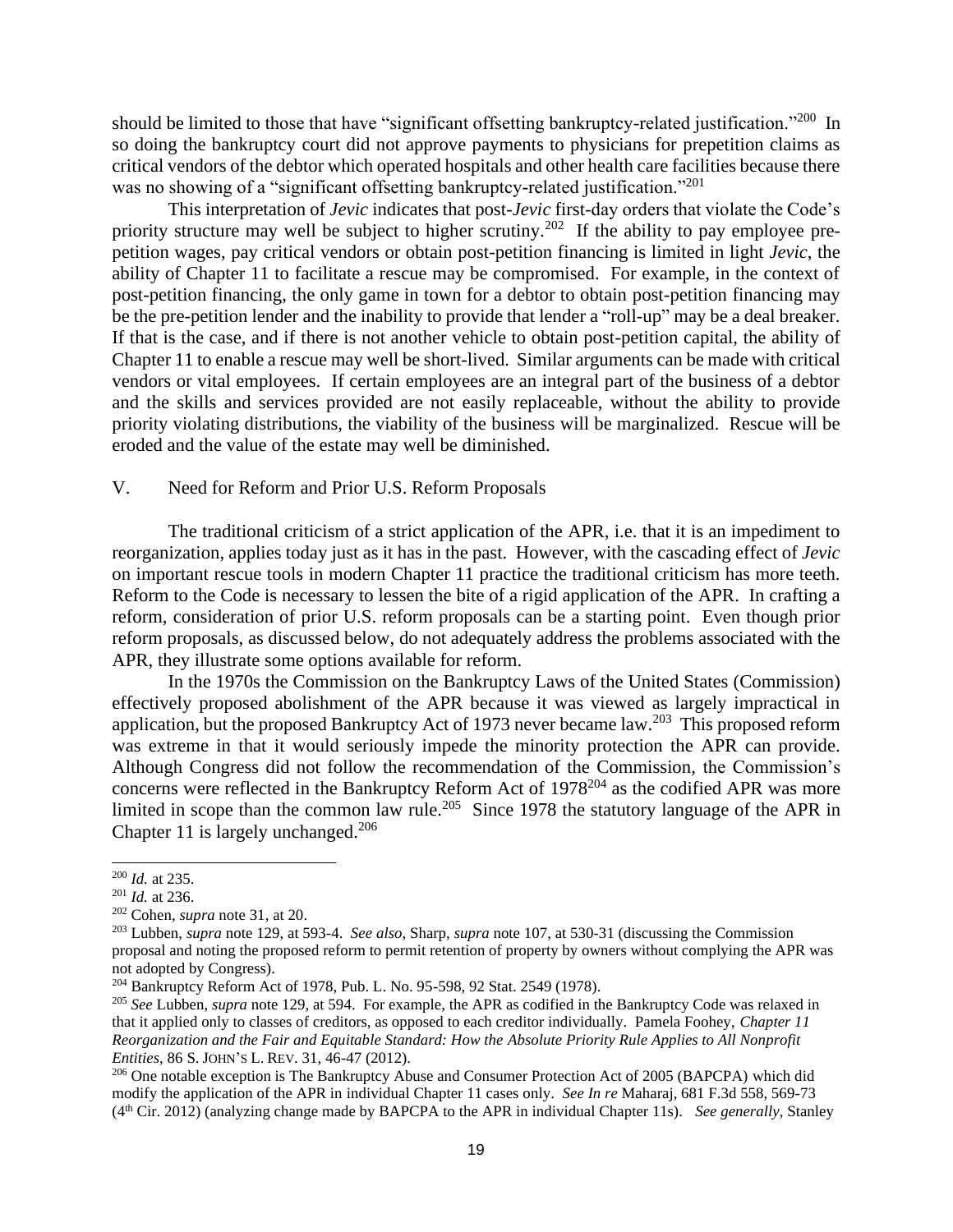In the 1990s the National Bankruptcy Review Commission (NBRC) recommended amending the Code to provide for the purchase of a reorganized debtor by "members of a junior class of claims or interests" without violating the APR.<sup>207</sup> This proposal facilitates the sale of a business to equity holders or to creditors that would otherwise violate the APR. However, this proposal does not go far enough. It did not address the application of the APR to settlements or financing associated with first-day orders and roll-ups – other rescue tools.

More recently the ABI proposed a modification of the APR in Chapter  $11.^{208}$  The proposal provided that a plan can be confirmed over the objection of an immediately junior class provided that class received "not less than the redemption option value."<sup>209</sup> Moreover, a plan may be confirmed over the objection of a senior class that is not paid in full provided the "deviation from the absolute priority rule treatment of the senior class is solely for the distribution to an immediately junior class of the redemption option value."<sup>210</sup> The heart of the proposal is the redemption option value that attempts "to capture the total enterprise value of the firm," which the ABI recognized was complex.<sup>211</sup> It would interject another layer of complexity in the Chapter 11 process in determining the value of the hypothetical option to purchase the debtor for a three year redemption period following the petition date based on the full amount of the senior class claims, with fees, expenses and interest.<sup>212</sup> In light of the complexity the proposal has not garnered much interest.<sup>213</sup> Beyond the problem of complexity, the proposal would not resolve the issues arising under the cascading effect of *Jevic* on other rescue tools.

The ABI proposal is based on, at least in part, the concept of relative priority,  $^{214}$  rather than absolute priority.<sup>215</sup> Under relative priority the senior creditors receive the equity of the reorganized debtor and junior creditors receive a call option valued at the amount owed to the senior creditors.<sup>216</sup> With relative priority the bankruptcy court only needs to know the amount owed to the senior creditors and the date to exercise the option.<sup>217</sup> Advocates view relative priority as simple to implement and avoids the need to know the value of the firm<sup>218</sup> at the time of confirmation of a plan.<sup>219</sup> However, as with the ABI proposal, the determination of the option

E. Golich, *Plain-Meaning Rules: Did BAPCPA Abolish the Absolute-Priority Rule?*, 31 AM. BANKR. INST. J. 34-35, 82-84 (2012) (analyzing the changes to the APR and caselaw interpreting such after BAPCPA in individual Chapter 11 cases).

<sup>&</sup>lt;sup>207</sup> NATIONAL BANKRUPTCY REVIEW COMMISSION, BANKRUPTCY: THE NEXT TWENTY YEARS, 545 (1997).

<sup>208</sup> *See* ABI REPORT, *supra* note 7, at 207-224.

<sup>209</sup> *Id*. at 208, 218.

<sup>210</sup> *Id*. at 208-9, 218-19.

<sup>211</sup> *Id*. at 219. *See also* Paterson, *Reflections*, *supra* note 13, at 490 (noting the complexity of the options approach proposed).

<sup>212</sup> *See* ABI REPORT, *supra* note 7, at 207-211.

<sup>213</sup> *See* Paterson, *Reflections*, *supra* note 13, at 490.

<sup>&</sup>lt;sup>214</sup> Relative priority was not new, as it was a "central feature of the reorganization regime that reigned until New Deal reforms. . .". Douglas G. Baird, *Priority Matters: Absolute Priority, Relative Priority, and the Costs of Bankruptcy*, 165 U. PA. L. REV. 785, 786-87 (2017) [hereafter Baird, *Priority Matters*].

<sup>215</sup> *See id.* at 787, n.3 (acknowledging that the ABI proposal is a type of relative priority).

<sup>216</sup> *Id*. at 795.

<sup>217</sup> *Id*. at 796.

<sup>&</sup>lt;sup>218</sup> Valuation of a debtor at confirmation is problematic and can be quite costly. The bankruptcy court does not have an actual "market" based sale to determine value in a reorganization, but rather a judicial evaluation that is "subject to substantial variance." Baird and Bernstein, *supra* note 24, at 1936.

<sup>219</sup> Baird, *Priority Matters*, *supra* note 218, at 795-796.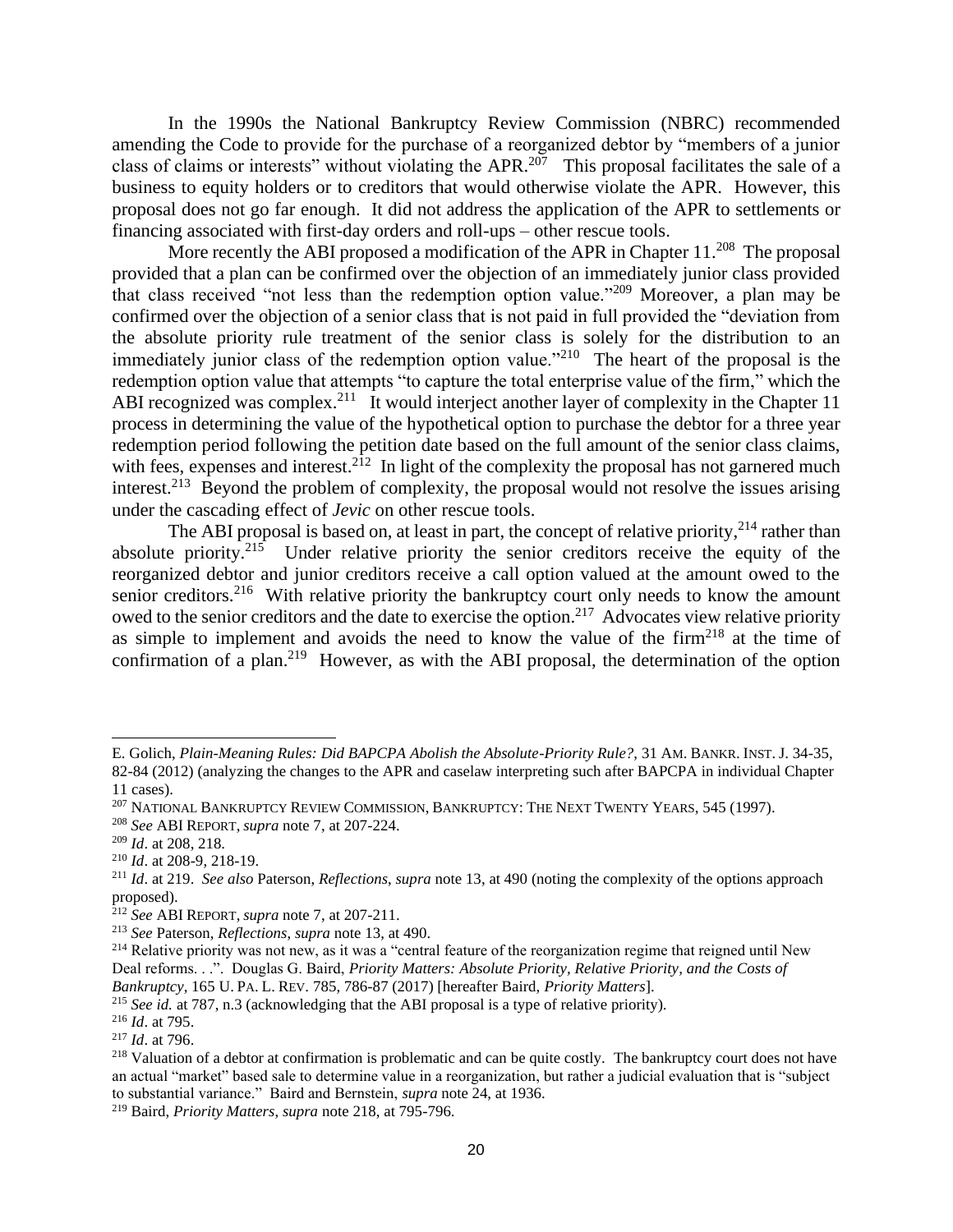price may be complicated and costly.<sup>220</sup> The benefits of not having to value the firm as in a typical APR analysis may be lost as relative priority may, in some cases, be costly and application of the APR simpler to implement.<sup>221</sup> Moreover, as with the ABI proposal, the proposal would not directly address problems associated with the cascading effect of the APR in contexts outside of a reorganization plan.

In late 2018 the Small Business Reorganization Act<sup>222</sup> was introduced into Congress<sup>223</sup> which would add a new subchapter to Chapter 11 applicable to small business debtors<sup>224</sup> which would modify the APR. The bill did not gain much legislative traction, but in 2019 the Small Business Reorganization Act (SBRA) was re-introduced and quickly passed by both the House and the Senate, and was signed into law in August of  $2019$ <sup>225</sup> The SBRA makes the APR generally inapplicable to small business debtors<sup>226</sup> and replaces it with a new framework to effectuate a cross-class cram down. Under the SBRA a small business debtor can obtain confirmation over an objecting class of secured creditors as long as the plan provides that the secured creditor retain their lien, received payment equal to value of claim or indubitable equivalent.<sup>227</sup> Confirmation of an objecting class of unsecured claimholders is available if the plan offers all disposable income of the debtor over a 3 to 5 year period.<sup>228</sup> If these requirements are met, the owners of the business can retain their ownership interest without paying senor interests in full.<sup>229</sup>

This reform is positive in that it will overcome the impediment the APR presents to owners retaining an interest in a debtor post-confirmation in small business cases. However, the reform is too narrow. It does not expressly provide for the sale to other junior classes of claims or interests and the reform would not curtail the cascading effect of *Jevic* on other rescue tools. Additionally, it does not apply to all business debtors. It applies to a small business debtor – a debtor with approximately \$2.7 million in debt.<sup>230</sup> The problems with the APR<sup>231</sup> are not limited to small business debtors, but apply to large debtors as well.

While the SBRA reform of the APR is too limited, it is also too broad. The SBRA eliminates the APR as to unsecured claimholders. The APR does not serve as a baseline to work

<sup>220</sup> *See id.* at 819 (recognizing the difficulty with calculation the strike price (option price) for the senior creditors as it will need to include interests and other costs).

<sup>221</sup> Id.

<sup>&</sup>lt;sup>222</sup> Small Business Reorganization Act of 2018, H.R. 7190, 115<sup>th</sup> Congress (2017-2018); Small Business Reorganization Act of 2018, S. 3689, 115<sup>th</sup> Congress (2017-2018).

<sup>223</sup> *Legislative Update: Small Business Reorganization Act*, 38 AM. BANKR. INST. J. 8, 8 (2019) [hereafter Legislative Update].

<sup>224</sup> *Id*. For concise overview of the bill, see Katy Stech Ferek, *U.S. Lawmakers Propose New Bankruptcy Process for Small Businesses; Bipartisan Bill could make Process Cheaper and Faster*, WSJ PRO. BANKRUPTCY (Nov 29, 2018), available at https://www.wsj.com/articles/federal-lawmakers-propose-new-bankruptcy-process-for-smallbusinesses-1543526806 (last accessed March 3, 2019).

<sup>225</sup> Kyle F. Arendsen, *Small Business Reorganization Act Signed Into Law – A New Frontier for Small Business Bankruptcies*, NAT. L. REV. (Aug. 27, 2019), available at https://www.natlawreview.com/article/small-businessreorganization-act-signed-law-new-frontier-small-business (last accessed September 16, 2019).  $226$  SBRA, § 1181(a).

<sup>&</sup>lt;sup>227</sup> SBRA, § 1191(c)(1) (incorporating requirements for cram down of secured creditor class in 11 U.S.C. § 1129(b)(2)(A)).

<sup>228</sup> SBRA, § 1191(c)(2).

<sup>229</sup> Theresa A. Driscoll, *U.S. Senators Propose Legislation That May Make Chapter 11 Reorganization a Viable Option for Small Businesses*, NEW YORK LAW JOURNAL (Dec. 5, 2018).

 $^{230}$  11 U.S.C. § 101(51D) (defining small business debtor).

<sup>&</sup>lt;sup>231</sup> See supra notes 122-126 and accompanying text (detailing problems with application of the APR).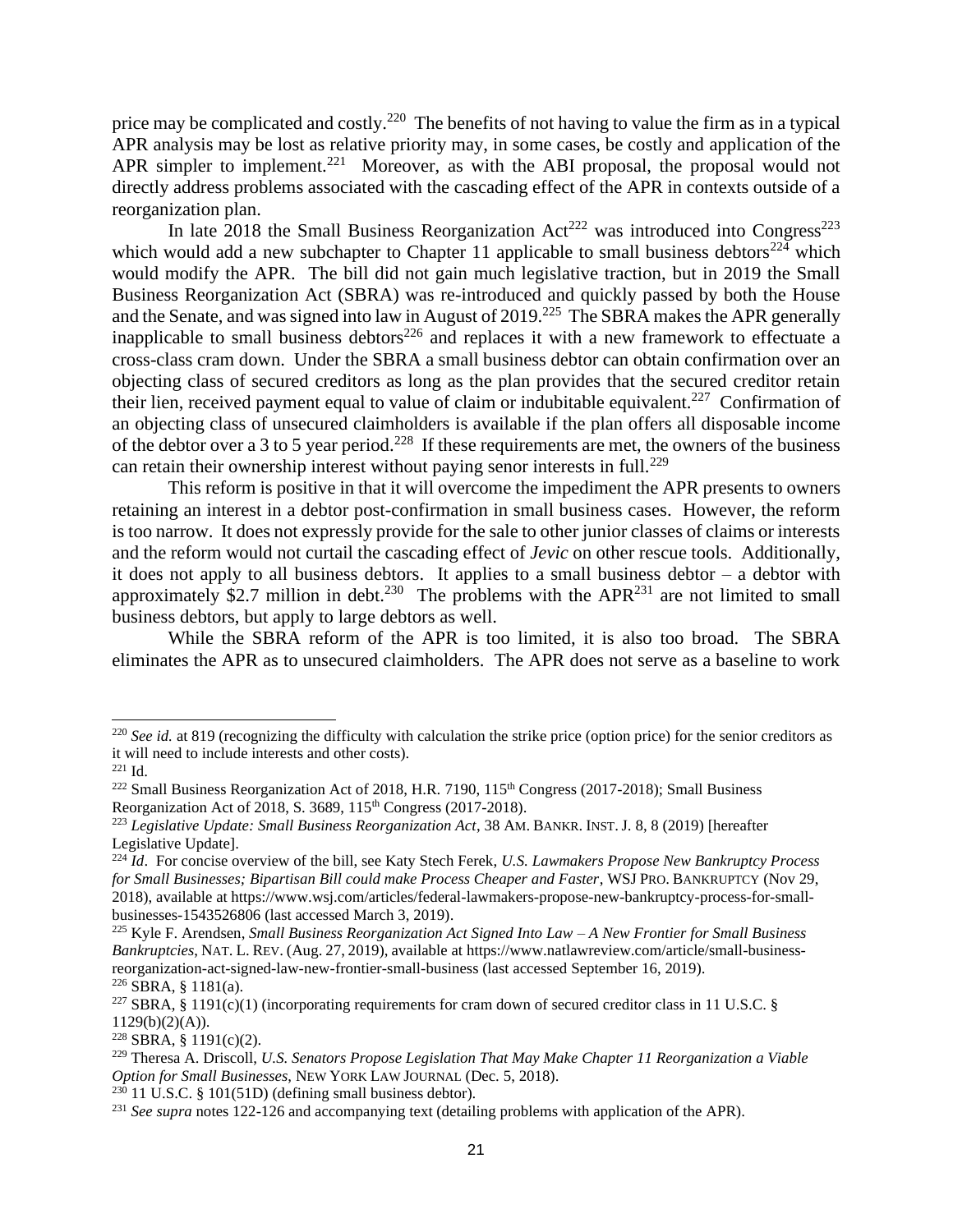from under the SBRA. The protections the APR can provide, even if just as a baseline to work from, are eliminated. Thus, the SBRA reform of the APR in this sense is too broad.

# VI. Proposed U.K. Reform: Lessons for U.S. Reform

Each of the U.S. proposals described above are flawed in that they do not fully address the traditional difficulties associated with the APR and the problems stemming from *Jevic*. Some reforms are too broad and others are not broad enough. However, recent reform efforts in the U.K. can provide inspiration to U.S policymakers on how to amend the APR. Simple transplantation of U.K. reforms is not suggested, but rather examining the reform proposal for particular aspects of the reform that can be employed to enhance Chapter 11 and help make it more effective in promoting rescue.<sup>232</sup> A comparative approach to developing a reform can provide ideas on how to improve the policy being examined.<sup>233</sup> The context of the reform which will be drawn from and the context in which it will be incorporated in are important considerations.<sup>234</sup> Merely drawing one legal rule from a regime and incorporating it to another, without consideration of the context can be problematic. $235$ 

Although, at first blush, the context of the U.K. insolvency regime appears different than the context of Chapter 11 in the U.S., the difference is not very stark and, in fact the two regimes are converging. Chapter 11 is traditionally a debtor-oriented model and was passed at a time with a fragmented banking environment in which there was no meaningful opposition to the debtorfriendly Chapter 11 process.<sup>236</sup> Generally, U.K. insolvency law has been at the other end of the spectrum with a concentrated and strong banking system resulting with strong secured creditor control in insolvency proceedings.<sup>237</sup> Over time, however, there has been an increase in secured creditor control in the U.S. in part to financing arrangements providing liens over virtually all of a debtor's assets.<sup>238</sup> This has led to increased secured creditor control in Chapter 11 away from a debtor-friendly orientation.<sup>239</sup> At the same time U.K. policymakers have been working to reduce

<sup>232</sup> *See* Payne, *Restructuring*, *supra* note 10, at 302 (Professor Payne recognizes the benefits of looking across the pond for inspiration in reform efforts, but expressly recognizes that transplantation of one reform to another regime would be "dangerous." Rather she focuses on finding aspects of the legal regime drawing from that work well in the reform effort.).

<sup>233</sup> *See* Julian Ellis, *A Comparative Law Approach: Enforceability of Arbitration Agreements in American Insolvency Proceedings*, 92 AM. BANKR. L.J. 141, 197 (2018) (discussing the benefits of a comparative law approach including better understanding of the U.S. framework and as a source of ideas to reshape policy). For a discussion of the benefits of a comparative law approach to advancing legal reforms, see generally Kai Schadback, T*he Benefits of Comparative Law: A Continental European View*, 16 BOSTON U. INT. L.J. 331, 387-393 (1998).

<sup>234</sup> *See* Payne, *Restructuring*, *supra* note 10, at 302 (noting the context in important in drawing inspiration for a particular reform).

<sup>&</sup>lt;sup>235</sup> Scholars debate the ability to transplant legal rules from one regime to another and the text that the context or culture should be considered. For a summary of the debate and leading scholarship on this point, see Ellis, *supra*  note 237, at 199, n.371.

<sup>236</sup> REINIER KRAAKMAN, ET AL., THE ANATOMY OF CORPORATE LAW: A COMPARATIVE AND FUNCTIONAL APPROACH, THIRD EDITION 143 (2017).

<sup>237</sup> Id.

<sup>238</sup> Paterson, *Rethinking*, *supra* note 18, at 701.

<sup>&</sup>lt;sup>239</sup> Kirshner, *supra* note 173, at 528-529, 534-535 (recognizing the increase in secured creditor control in Chapter 11).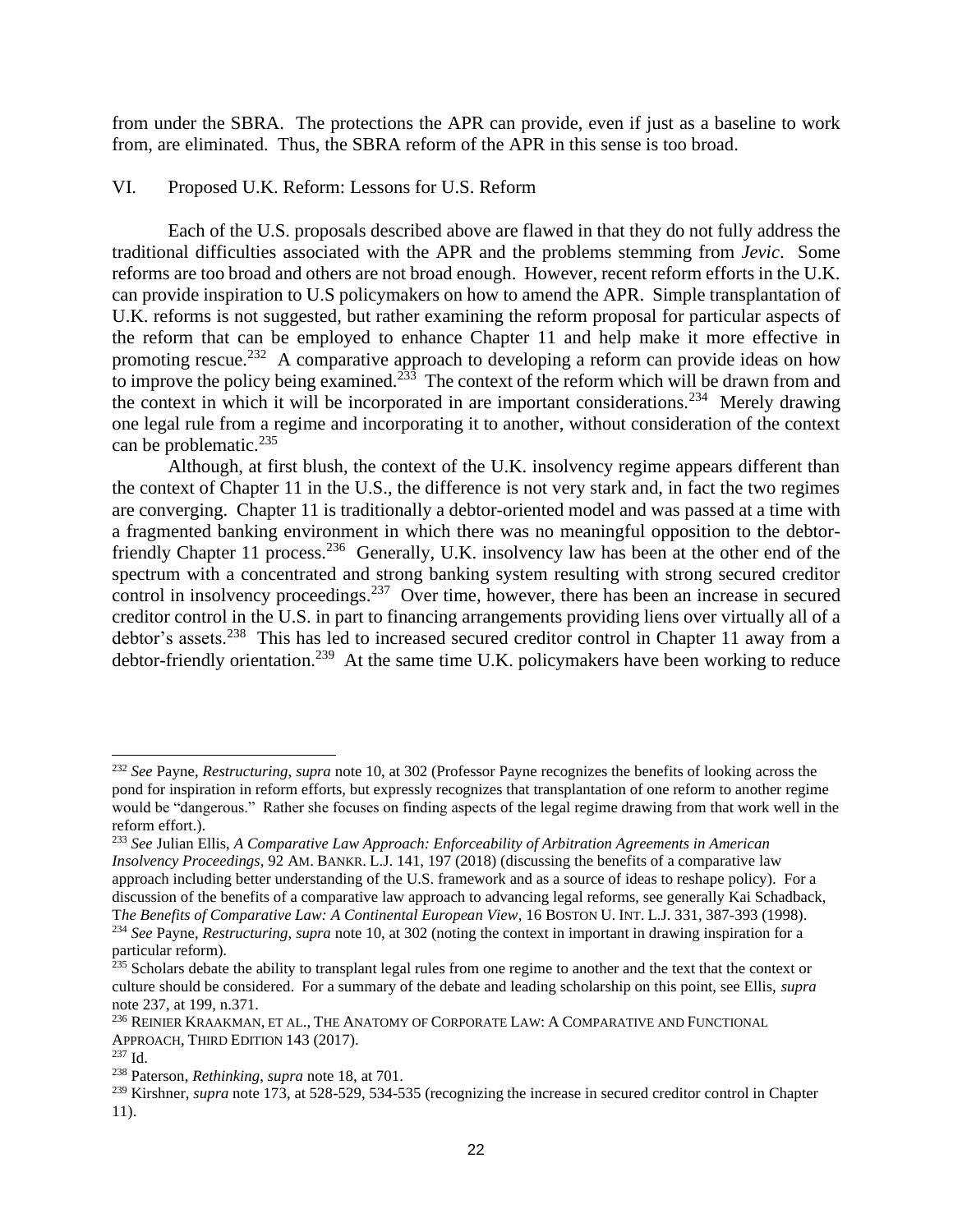the secured creditor control orientation, but have not been largely successful.<sup>240</sup> Both regimes have, in general, a strong secured creditor orientation.

Additionally, the economic nature of companies in both jurisdictions have changed in similar ways over the years. The service sector has grown in both the U.S. and U.K. with companies having few hard assets.<sup>241</sup> In both jurisdictions the cash flow value of the firm is more important than hard assets, and keeping employees in tact more important than in the past. $242$ 

In light of this convergence in terms of secured creditor control and economic nature of the firm in both jurisdictions,  $^{243}$  it is appropriate for the U.S. to look to the U.K. for ideas and possible avenues for reform. The reform suggested is limited and not a "transplanting" of one legal rule from one jurisdiction to another without a consideration context. The proposed reform selects only one aspect of the U.K. reform that if incorporated in Chapter 11 can help facilitate enhancing broad orientation of rescue advanced herein.

# A. U.K. Proposed Reform

The U.K. reform proposal for a new standalone restructuring mechanism is the product of the Insolvency Service's consultation published in May 2016 which explored options for reforming the insolvency framework.<sup>244</sup> In September 2016 the Insolvency Service published a summary of responses $245$  and then in August 2018 the Insolvency Service published the government response detailing the proposed new standalone restructuring mechanism.<sup>246</sup> The most germane aspects of the proposed standalone restructuring mechanism to this article are the cross-class cram down and the APR. 247

Under the proposed standalone<sup>248</sup> restructuring mechanism, cross-class cram down of secured and unsecured creditors will be permitted<sup> $24\overline{9}$ </sup> provided certain safeguards<sup>250</sup> for the protection of creditors are in place.<sup>251</sup> A vital aspect of protection is the role envisioned for the courts throughout the process,  $252$  which is similar to the process for schemes of arrangement.  $253$ The proposal includes requirements pertaining to class formation<sup>254</sup> and voting threshold

<sup>&</sup>lt;sup>240</sup> *Id.* at 529, 553-554 ("The explicit English policy has been to decrease secured creditor control . . . but secured creditors in the U.K have reinstated their dominance in spite of reforms. . .").

<sup>241</sup> Paterson, *Rethinking*, *supra* note 18, at 701.

 $^{242}$  *Id.* 

<sup>243</sup> Professor Paterson characterized the regimes as "meeting somewhere in the middle." *Id*. at 701-702.

<sup>244</sup> Insolvency Service, *A Review of the Corporate Insolvency Framework: A consultation on options for reform*, May 2016 [hereafter Insolvency Service, *Consultation*].

<sup>245</sup> Insolvency Service, *Summary of Responses: A Review of the Corporate Insolvency Framework*, Sept. 2016 [hereafter "Insolvency Service, *Summary of Responses"*].

<sup>246</sup> Department of Business, Energy & Industrial Strategy (BEIS), *Insolvency and Corporate Governance: Government response*, August 26, 2018 [hereafter "BEIS, *Government response*"].

 $247$  For a concise overview of the proposed reform for a standalone restructuring mechanism, see Payne, *Restructuring*, *supra* note 10, at 469-70.

<sup>248</sup> BEIS, *Government response*, *supra* note 250, at ¶ 5.124.

<sup>249</sup> *Id*. at ¶ 5.123.

<sup>250</sup> *Id*. at ¶ 5.148.

<sup>251</sup> *See* Payne, *Restructuring*, *supra* note 10, at 469-70 (noting the need for protections for creditors and summarizing them).

<sup>&</sup>lt;sup>252</sup> *Id.* at 469 ("careful oversight of the courts, provides a significant protection for creditors.").

<sup>253</sup> BEIS, *Government response, supra* note 250*,* at ¶ 5.135.

<sup>254</sup> *Id*. at ¶¶ 5.149-151.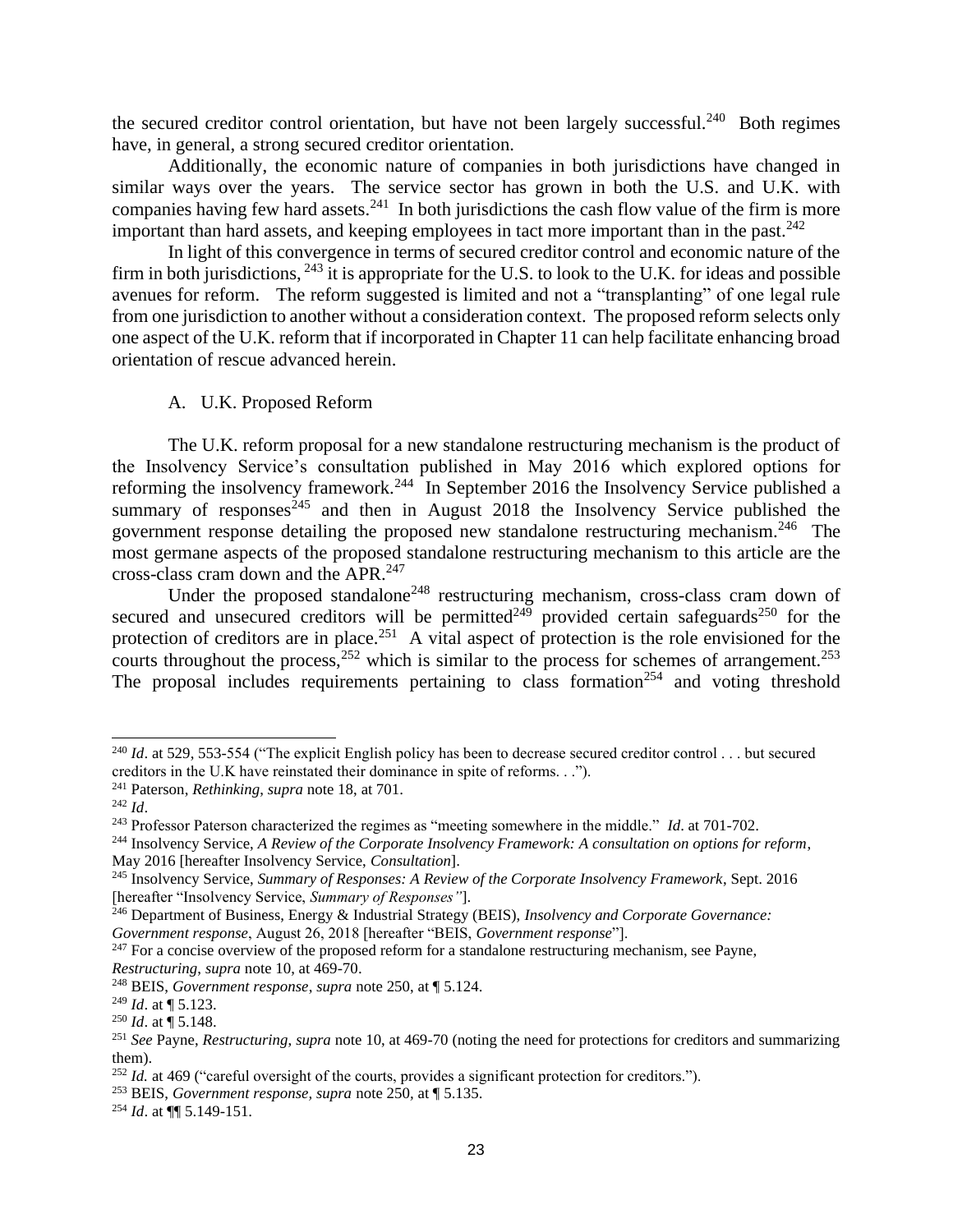requirements,<sup>255</sup> which provide some protection. The protection these afford is manifest in the requirement that the court have a hearing to examine the classes proposed, with parties ability to object to the class formation, and the requirement that the court confirm that the proposal can be voted on.<sup>256</sup> Following the vote the court will hold a second hearing to consider confirmation of the proposed plan.<sup>257</sup> The court will have "absolute discretion" to confirm the plan or not and there will be a right to appeal if the plan is confirmed.<sup>258</sup>

Another important protection included in the proposed reform for a dissenting creditor class is the requirement "that a dissenting class of creditors must be satisfied in full before a more junior class may receive any distribution or keep any interest under the restructuring plan[,] $v^{259}$ i.e., the APR. In light of the criticisms of the APR such as inflexibility,<sup>260</sup> impediment to effective reorganization<sup>261</sup> and potential for abuse by some at the expense of others,<sup>262</sup> the Government added flexibility for a court to deviate from a strict application of the rule.<sup>263</sup> Under the proposal a court may confirm a plan that does not comply with the APR "where noncompliance is: [1] necessary to achieve the aims of the restructuring; and [2] just and equitable in the circumstances."<sup>264</sup>

This injection of flexibility into application of the APR, at first blush, appears to infringe upon the protection the rule is designed to provide to creditors. However, the test to deviate from the APR is a high threshold that is premised on the baseline standard for confirmation - compliance with the APR.<sup>265</sup> To deviate from that baseline standard, the deviation must be vital to "an effective and workable restructuring plan" and sanctioned by the court.<sup>266</sup> As with the class formation and voting requirements, it is the integral role of the court in approving such a deviation that provides protection to creditors when there is noncompliance with the APR.

Important in any discussion of the APR is the basis for valuation employed in the analysis to determine compliance with the rule.<sup>267</sup> A detailed analysis of valuation in this context is complex<sup>268</sup> and well beyond the ambit of this article.<sup>269</sup> However, the Government considered the issue and after consultation determined that the "next best alternative for creditors" rather than a "minimum liquidation value" should be the value employed in a cross-class cram down scenario.<sup>270</sup> This approach is flexible, but will require courts to decide valuation if there is a challenge to the value employed.<sup>271</sup> As with other aspects of the proposed reform, courts will be

- <sup>257</sup> *Id*. at ¶¶ 5.135, 5.149.
- <sup>258</sup> *Id*. at ¶¶ 5.152, 5.166.
- $^{259}$  *Id.* at  $\overline{9}$  5.163.
- <sup>260</sup> *Id*. at ¶ 5.159.
- <sup>261</sup> *Id*. at ¶ 5.160.
- <sup>262</sup> *Id*. at ¶ 5.162.
- <sup>263</sup> *Id*. at ¶ 5.164. <sup>264</sup> *Id*.

<sup>266</sup> *Id*.

<sup>268</sup> *See id*. at ¶ 5.169 (recognizing complexity of the issue).

<sup>269</sup> *See generally* Paterson, *Rethinking, supra* note 18, at 718-723 (analyzing the complex valuation options in modern restructuring practice).

<sup>270</sup> *Id*. at ¶ 5.174; see also Payne, *Restructuring*, *supra* note 10, at 470.

<sup>271</sup> *Id*. at ¶ 5.175.

<sup>255</sup> *Id*. at ¶¶ 5.153-155.

<sup>256</sup> *Id*. at ¶¶ 5.135, 5.149-151.

<sup>265</sup> *See id*.

<sup>267</sup> *See* JACKSON, *supra* note 32, at 212-13 (valuation is important in all reorganization cases and the application of the APR in particular).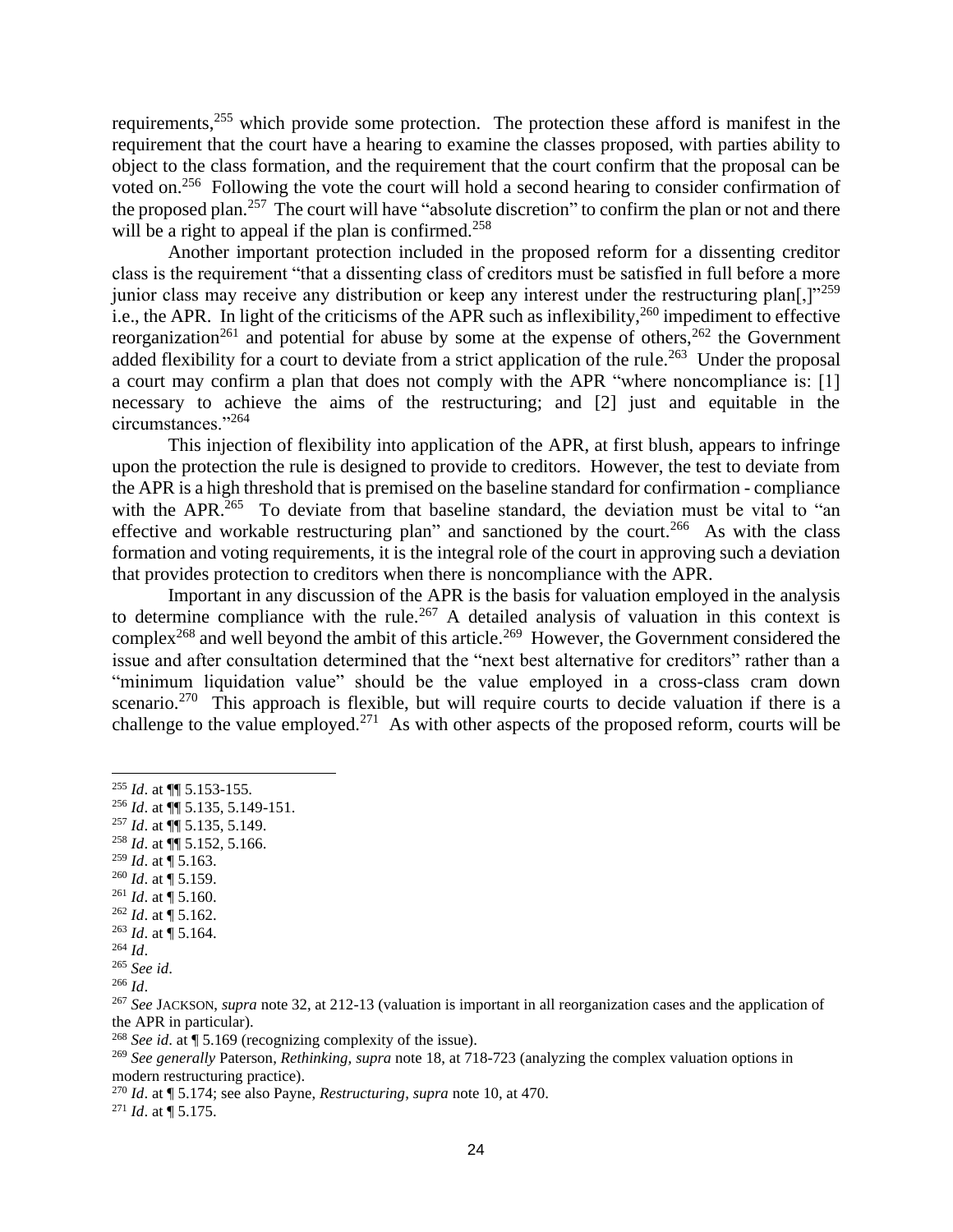central to the process, and in the case of the proposed valuation standard there may be an increase in litigation and a burden on the courts.  $272$ 

#### B. Lessons for the U.S. Reform

The new U.K. standalone restructuring mechanism has many similarities to Chapter 11 in its current form. Similar to the U.K. reform proposal, Chapter 11 provides for a cross-class cram down<sup>273</sup> and has certain protections for minority creditors and interests through rules pertaining to class composition of claims or interests<sup>274</sup> and voting.<sup>275</sup>

Just as in the U.K. proposal, the bankruptcy court plays an integral role in the Chapter 11 process.<sup>276</sup> The bankruptcy court will typically hold a hearing to consider approval of a disclosure statement ensuring it has adequate information, $277$  prior to the solicitation of votes from creditors or interest holders.<sup>278</sup> After voting, the bankruptcy court will hold a second hearing,<sup>279</sup> at which parties may object,  $280$  to consider confirmation of the plan.  $281$  If the plan is confirmed parties can appeal the order of confirmation.<sup>282</sup>

Comparable with the U.K. proposal Chapter 11 has the  $APR<sup>283</sup>$  which comes into play when the plan that is up for confirmation has a dissenting class. Section 1129(b)(1) provides that if there is a dissenting class the court "shall confirm the plan . . . if the plan . . . is fair and equitable[,]"<sup>284</sup> i.e., complies with the APR. Under Chapter 11 there is no statutory discretion to deviate from the APR.<sup>285</sup> Importantly, *Jevic* reinforced the statutorily mandated lack of discretion bankruptcy courts have to deviate from the APR in confirming a plan to structured dismissals<sup>286</sup> and likely has a cascading impact on other rescue tools that infringe upon the APR. $^{287}$ 

<sup>272</sup> Payne, *Restructuring*, *supra* note 10, at 470-1.

<sup>&</sup>lt;sup>273</sup> 11 U.S.C. §§ 1129(a)(8), (b)(1). *See also supra* notes 107-110 and accompanying text.

<sup>&</sup>lt;sup>274</sup> The Code requires substantially similar claims or interests to be classed together. *Id.* at § 1122(a). This provides some level of minority class and interest protection by minimizing gerrymandering of creditors and interests to manipulate the outcome of plan voting. *See, e.g*., David R. Hague, *Sare Manipulation: The Hurdles in Single-Asset Real Estate Cases*, 67 CATH. U.L. REV. 280, 280-81 (2018) (noting how classification can be used to isolate dissenting creditors and may be considered gerrymandering in violation of § 1122(a)).

<sup>&</sup>lt;sup>275</sup> 11 U.S.C § 1126(c), (d) (detailing the voting requirements to determine acceptance or rejection of a plan by a class of creditors or interests).

<sup>276</sup> *See* Rafael Efrat, *The Case for Limited Enforceability of a Pre-Petition Waiver of the Automatic Stay*, 32 SAN DIEGO L. REV. 1133, 1161 (1995) (recognizing the important role of bankruptcy judges in the bankruptcy process). This integral role of the bankruptcy judge is part of fabric of the traditionalist view of bankruptcy theory. *See, e.g.,* Douglas G. Baird, *Bankruptcy's Uncontested Axioms*, 108 Yale L.J. 573, 579 (1998) ("[B]ankuptcy judges should enjoy broad discretion to implement bankruptcy's substantive policies.").

 $^{277}$  11 U.S.C. § 1125(a)(1). In small business cases the court can combine the hearing on the disclosure statement with plan confirmation, thus, negating the need for this initial hearing on the disclosure statement. *Id*. at § 1125(f)(3)(C).

<sup>278</sup> *Id*. at § 1125(b).

<sup>279</sup> *Id*. at § 1128(a).

<sup>280</sup> *Id*. at § 1128(b).

<sup>281</sup> *See id* at §§ 1129(a) (requirements for consensual plan) and (b) (cram down requirements).

<sup>&</sup>lt;sup>282</sup> FED. R. BANKR. P. 8002(a) and 8003(a).

<sup>283</sup> 11 U.S.C. § 1129(b)(1), (2).

<sup>284</sup> *Id*. at § 1129(b)(1).

<sup>285</sup> *See* 11 U.S.C. § 1129(b)(1), (2). *See also*, *In re* Lett, 632 F.3d at 1220 (recognizing that the bankruptcy court has an obligation to ensure compliance with the absolute priority rule).

<sup>286</sup> *See supra* notes 144-146 and accompanying text.

<sup>287</sup> *See supra* notes 147-152 and accompanying text.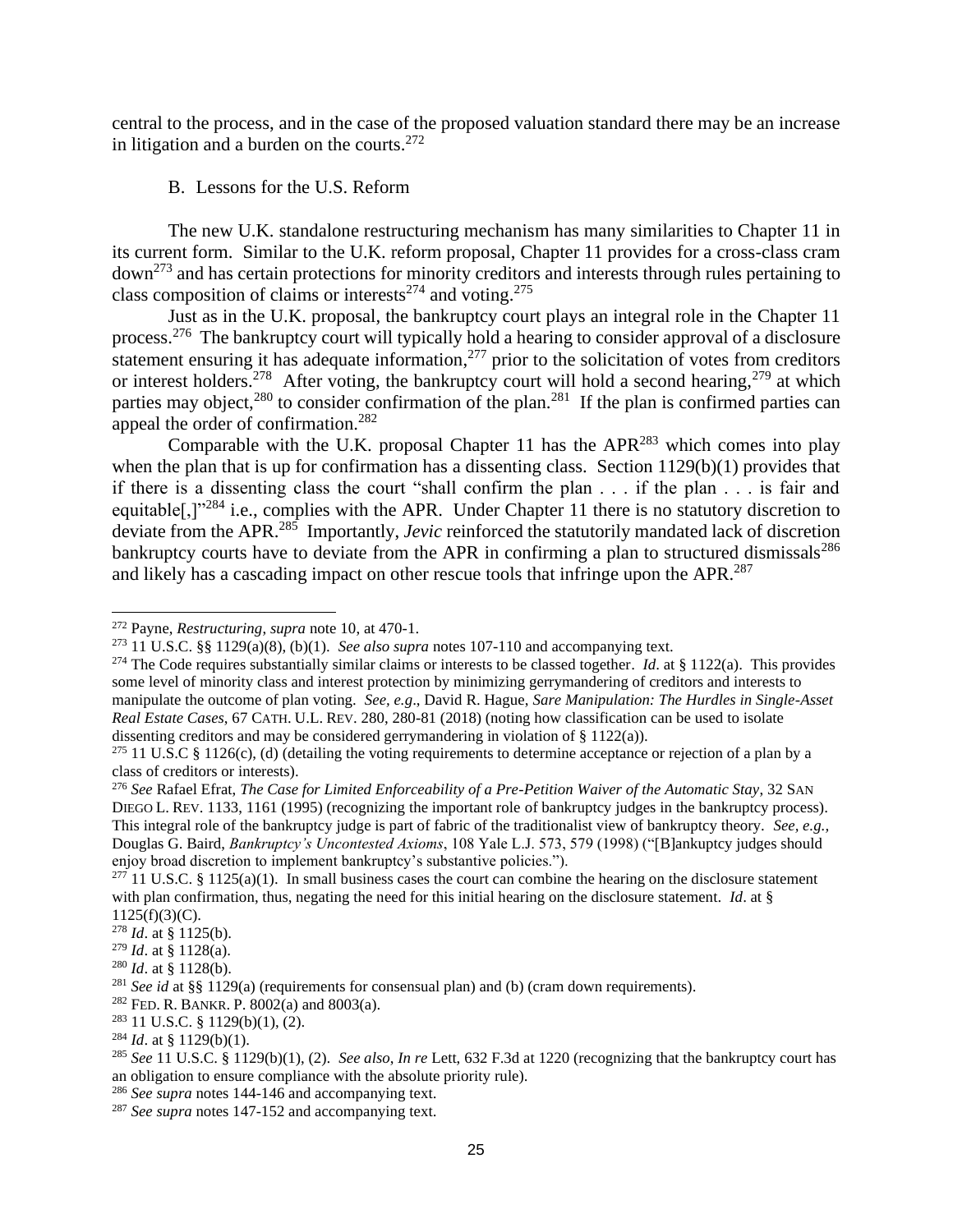However, English courts under the U.K. proposal will have discretion to deviate from a strict application of the APR in confirming a restructuring plan.<sup>288</sup> The U.S. should amend § 1129(b) to statutorily provide discretion to bankruptcy courts to deviate from the APR. The requirements of  $\S$  1129(b)(1) and (2) - the "fair and equitable" requirement and the definition thereof - should not be modified and would serve as the baseline for a cram down, just as in the U.K. proposal.<sup>289</sup> Discretion for the bankruptcy court to deviate from this baseline standard should incorporated into the statutory framework.

In crafting a statutory solution, the standard in the U.K. proposed restructuring mechanism, as well as prior U.S. case law, can serve as guides. English courts will have discretion to deviate from the APR if it is "necessary to achieve the aims of the restructuring; and just and equitable in the circumstances."<sup>290</sup> Bankruptcy courts have deviated from the APR when there are "significant Code-related objectives"<sup>291</sup> or a "significant offsetting bankruptcy-related justification."<sup>292</sup> Section  $1129(b)^{293}$  should be amended to add a new subsection (3) that provides as follows:

> (3) The court may confirm a plan that is not fair and equitable, as defined in subsection  $(b)(2)$ , if such is:

> > (A) necessary to achieve a significant offsetting Chapter 11-related objective; and

(B) just and equitable in the circumstances.

This suggested reform may appear radical in light of the well-entrenched position of the APR.<sup>294</sup> However, the reality is that many bankruptcy courts already ignore the APR.<sup>295</sup> This leads to litigation with disparate results from court to court and varying degrees of protection afforded to minority interests by the APR.<sup>296</sup> This reform proposal will set a statutory standard to guide bankruptcy courts. Granted the litigation will not end, but the statutory standard will provide a framework for courts to apply, rather than inconsistent judicially created deviations from the APR.<sup>297</sup>

This reform proposal is not as radical as other possible reforms. For example, the SBRA abolishes the APR as to unsecured claimholders and replaces it with the requirement of the plan

<sup>288</sup> *See supra* notes 267-268 and accompanying text.

<sup>289</sup> *See supra* notes 269-270 and accompanying text.

<sup>290</sup> BEIS, *Government response, supra* note 250, at ¶ 5.164.

<sup>291</sup> Czyzewski v. Jevic Holding Corp., 137 S. Ct. at 985.

<sup>292</sup> *Id*. at 986.

<sup>&</sup>lt;sup>293</sup> 11 U.S.C. § 1129(b)(1) should be modified to add "except as provided herein" after the phrase "is fair and equitable."

 $^{294}$  In 1939 the Supreme Court characterized the APR as a "fixed principle" in evaluating reorganizations. Case v. Los Angeles Lumber Prods. Co., 308 U.S. 106, 116 (1939). *See also*, Sharp, *supra* note 107, at 527 (noting how early cases recognized the APR was "firmly imbedded" in bankruptcy law); JACKSON, *supra* note 32, at 213, n. 11 (recognizing the "fixed principle" in the caselaw).

<sup>295</sup> Baird & Bernstein, *supra* note 24, at 1932; JACKSON, *supra* note 32, at 213 (noting that the APR in practice is regularly circumvented). *See also*, *supra* notes 163-165, 189-193 and accompanying text analyzing rescue tools that run afoul of a strict application of the APR.

<sup>&</sup>lt;sup>296</sup> See supra notes 158-168, 202-204 and accompanying text (discussing the variance in application of the APR to rescue tools by bankruptcy courts).

<sup>&</sup>lt;sup>297</sup> See supra notes 193-204 (detailing the inconsistencies in application of the APR in certain contexts).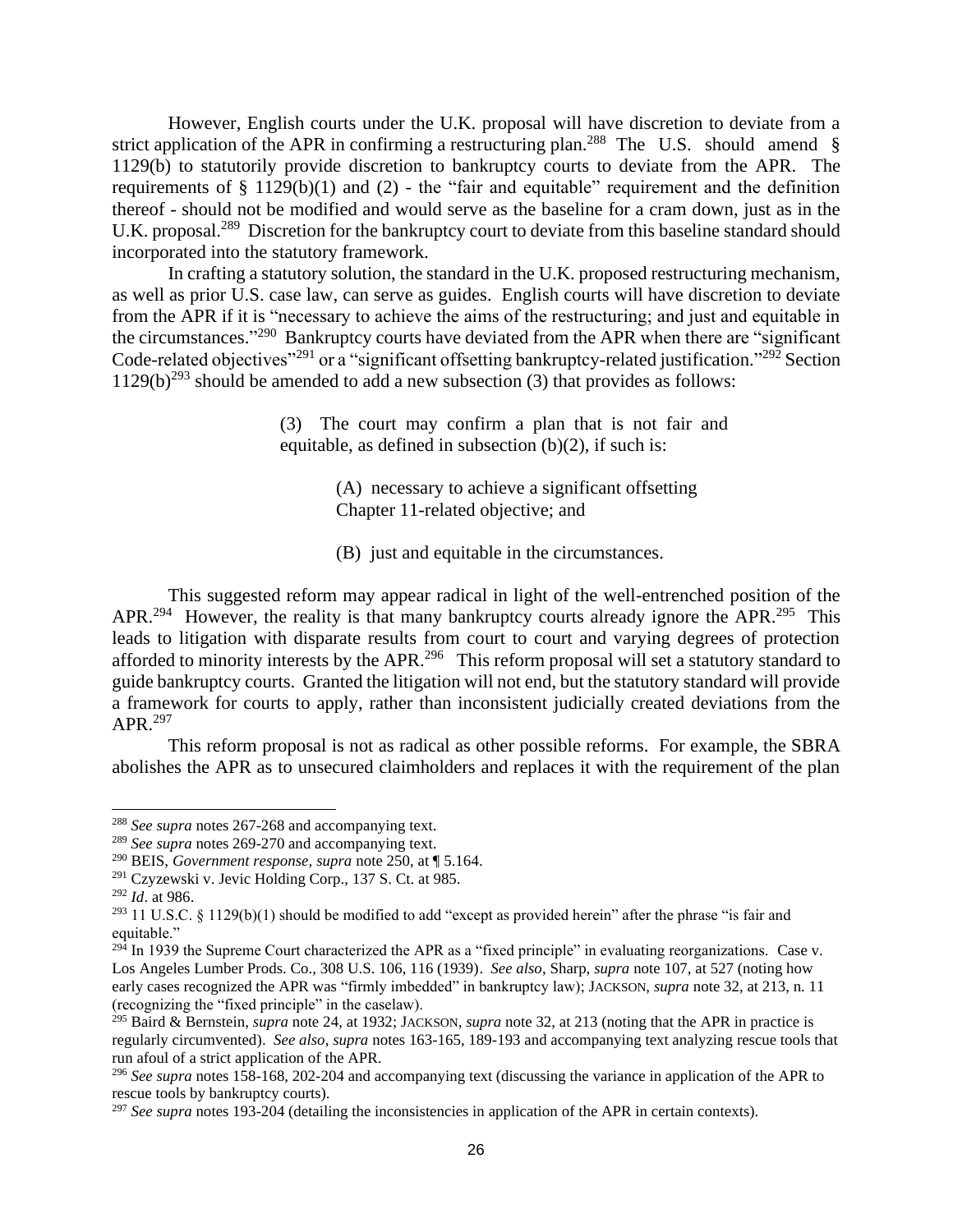provided projected disposable income over 3 to 5 years.<sup>298</sup> There is no baseline application of the APR that can be deviated from upon a showing of clear and convincing evidence as with the proposed reform herein. The elimination of the APR as to unsecured claimholders under the SBRA is a much greater deviation from the current application of the APR than the proposed reform. With that said, the SBRA would, at least in the small business cases within the scope of the SBRA, reduce the cascading effect of *Jevic.* With the elimination of the APR, there would not be a principle of absolute priority to apply in non-confirmation of plan contexts.

The "redemption option value" reform proposed by the ABI, which is rooted in the concept of relative priority, is much more complex<sup>299</sup> than the reform proposed. The ABI reform would add sophisticated valuation methods to determine the value of the firm for the option. This cumbersome approach would lead to greater costs and delay, which may impede rescue. Importantly, the ABI reform or a relative priority scheme would not address the problem posed by a cascading effect of *Jevic*. The normative principle of absolute priority would still be applicable in non-confirmation of plan contexts.<sup>300</sup>

Arguably, the most serious problem of such a proposal is that the minority protection provided by the APR will be diminished. The concern is that the proposed reform will impede the fairness for the minority interests. Fairness can be thought about in terms of fairness in the process and fairness in the outcome.<sup>301</sup> The proposed reform is fair in terms of process. Fairness in process includes dimensions such as ensuring voices being heard in the process and reducing partiality in the system.<sup>302</sup> The proposed reform maintains the integrity the current procedural safeguards in place including classification of claims into substantially similar classes, voting rights and requirements, hearings on a disclosure statement and plan with the right to object, as well as the right to appeal an adverse confirmation order.<sup>303</sup> Thus, the minority interests will continue to have a voice in the process.

Importantly the fairness in process is ensured with the integral role the bankruptcy court plays in the application of the new reform allowing deviation from the APR. The ultimate decision to permit a deviation from the APR is in the discretion of the bankruptcy judge and requires a "significant offsetting Chapter 11- related objective" to warrant the departure from the APR. The ability of a debtor or a secured creditor to control the outcome in the process of plan confirmation and application of the APR will be scrutinized by and need approval by the bankruptcy judge. This promotes impartiality in the process and fairness across all stakeholders in the case.

Giving bankruptcy judges this type of discretion may give some, particularly those in the proceduralist camp,<sup>304</sup> cause for pause. The proceduralist views the role of the bankruptcy judge as limited to primarily adjudicating "disputes about the creditors' relative entitlements."<sup>305</sup> This

<sup>298</sup> *See supra* notes 230-233 and accompanying text.

<sup>299</sup> *See supra* notes 211-217 and accompanying text.

<sup>&</sup>lt;sup>300</sup> Other more simple reforms to the APR such as incorporating a market valuation approach would present their own problems. For example, the market approach will be impacted by the timing of the valuation and whether the market is depressed, which seems possible since the debtor is in financial distress. The market approach may indicate that creditors in lower classes have no economic interest in the debtor. This can potentially lead to a "too good a deal" for higher priority creditors as they can capture the value of the debtor if it increases. For a thoughtful discussion of the problems with such a market approach, see Sarah Paterson, *Debt Restructuring and Notions of Fairness*, 80 MOD. L. REV. 600, 613 (2017) [hereafter Paterson, *Fairness*].

<sup>301</sup> *Id*. at 607.

<sup>302</sup> *Id*. at 608-09.

<sup>303</sup> *See supra* notes 110, 281-286 and accompanying text (detailing these minority protections).

<sup>304</sup> Buccola, *supra* note 45, at 7 (summarizing the proceduralist perspective as articulated by Professor Baird). <sup>305</sup> *Id*.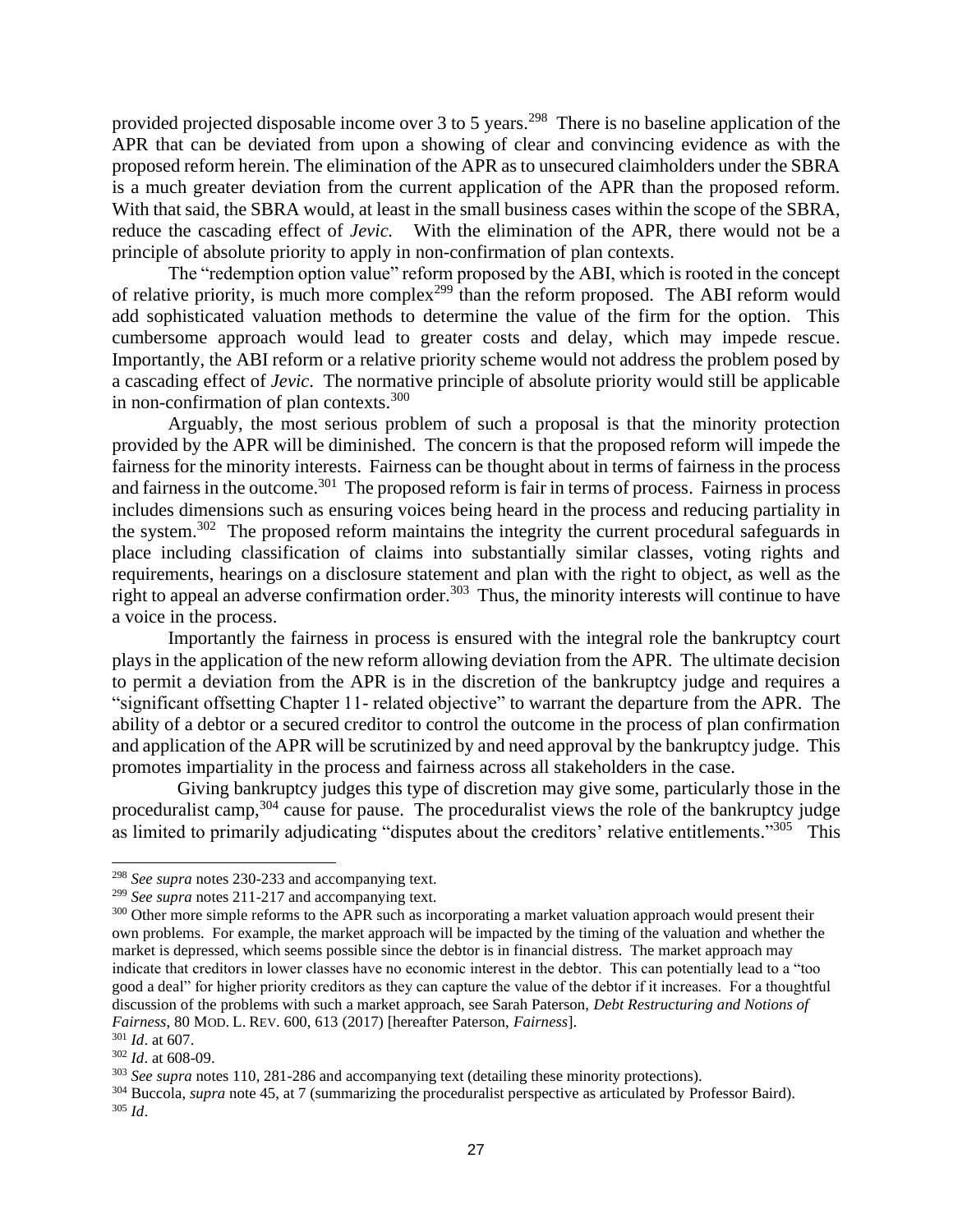viewpoint is closely aligned with creditors' bargain theory. Discretion proposed in the application with the APR would likely run counter to those on this side of the normative debate because the focus should be on the relative entitlements focusing on priority. One would expect the discretion proposed would be more closely aligned with those in the traditionalist camp<sup>306</sup> – i.e. the progressives. The progressives likely would view this discretion consistent with the need to advance a wide array of interests and stakeholders, rather than the focus solely on creditor interests.

The reality is that bankruptcy judges play a large role in the Chapter 11 process  $307$  and already have a great deal of discretion. For example, bankruptcy judges exercise discretion to permit priority-violating distributions in various rescue tools with an eye toward rescue.<sup>308</sup> They are not merely an umpire but have an active role all along the way in a Chapter 11 case.<sup>309</sup> The role the bankruptcy court plays is vital to protecting minority interests, just as it is in the English law and in the proposed reform.<sup>310</sup> This discretion, just as with English judges in the proposed restructuring mechanism,<sup>311</sup> will give bankruptcy courts the ability to balance the interests of various stakeholders' interests and provide protection for minority stakeholders.<sup>312</sup> And, importantly, the standard begins with the APR as a baseline and requires a showing of a "significant offsetting Chapter 11-related objective" to deviate from the APR. This standard helps balance the playing field between those in the proceduralist and traditionalist camps.

The proposed reform not only maintains fairness in the process, but the outcome is also fair in that it considers all stakeholders and interests. The bankruptcy court ability to balance the interests and deviate from the APR will enhance all stakeholders' interest in the aggregate, not just the debtor or particular creditors. No longer will the APR serve as a rigid barrier to confirmation of a plan. Nor will the potential cascading effect of *Jevic* serve as a rigid barrier to employing other rescue tools. The bankruptcy court will be able to exercise discretion in limited circumstances to deviate from the APR to achieve "a significant offsetting Chapter 11-related objective" if it is "just and equitable." The bankruptcy court will no longer be blindly tethered to the APR. The bankruptcy court can break away from the APR when necessary with an eye toward rescue. $313$ 

<sup>&</sup>lt;sup>306</sup> *Id.* (summarizing the traditionalist perspective as articulated by Professor Baird).

<sup>307</sup> *See* Jennifer Payne, *The Role of the Court in Debt Restructuring*, 77 CAMBRIDGE L. J. 124, 125 (2018) (bankruptcy courts play significant role in Chapter 11) [hereafter Payne, *Role*]. Likewise, English courts play a large role in schemes of arrangement. *Id*. at 126. *See also* Wessels & Madaus, *supra* note 1, at 258 (recognizing the important role that judges in the U.S. and England play in both restructuring regimes).

<sup>308</sup> *See supra* notes 189-193 and accompanying text (detailing incidents of rescue tools that run afoul of the APR). <sup>309</sup> Melissa B. Jacoby, *What Should Judges do in Chapter 11*?, 2015 U. ILL. L. REV. 576 - 81, 583 (bankruptcy

judges are not umpires but have vital independent duties in a bankruptcy case). *See also, In re* Lett, 632 F.3d at1220 (noting the active role bankruptcy judges play in a Chapter 11 confirmation process involving a cram down of a dissenting class).

<sup>310</sup> *See generally* Payne, *Role, supra* note 315, at 134-141 (discussing role of courts in protecting minority interests). In other common law jurisdictions the courts play a vital role in the insolvency regime. *See also* Wee, *supra* note 5, at 562-67 (discussing the proactive role of courts in Singapore's insolvency regime).

<sup>311</sup> *See supra* note 270 and accompanying text.

<sup>312</sup> *See* BEIS, *Government response, supra* note 250, at ¶ 5.165.

<sup>&</sup>lt;sup>313</sup> Two other lessons from the U.K. proposed reform, which are beyond the ambit of this article, warrant further research and consideration by the U.S. First, the U.S. should consider adopting the "absolute discretion whether or not to confirm a plan on just and equitable grounds" that English courts will have, as they do with schemes, under the proposed restructuring reform. BEIS, *Government response, supra* note 159, at ¶¶ 5.152, 5.166. Bankruptcy courts do not have discretion to deny confirmation of a plan in compliance with § 1129(a) or § 1129(b). *In re*  Trenton Ridge Investors, LLC, 461 B.R. at 455-58.